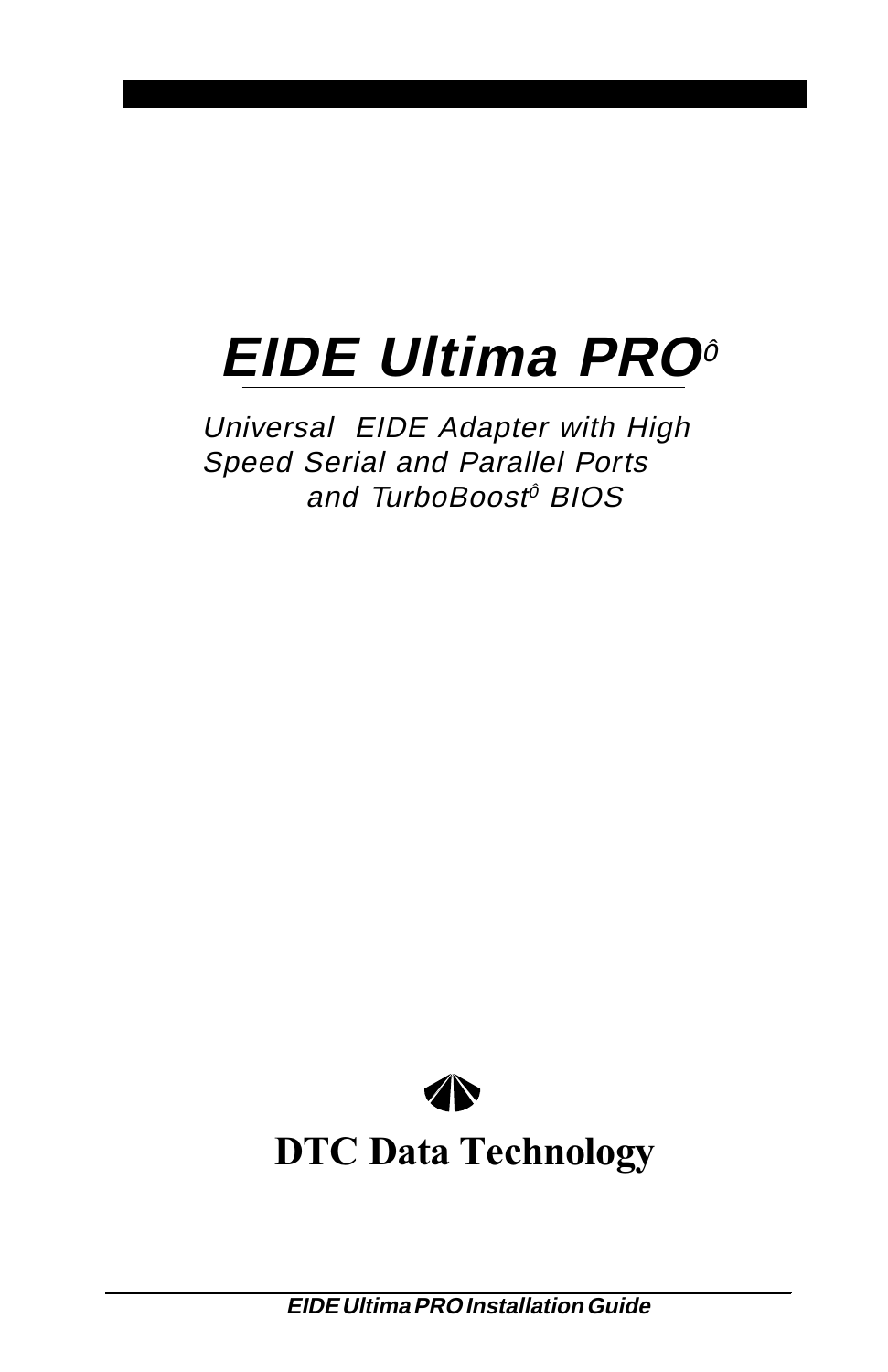## **Copyright Notices**

2 or reduced to any medium or machine form without prior, 1997 DTC Data Technology. All rights reserved. No part of this document may be photocopied, reproduced, translated, written consent from DTC Data Technology. DTC Data Technology reserves the right to make improvements to this document and/or product at any time and without notice.

The information contained in this guide has been carefully checked and is believed to be accurate. DTC Data Technology assumes no responsibility for any inaccuracies that may be contained in this document.

> DTC Data Technology Corporation 1515 Centre Pointe Drive Milpitas, CA. 95035

## **Trademarks**

EIDE Ultima PRO is a registered trademark of DTC Data Technology Corporation. All other products mentioned in this guide are trademarks of their respective manufacturers.

## **FCC Notice**

This product has been tested and certified compliant with FCC Class B limits, part 15. These limits are designed to provide reasonable protection against harmful interference in a residential installation.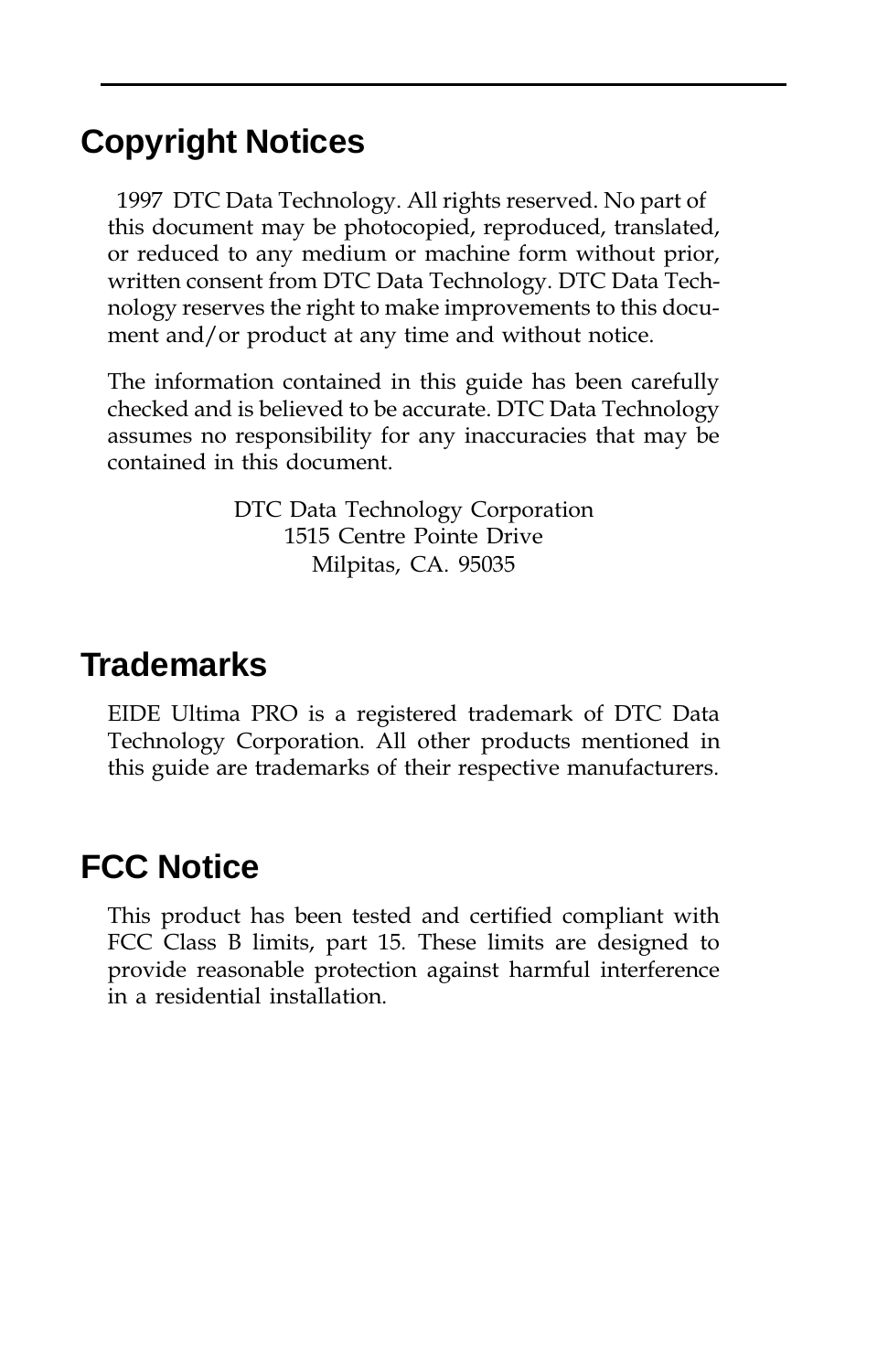|  | <b>Table of Contents</b> |
|--|--------------------------|
|  |                          |

| <b>Introduction</b>                               | 3  |
|---------------------------------------------------|----|
| <b>Features</b>                                   | 4  |
| Contents                                          | 5  |
| Minimum System Requirements                       | 5  |
| <b>About This Guide</b>                           | 6  |
| Terminology                                       | 6  |
| <b>Chapter 1 - Quick Installation</b>             | 7  |
| EIDE Ultima PRO Diagram                           | 7  |
| <b>Connectors and Jumpers</b>                     | 7  |
| <b>Summary of Default Jumper Settings</b>         | 8  |
| Installing the EIDE Ultima PRO                    | 10 |
| <b>CMOS Settings</b>                              | 10 |
| <b>Hard Drive Installation</b>                    | 11 |
| <b>Chapter 2 - Configuration and Installation</b> | 13 |
| Hardware Configuration                            | 13 |
| <b>Jumper Settings</b>                            | 14 |
| Hardware Installation                             | 20 |
| Installing the EIDE Ultima PRO                    | 20 |
| Hard Drive Installation                           | 22 |
| <b>Check for Compatibility</b>                    | 22 |
| Installing or Upgrading a Hard Drive              | 23 |
| <b>Chapter 3 - Software Setup</b>                 | 25 |
| Software and Driver Installation                  | 25 |
| TurboBoostä Smart BIOS                            | 26 |
| <b>EZIDE</b> Installation Utility                 | 26 |
| <b>Installing Enhanced Device Drivers</b>         | 27 |
| Windows 3.1x/Windows for WorkGroups 3.11          | 28 |
| <b>Windows 95</b>                                 | 29 |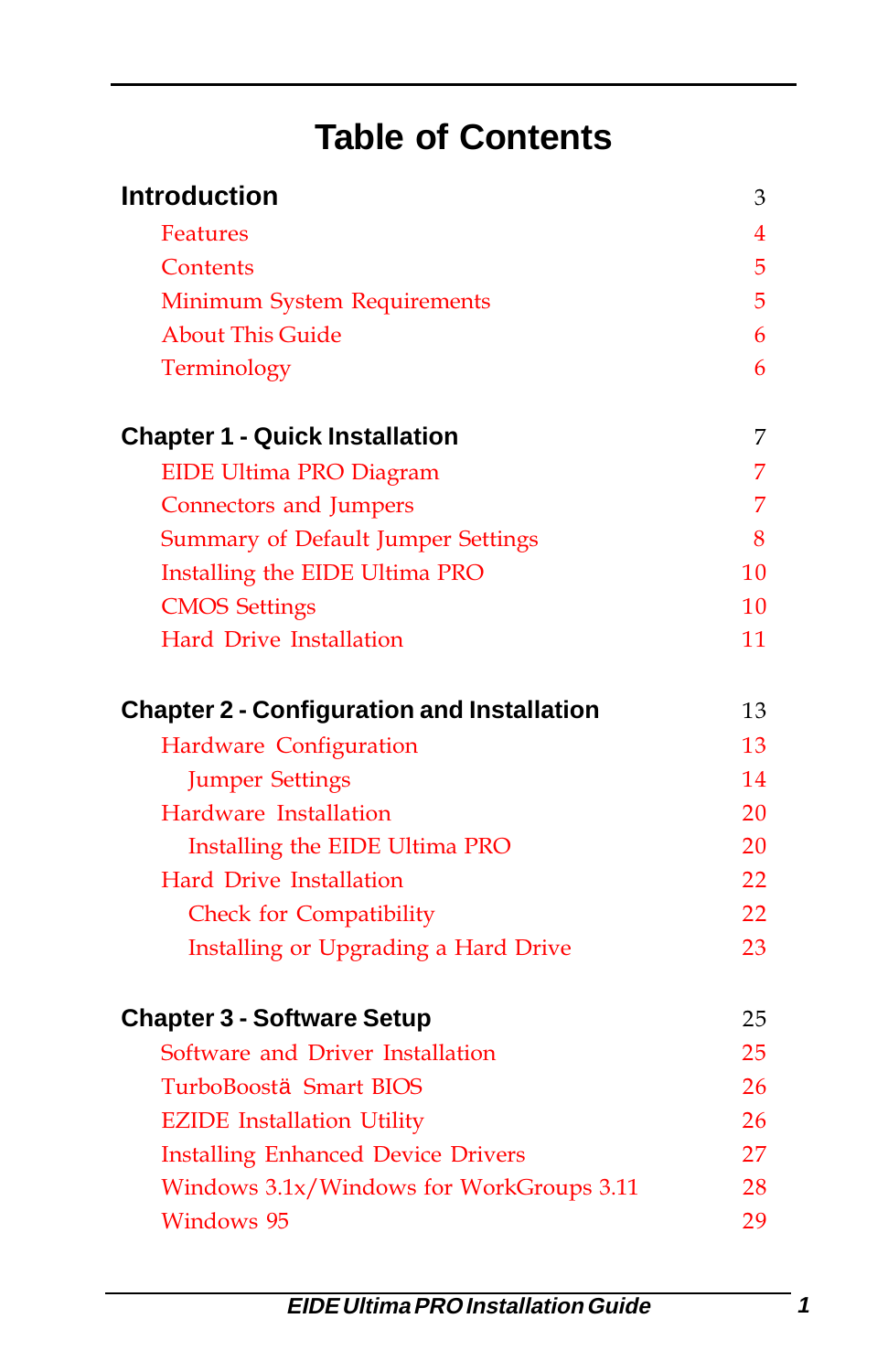| IBM $OS/2$ V2.x & V3.x (WARP)       | 33 |
|-------------------------------------|----|
| OS/2 Previously Installed           | 33 |
| New Installation                    | 34 |
| Netware 386 V3.1, V3.11 & V3.12     | 34 |
| Netware $486$ V4.x                  | 35 |
| Windows NT - ATAPLSYS               | 35 |
| <b>Appendix A - Troubleshooting</b> | 39 |
| Troubleshooting                     | 39 |
| Contacting DTC for Support          | 50 |
| <b>Appendix B - Warranty</b>        | 51 |
| Limited Hardware Warranty           | 51 |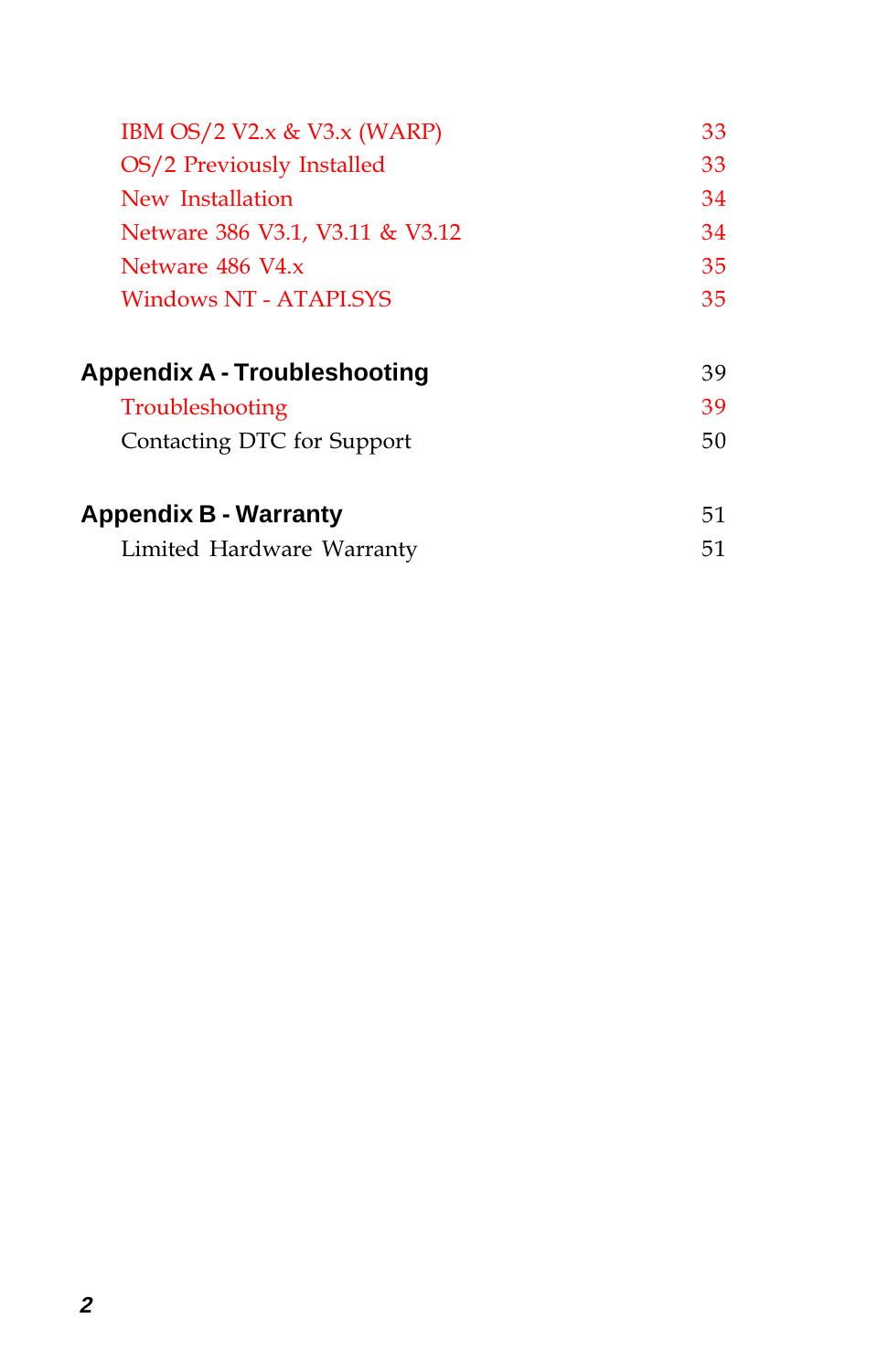#### **Introduction**

## <span id="page-4-0"></span>**Introduction**

Thank you for choosing the DTC EIDE Ultima PRO<sup>Ô</sup> . The EIDE Ultima PRO is a high performance 16-bit ISA EIDE adapter with high-speed serial and parallel ports for the PC with enhanced BIOS support. Designed to work as either a primary or secondary controller, the EIDE Ultima PRO supports two (2) EIDE drives, ATAPI CD-ROM, tape drive, or any EIDE device. Its flexible design makes it a perfect solution for adding new and faster peripherals to your system and enhance the performance of existing hard disk drives.

The EIDE Ultima PRO supports up to 8.4GB storage capacity per hard drive. The  $TurboBoost^{\hat{O}}$  BIOS supports LBA (logical block addressing) for IDE drives with capacities greater than 528MB. TurboBoost $\hat{O}$  automatically recognizes and reconfigures disk drives, and enhances the performance of existing IDE drives without complicated setup procedures and mistakes associated with drive parameters setup and configuration. Advanced features such as 32-bit disk data transfer or multi-sector transfer to achieve throughput at 3.2MB/ sec. makes the EIDE Ultima PRO the fastest EIDE controller in the market today.

Your EIDE Ultima PRO features two (2) high speed serial ports and an enhanced parallel port. Two high speed serial ports with 16C550 UARTs support an effective data rate of up to 115. 2Kbps. This is equivalent to ISDN transfer rates and will significantly increase throughput between your serial device and the CPU.

The parallel port with enhanced capability (EPP and ECP) meets the IEEE 1284 specification and allows attachment of high speed external devices such as disk drives,  $\text{Zip}^{\text{TM}}$  drives, tape drives, tape backup systems, high performance printers and CD-ROM drives. ECP (Enhanced Capabilities Port) mode uses the DMA to increase performance and reduce system overhead. Selectable high IRQ's and address settings allow you to add and configure more peripherals in your system and prevents device conflicts. All devices are jumper selectable and can be enabled and disabled separately.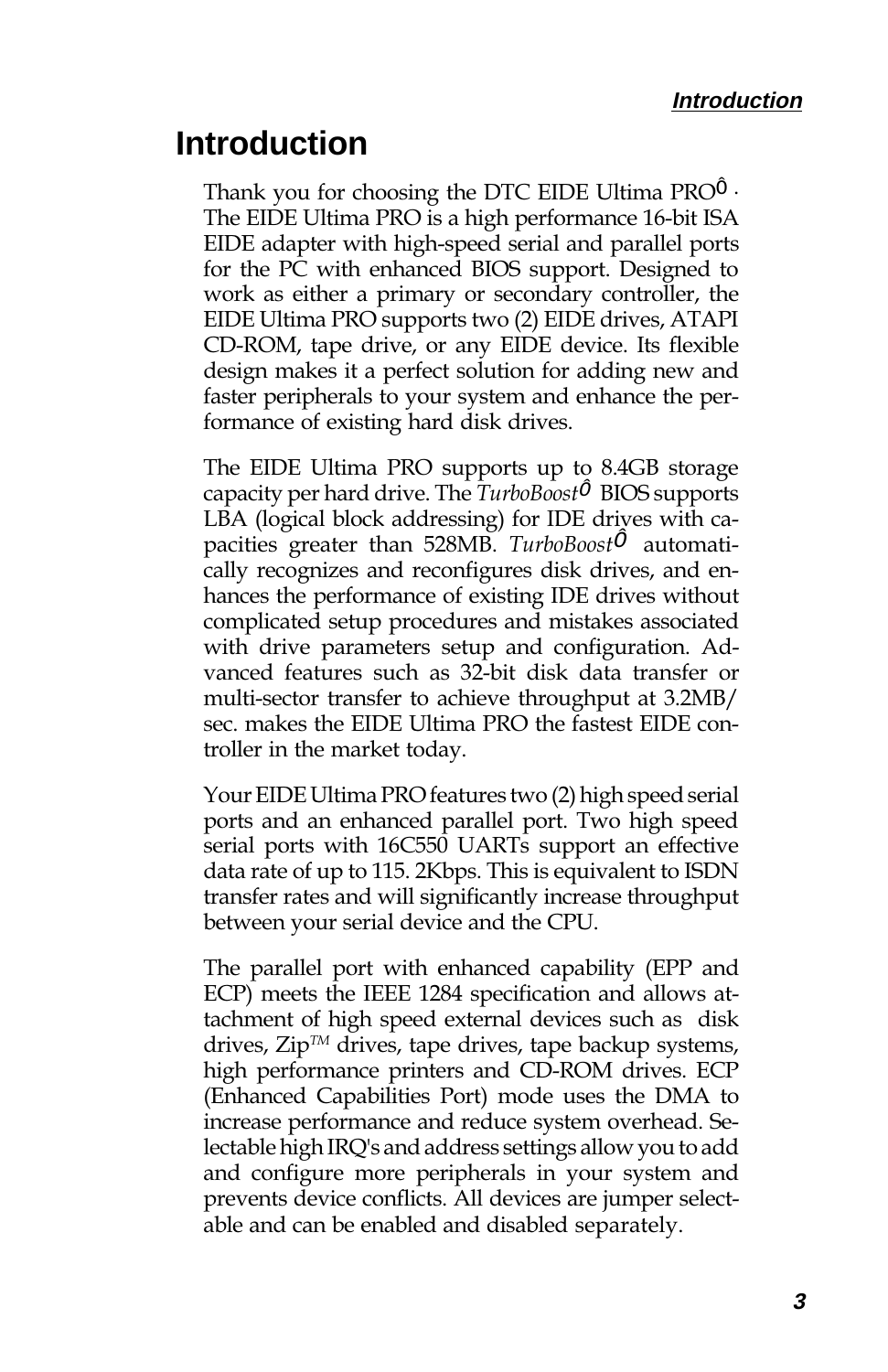#### <span id="page-5-0"></span>**Features Introduction**

#### **Host Bus:**

16-bit ISA Universal EIDE adapter

#### **Enhanced EIDE interface:**

- Supports any two (2) IDE/ATA devices
- IDE, EIDE or FAST ATA Hard Disk Drives
- IDE Tape drives
- IDE CD-ROM drives (ATAPI Compatible)
- Primary, Secondary, Third or Fourth IDE settings (IRQ 11, 12, 14 or 15)
- Selectable BIOS address (DC000, D8000, CC000, C8000)

#### **TurboBoost** Ô **BIOS:**

- Auto-configures drive parameters
- Supports LBA mode for drives > 528MB
- 32-bit data transfers of up to 3.2MB/sec
- Multi sector transfers or block mode transfers
- Supports up to four high capacity drives

#### **Enhanced Floppy drive interface:**

- Two 360K or 720K or 1.2MB or 1.44MB or 2.88\* MB drives
- Supports high-speed floppy tapes at 1Mbit/sec\*.

#### **High Speed Serial Ports:**

- Two high speed RS232C serial ports with 16C550 UARTs
- 16 bytes FIFO buffer on each port
- Speed up to 57.6 Kbaud rate
- Standard IRQ's 3,4, and 5
- Additional IRQ's 9, 10, 11, 12 and 15

#### **High Performance Parallel Port:**

- Bi-Directional, ECP/EPP/IEE1284 support
- Supports devices such as high speed printers, external tapes drives and scanners
- DMA data tranfer in ECP mode
- Parallel port address: LPT1 (278), LPT2 (378)
- IRQ 5 and 7

#### **Game Port:**

• One Game port for joystick control

\*Requires device driver from the equipment manufacturer

**4**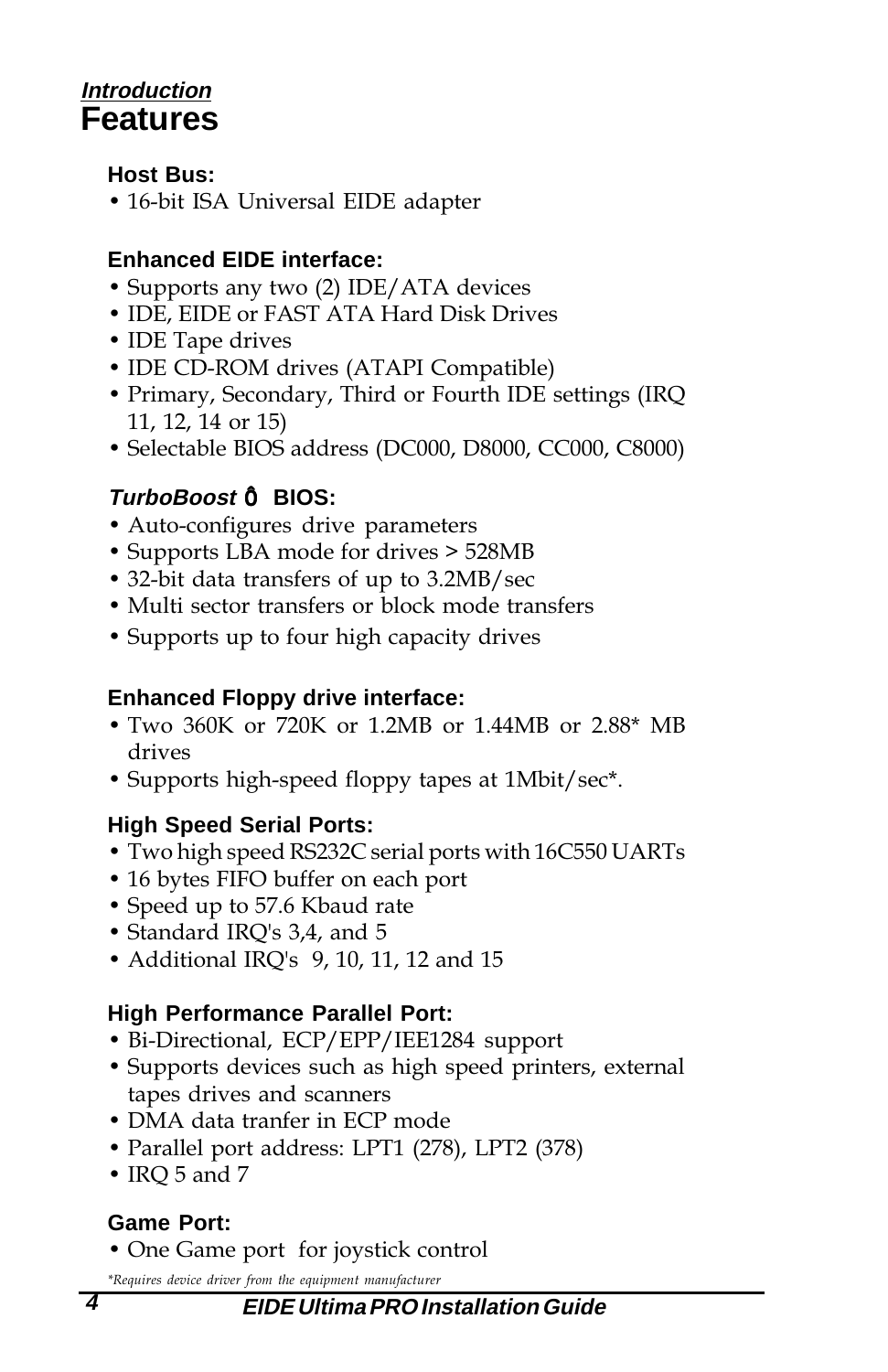## <span id="page-6-0"></span>**Contents**

Before installing your EIDE Ultima PRO, verify that your package contains the following items:

- ❏ EIDE Ultima PRO ISA Controller Card
- ❏ Cables and External Brackets
- ❏ Installation Guide (this guide)
- ❏ 32-bit Enhanced Driver Diskette
- ❏ Warranty Registration Card

Inspect the EIDE Ultima PRO for physical damage that may have occurred during shipment. To prevent damage to the card from static electric discharge, leave the card in its antistatic cover until installation. Be sure to record the EIDE Ultima PRO's serial number on the enclosed registration card.

## **Minimum System Requirements**

Your computer must meet the following minimum requirements:

- ❏ 386DX, 486 or Pentium system
- ❏ 16-bit ISA slot
- ❏ 3 1/2" diskette drive
- ❏ MSDOS 5.x or higher or Microsoft Windows 95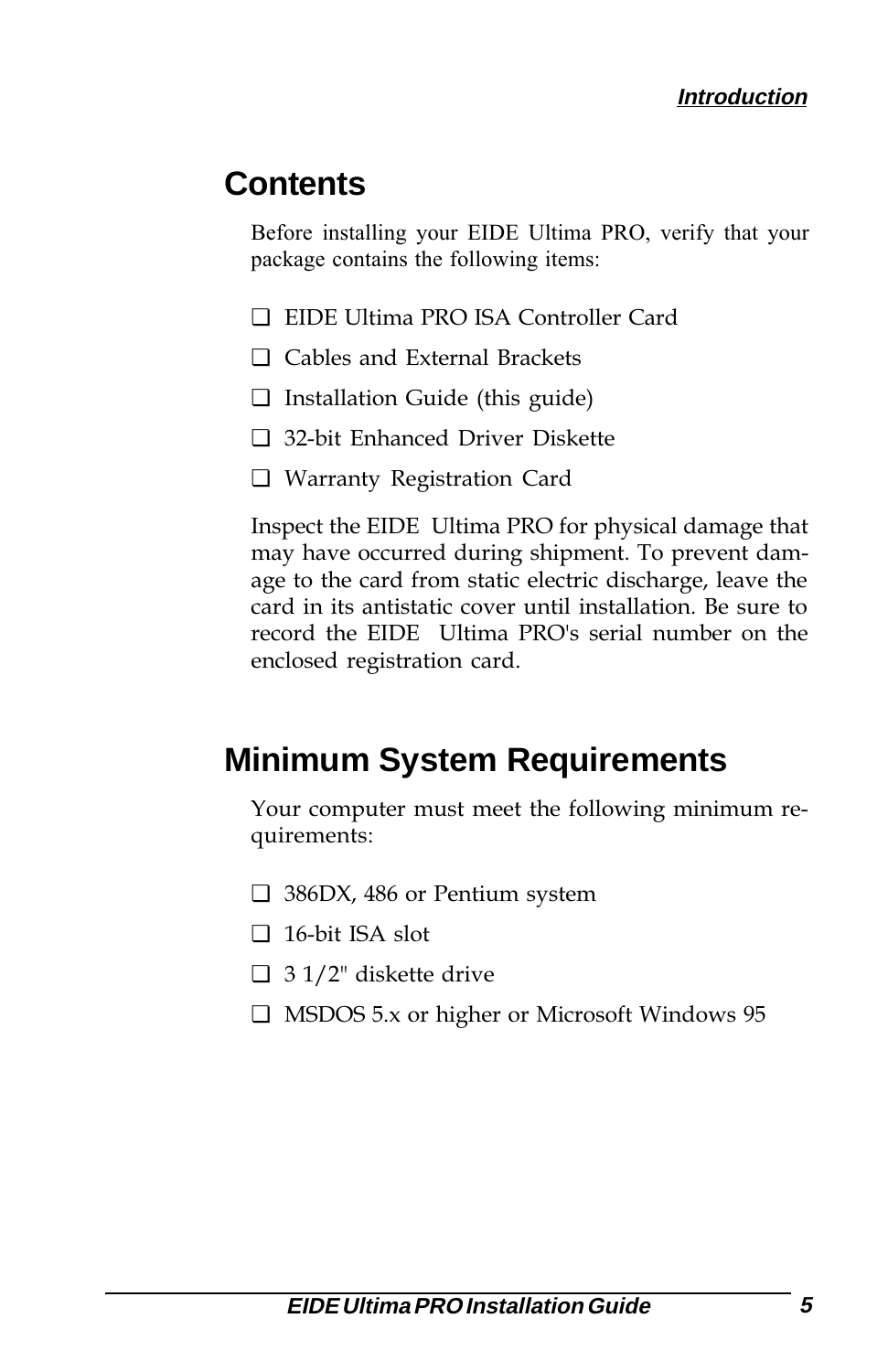## <span id="page-7-0"></span>**About This Guide**

This guide will familiarize you with the features, installation and use of your EIDE Ultima PRO.

#### **Chapter 1: Quick Installation**

Help on configuring the EIDE Ultima PRO for the best possible results.

#### **Chapter 2: Hardware Installation and Configuration**

How to properly install and configure the EIDE Ultima PRO for the best possible results.

#### **Chapter 3: Utility Software**

How to install the EIDE Ultima PRO software.

#### **Appendix A: Technical Information**

Help to ensure that EIDE Ultima PRO operates properly with different operating systems and other devices.

## **Terminology**

The following terms are referred to throughout this guide.

| <b>BIOS</b> | Basic Input Output System             |
|-------------|---------------------------------------|
| <b>DMA</b>  | <b>Direct Memory Access</b>           |
| <b>ECP</b>  | <b>Enhanced Capabilities Port</b>     |
| <b>EIDE</b> | Enhanced Integrated Drive Electronics |
| <b>ISA</b>  | Industry Standard Architecture        |
| LBA         | Logical Block Addressing              |
|             |                                       |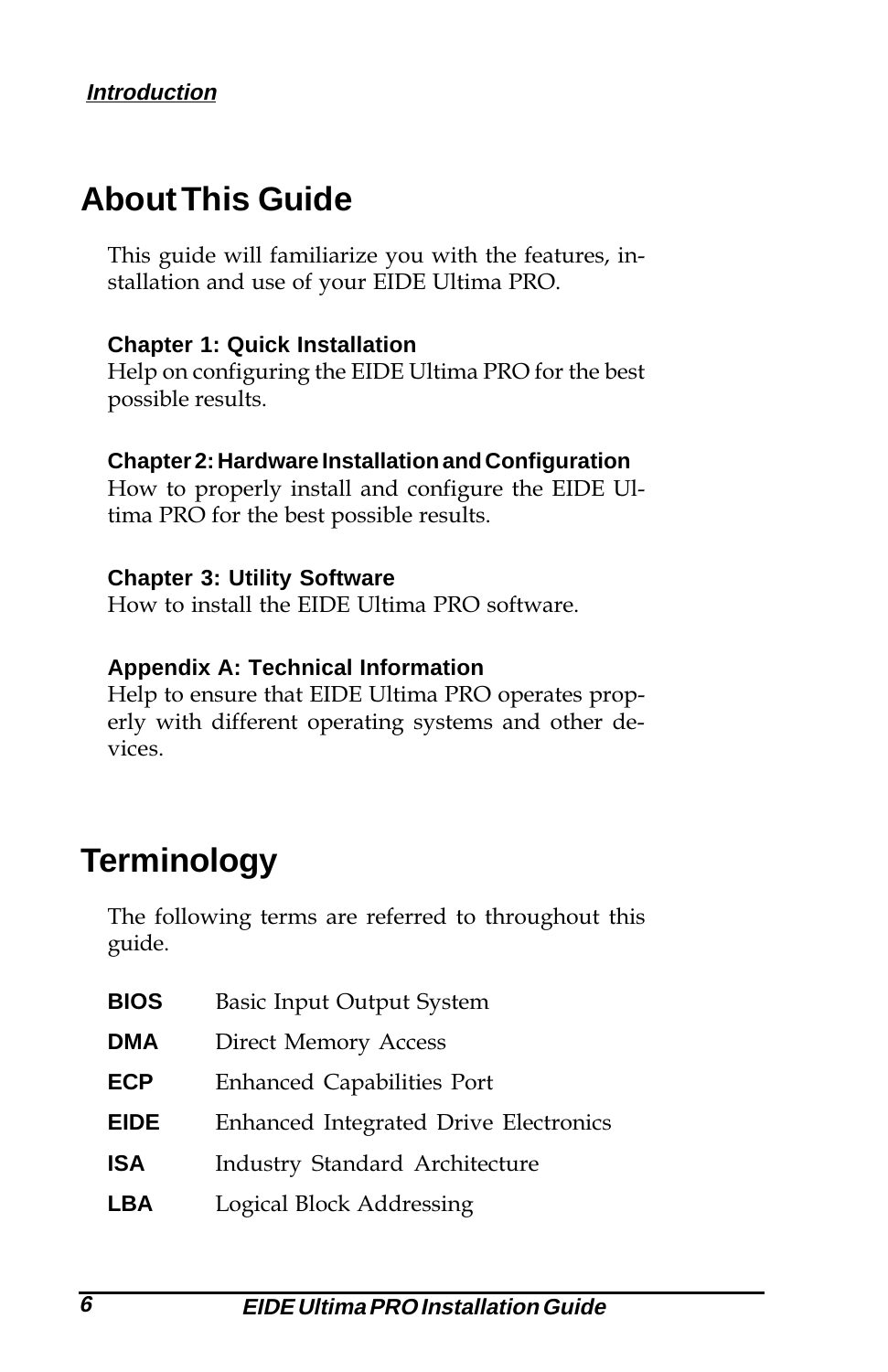## **Quick Installation**

<span id="page-8-0"></span>1

If you are an experienced user, this chapter provides a summary of the jumper settings to help you prepare your EIDE Ultima PRO for quick installation. For detailed installation and configuration information, refer to Chapter 2.



#### **EIDE Ultima PRO Diagram**

#### **Connectors and Jumpers**

- J1 Parallel Port
- J2 Serial 1 (serial device cable connection).
- J3 Serial 2 (serial device cable connection) Additional brackets for serial ports are included.
- J4 Game Port
- J5 Supports up to two (2) floppy drives
- J6 Supports up to two EIDE/IDE drives or two ATAPI CD-ROM drives configured as either primary or secondary.
- J7 Disk Activity LED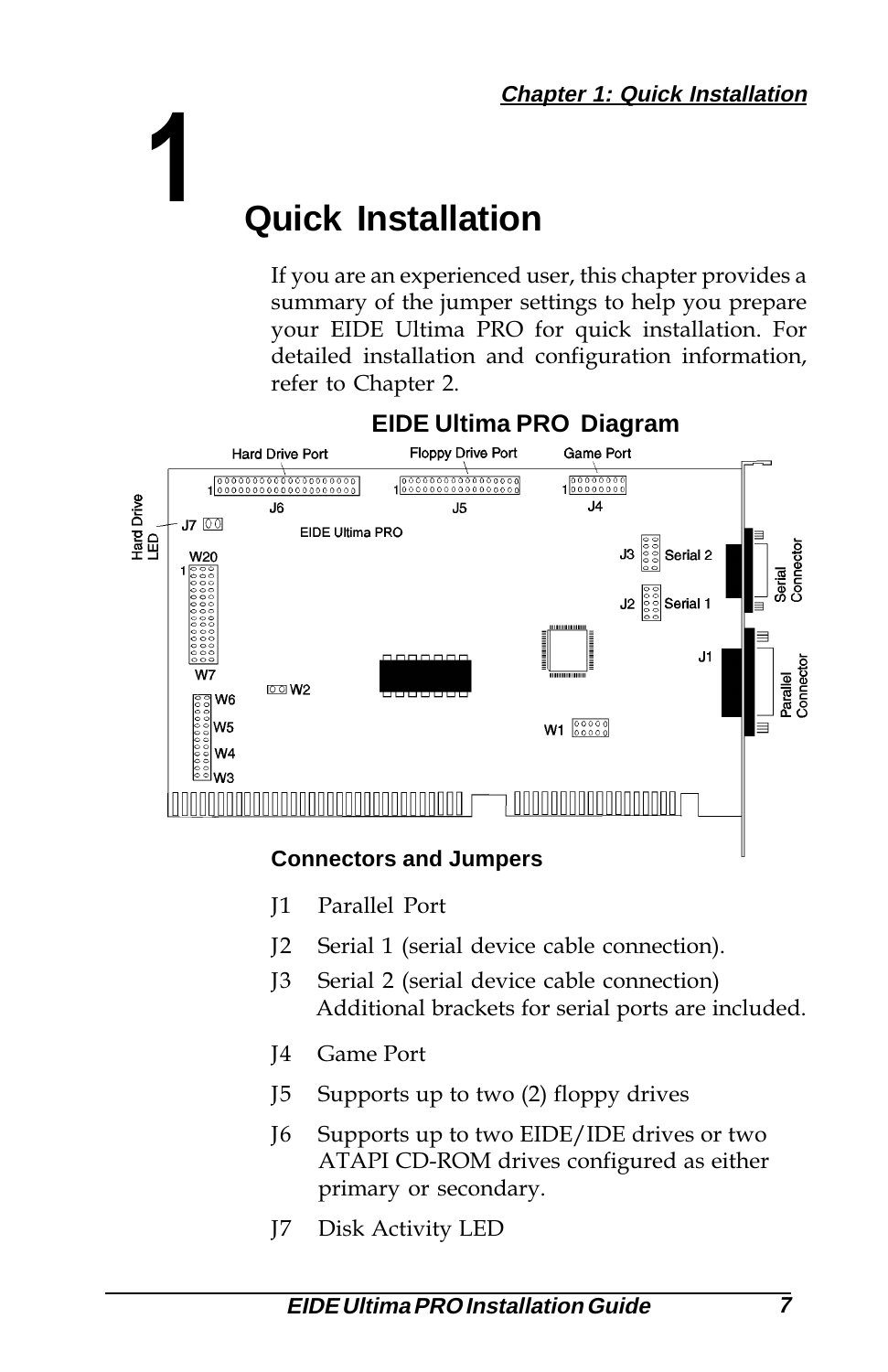#### <span id="page-9-0"></span>**Chapter 1: Quick Installation**

#### **Summary of Default Jumper Settings**

| Function<br>Location      |                 | Setting                                |                                                  |
|---------------------------|-----------------|----------------------------------------|--------------------------------------------------|
| Game Port                 | W7              | $\Box$<br>Enabled*                     | $\Box$<br>Disabled                               |
| <b>IDE Port Settings</b>  | W <sub>16</sub> | <b>Service</b> Co<br>Enabled*          | $\Box$<br>Disabled                               |
| <b>IDE Port Address</b>   | W20             | $\blacksquare$                         | ПΙ<br>Primary (1F0H)* Secondary (170H)           |
| <b>IDE IRQ</b>            | W <sub>6</sub>  | $\Box$ $\Box$<br>IRQ14*<br>IRQ15       | $\Box$ $\Box$<br>$\Box$ $\Box$<br>IRQ12<br>IRQ11 |
| <b>BIOS</b> Setup         | W <sub>2</sub>  | Enabled*                               | $\Box$ $\Box$<br>Disabled                        |
| <b>BIOS Address</b>       | W <sub>3</sub>  | $\square$<br>C800*<br>CC <sub>00</sub> | □□<br>D800<br>DC <sub>00</sub>                   |
| Serial Port 1 Setup W17   |                 | Enabled*                               | <b>Disabled</b>                                  |
| Serial Port 1 Address W19 |                 | $\blacksquare$<br>$COM1(3F8H)^*$       | $\Box$<br>COM3 (3E8H)                            |
| <b>IRQ</b> Setting        | W10             | □<br>IRQ4*                             | $\Box$ $\Box$<br>IRQ5<br>No connection           |
| Addl. IRQ Settings W5     |                 | コロ                                     | ⊓⊺<br>□<br>ПГ                                    |
| *Default settings         |                 | IRQ10<br>IRQ9                          | IRQ11<br>IRQ12                                   |

NOTE: No jumper on W10 when using Serial Port 1 for IRQ's 9,10,11,12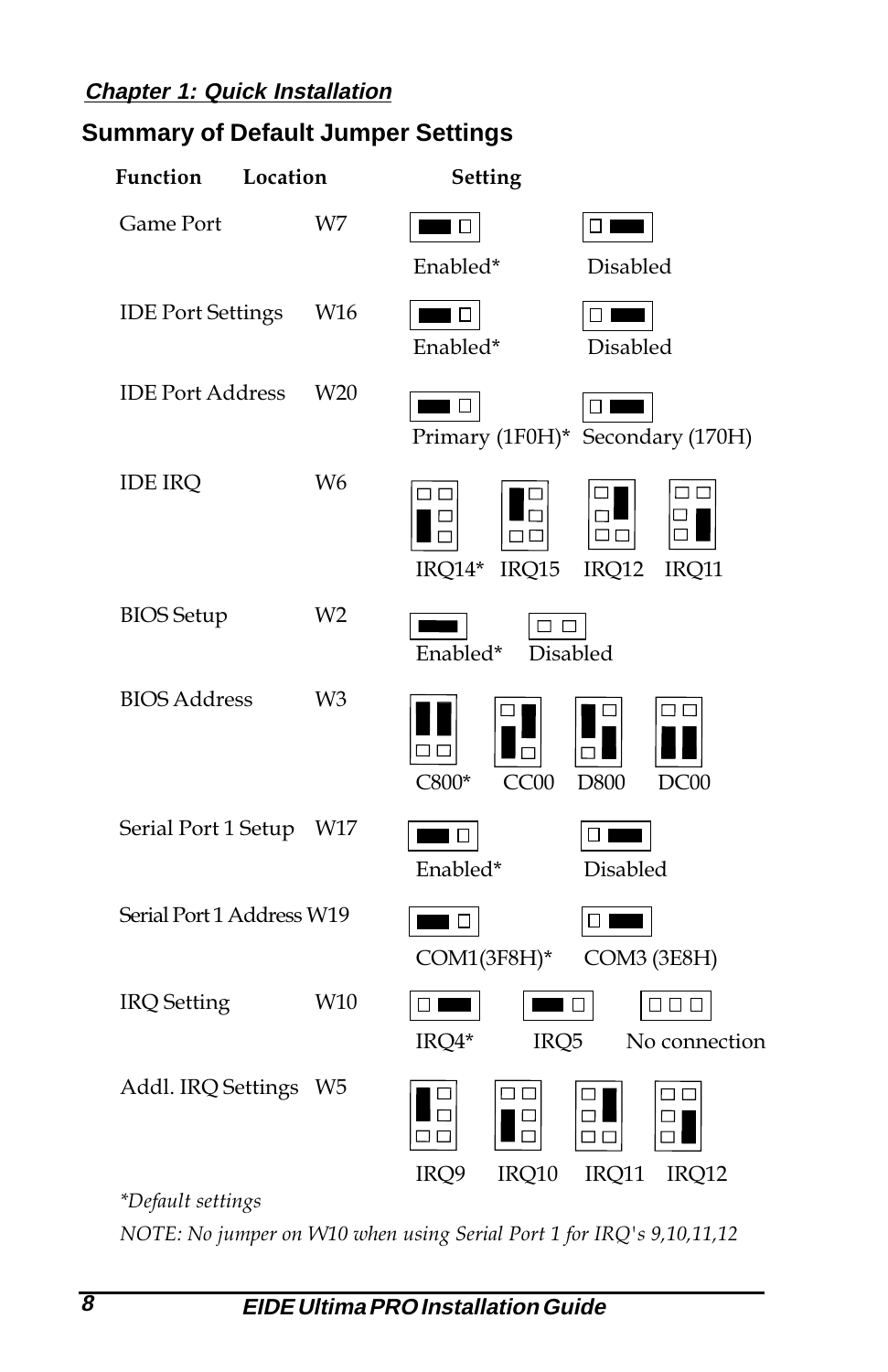|                                           |                |                | <b>Chapter 1: Quick Installation</b> |                      |
|-------------------------------------------|----------------|----------------|--------------------------------------|----------------------|
| Serial Port 2 Setup W12                   |                | $\blacksquare$ | $\Box$                               |                      |
|                                           |                | Enabled*       | Disabled                             |                      |
| Serial Port 2 Address W14                 |                | $\blacksquare$ | □Ⅰ                                   |                      |
|                                           |                | COM2 (2F8H)*   |                                      | <b>COM4 (2E8H)</b>   |
| <b>IRQ</b> Setting                        | W <sub>8</sub> | ⊓∣             | ╹□                                   | $\Box$ $\Box$ $\Box$ |
|                                           |                | IRQ3*          | IRQ5                                 | No connection        |
| Addl. IRQ Settings                        | W4             |                | □ □                                  |                      |
|                                           |                | $\square$      |                                      |                      |
|                                           |                | IRQ9           | IRQ10 IRQ11                          | IRQ12                |
| Parallel Port Address W13                 |                | ╹╙             |                                      |                      |
|                                           |                | LPT1 (378)*    | LPT2 (278)                           |                      |
| Parallel Port IRQ                         | W9             | H O            | $\Box$                               |                      |
|                                           |                | IRQ5           | IRQ7*                                |                      |
|                                           |                |                |                                      |                      |
| <b>Disable</b><br>W11 & W18<br><b>EPP</b> | W11 & W18      | ⊔∣             |                                      |                      |
|                                           |                |                |                                      |                      |
| ECP/Bi-directional*                       | W11 & W18      | ▉              | □∣                                   |                      |
| Uni-directional                           |                | a la           |                                      |                      |
|                                           |                | W11            | W18                                  |                      |
| <b>DMA</b> Channel                        | W1             |                |                                      |                      |
|                                           |                | Channel 1      |                                      | Channel 3            |

\*Default settings

NOTE: No jumper on W8 when using Serial Port 2 for IRQ's 9,10,11,12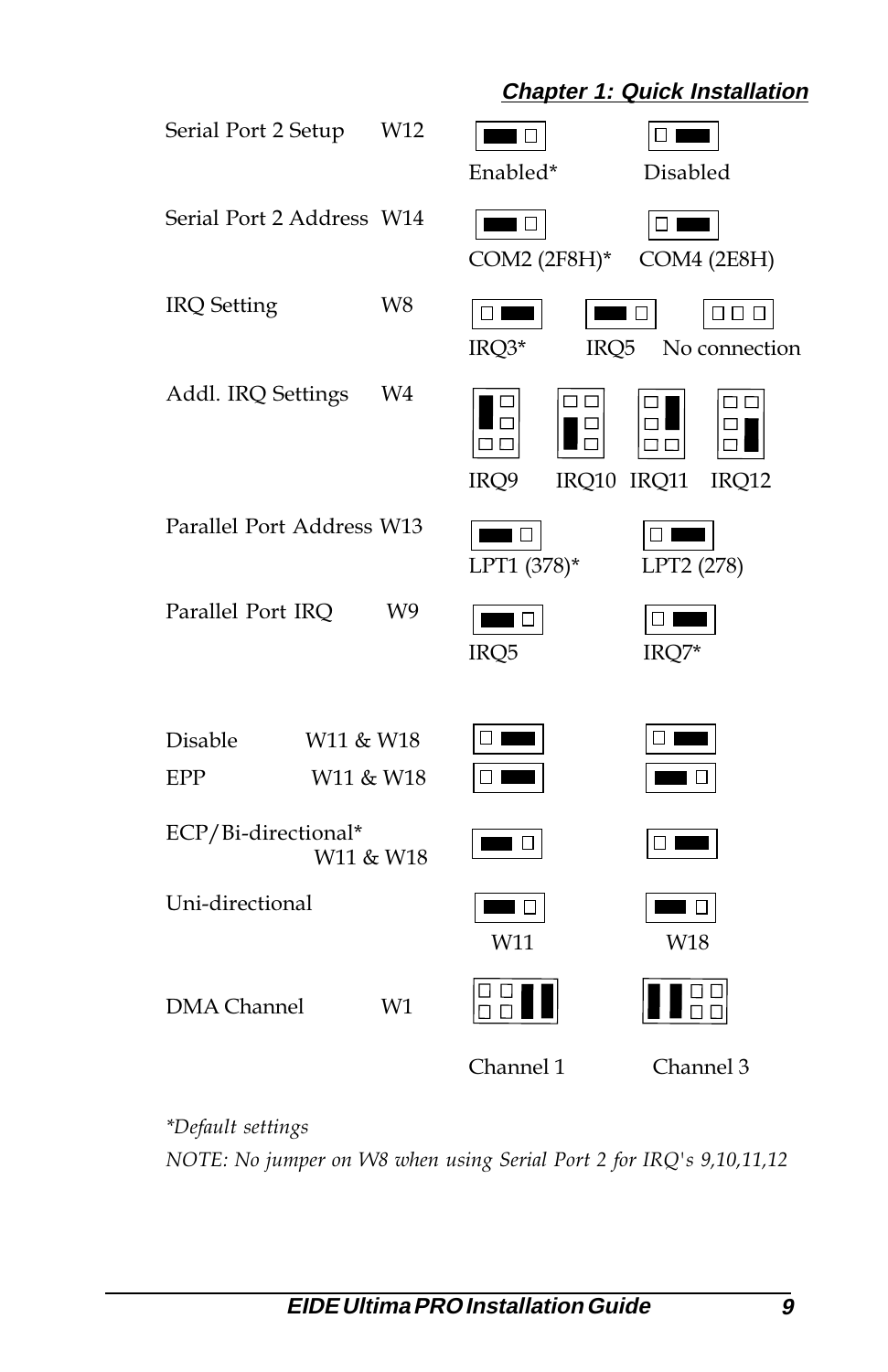#### <span id="page-11-0"></span>**Chapter 1: Quick Installation**

#### **Installing the EIDE Ultima PRO**

- 1. Turn off the power to your computer, disconnect the power cord and remove the computer cover. Be sure you use an antistatic wrist grounding strap. If you do not have one ground yourself by touching something metal, such as the frame of the computer or a table leg before you install the EIDE Ultima PRO.
- 2. Disable or remove any existing IDE controller.
- 3. Install the EIDE Ultima PRO into an available ISA slot.
- 4. Install IDE drives as recommended by the drive manufacturer.
- 5. Connect the cables to the EIDE Ultima PRO and devices. Make sure the colored or marked edge on the cable(s) is aligned with Pin 1 of the connectors.



#### **CMOS Setting**

For installed drives set up the CMOS as Type 1 for "C" or "D" (if present). For those systems where Type 1 is not selectable, choose User, Auto or None. Save and reboot the system. The EIDE Ultima PRO's TurboBoost<sup>Ô</sup> BIOS will automatically detect the drive parameters and enable LBA drive translation support and override the motherboard BIOS parameters.

This BIOS will support the slave drive in the Primary port and two drives in the Secondary port automatically. Do not modify the system CMOS drive type for hard disks attached to the secondary port.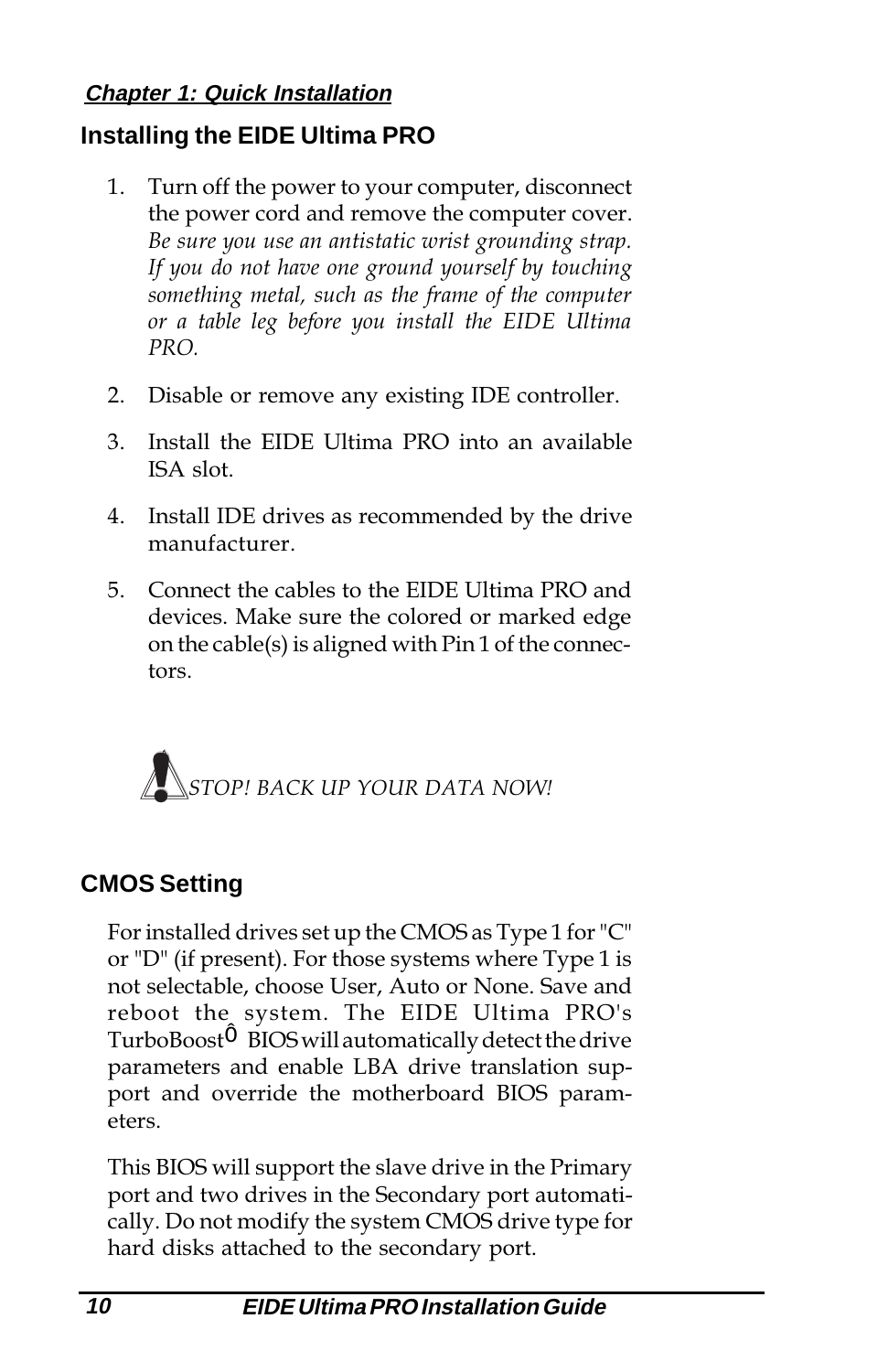#### <span id="page-12-0"></span>**Hard Drive Installation**



#### **New Drive Installation**

Partition and format your new IDE hard disk with DOS FDISK, then perform DOS FORMAT. Refer to your DOS manual for specific instructions on the use of these utilities.

#### **Existing Drive**

If your existing large capacity drive (greater than 528MB) has been DOS installed prior to installation of the EIDE Ultima PRO, remove any disk utility software such as On Track or EZ Drive. Set up CMOS as Type 1 for "C:" or "D:" (if present). Backup all your data and repartition with FDISK/MBR, then perform DOS FORMAT. If this does not clean up the disk, use the dtcdelpt.exe file (available from the DTC BBS or website) to clean up the drive. Refer to Appendix A for more details on disk drive configuration and setup.

#### **CD-ROM or Tape Drive Installation**

Configure the CD-ROM as a slave drive attached to the Primary IDE port. Disable the BIOS on the EIDE Ultima PRO to connect a CD-ROM or tape drive to the EIDE Ultima PRO's Secondary (170H) IDE port.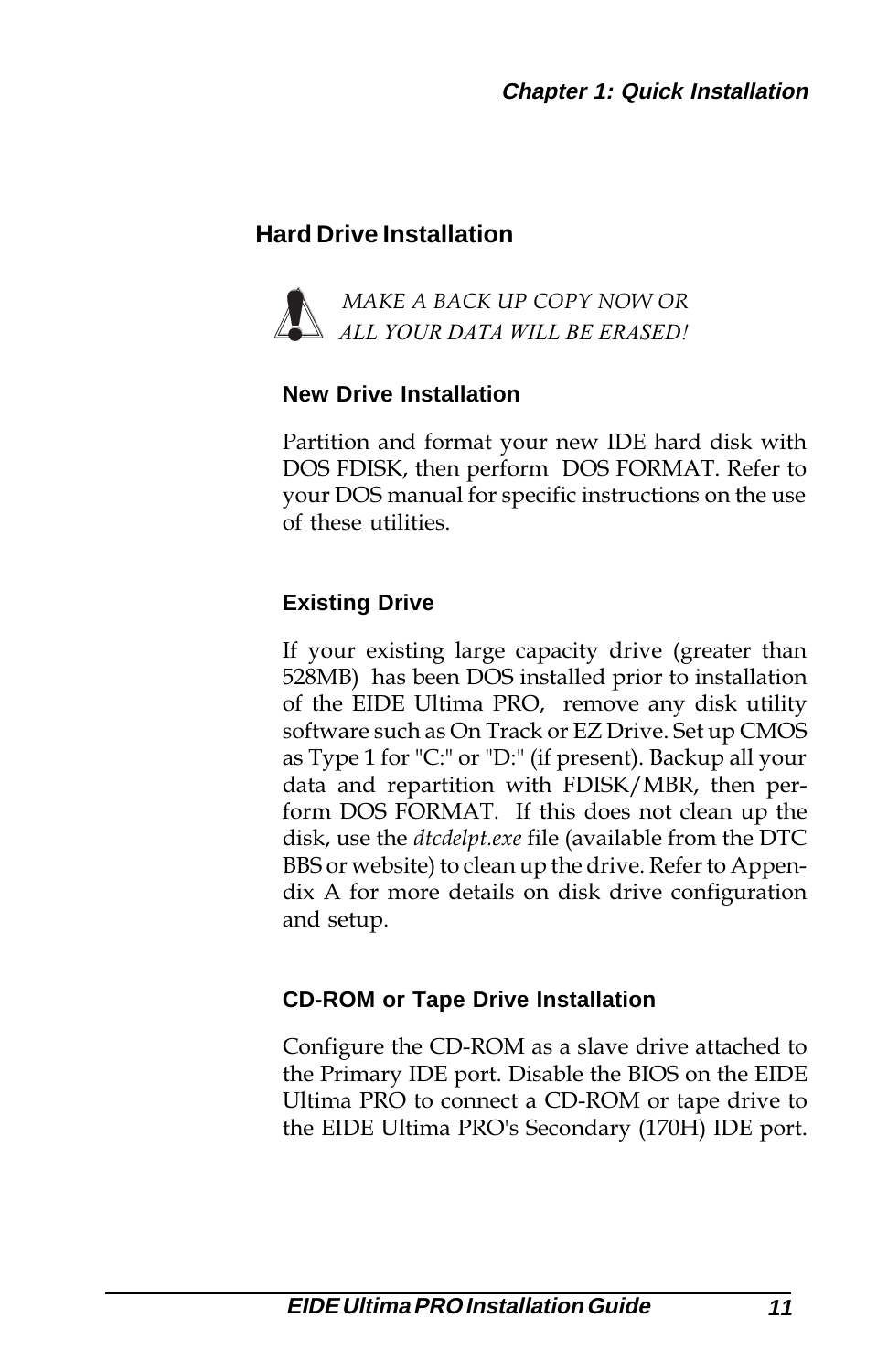**Chapter 1: Quick Installation**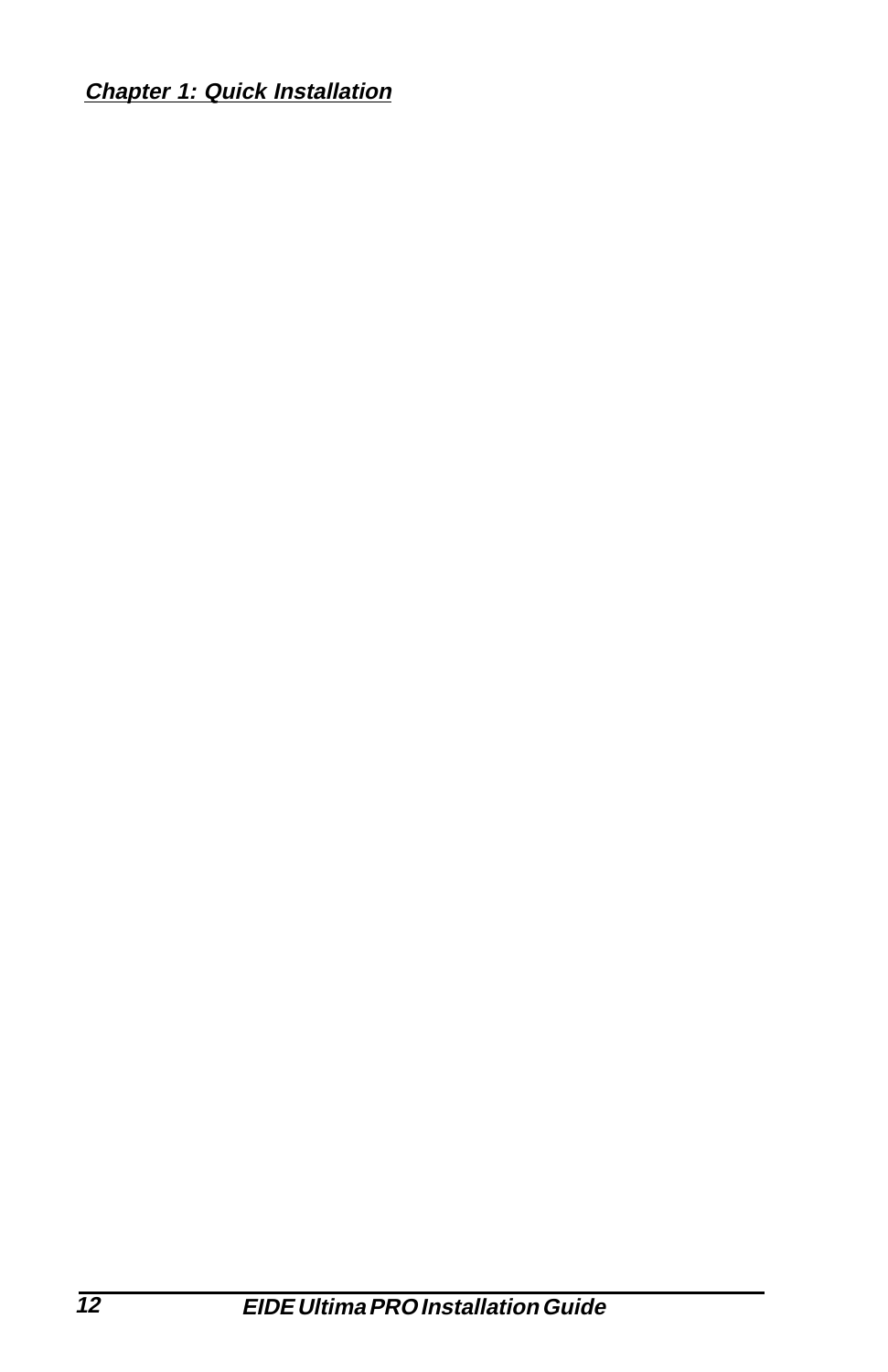# <span id="page-14-0"></span>2 **Hardware Configuration**

Before installing your EIDE Ultima PRO card, note the hardware settings of any other peripherals installed in your computer. It is important that the EIDE Ultima PRO's settings do not conflict with the settings used by other devices installed in your system, such as a mouse, internal modem, sound, SCSI or network card. The interrupt and port address used by each device must be unique.

The addresses and interrupts used in your system are automatically determined by Windows 95 or by running the Microsoft Diagnostics (MSD.EXE) program in DOS, Windows 3.x or Windows 3.xx.

#### **View Device Settings in Windows 95**

To check for device settings in Windows 95, follow the steps below:

- 1. Click on Start, select Settings, then click on Control Panel.
- 2. Double-click on System.
- 3. From System Properties menu, select Device Manager.
- 4. Click on the Properties button, then click on View Resources.
- 5. Check the interrupt(s) by selecting the Interrupt Request (IRQ) button.
- 6. Check the address by selecting the Input/Output (I/O) button.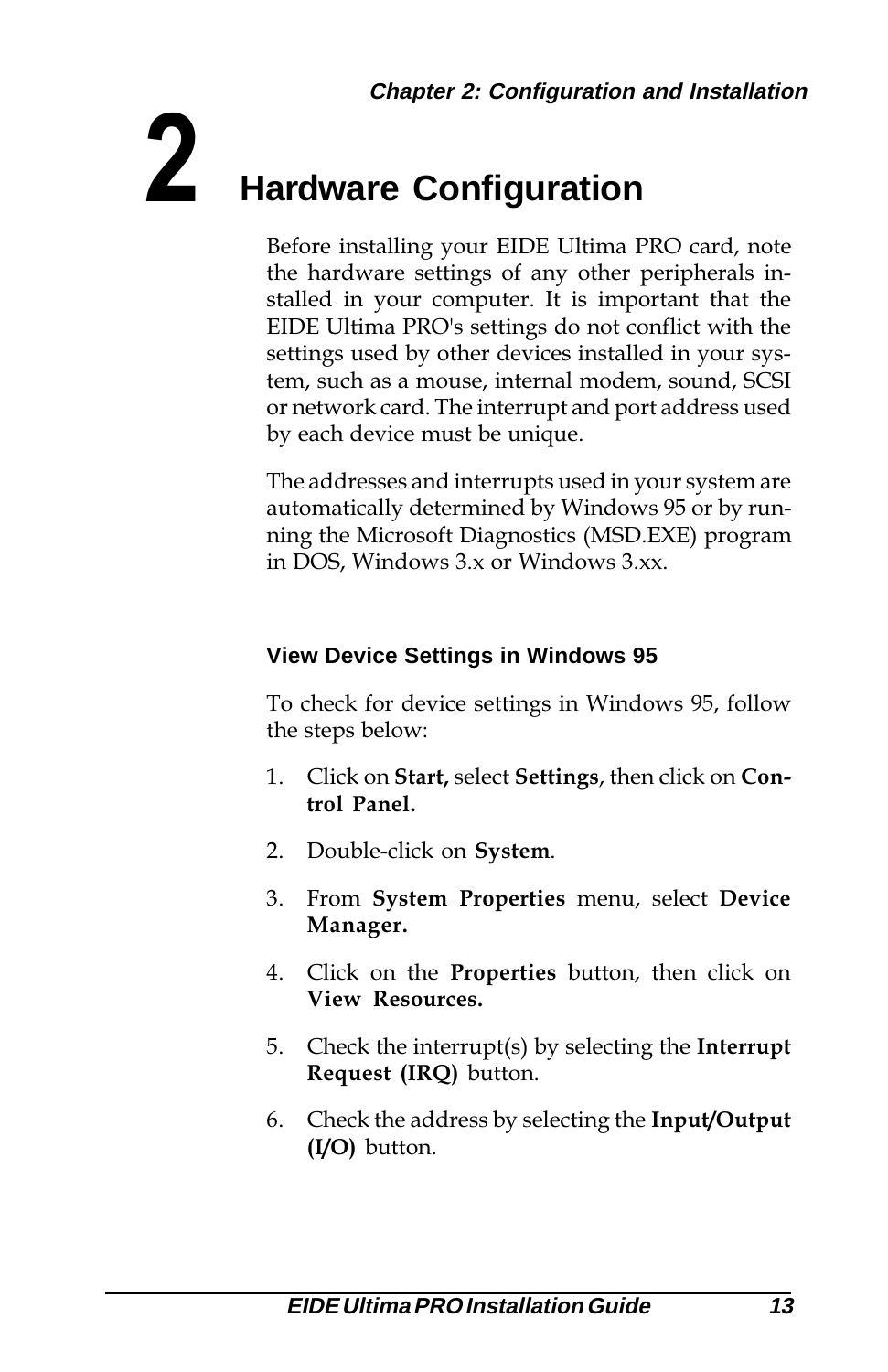## **Jumper Settings**

The following factory default settings are suitable for most computer applications and typically do not need to be changed.

| Feature           | Setting(s)          | Function(s) |
|-------------------|---------------------|-------------|
| Serial Port 1:    | COM <sub>1</sub>    | 3F8H IRO 4  |
| Serial Port 2:    | COM <sub>2</sub>    | 2F8H IRO 3  |
| Parallel Port:    | LPT 1<br><b>SPP</b> | 378H IRO 7  |
| Floppy Port:      | Enabled             |             |
| Primary IDE Port: | Enabled             | 1F0H IRO14  |
| BIOS Address:     | Enabled             | C800H       |
| Game Port:        | Enabled             |             |

If you need to change the jumper settings, refer to "Summary of Jumper Settings" in Chapter 1. Before you install the EIDE Ultima PRO you should check the following:

#### 1. Port Address and IRQ Setting

The port address and IRQ setting of any other peripheral installed in your computer must be unique to avoid device conflicts. It is important that the EIDE Ultima PRO's settings do not conflict with other devices already installed in your system. You must remove or disable any other IDE controller in your system to avoid conflicts. Software utility tools such as Check-It, Norton Diagnostics and QA Plus are useful tools that can help determine your existing system resources.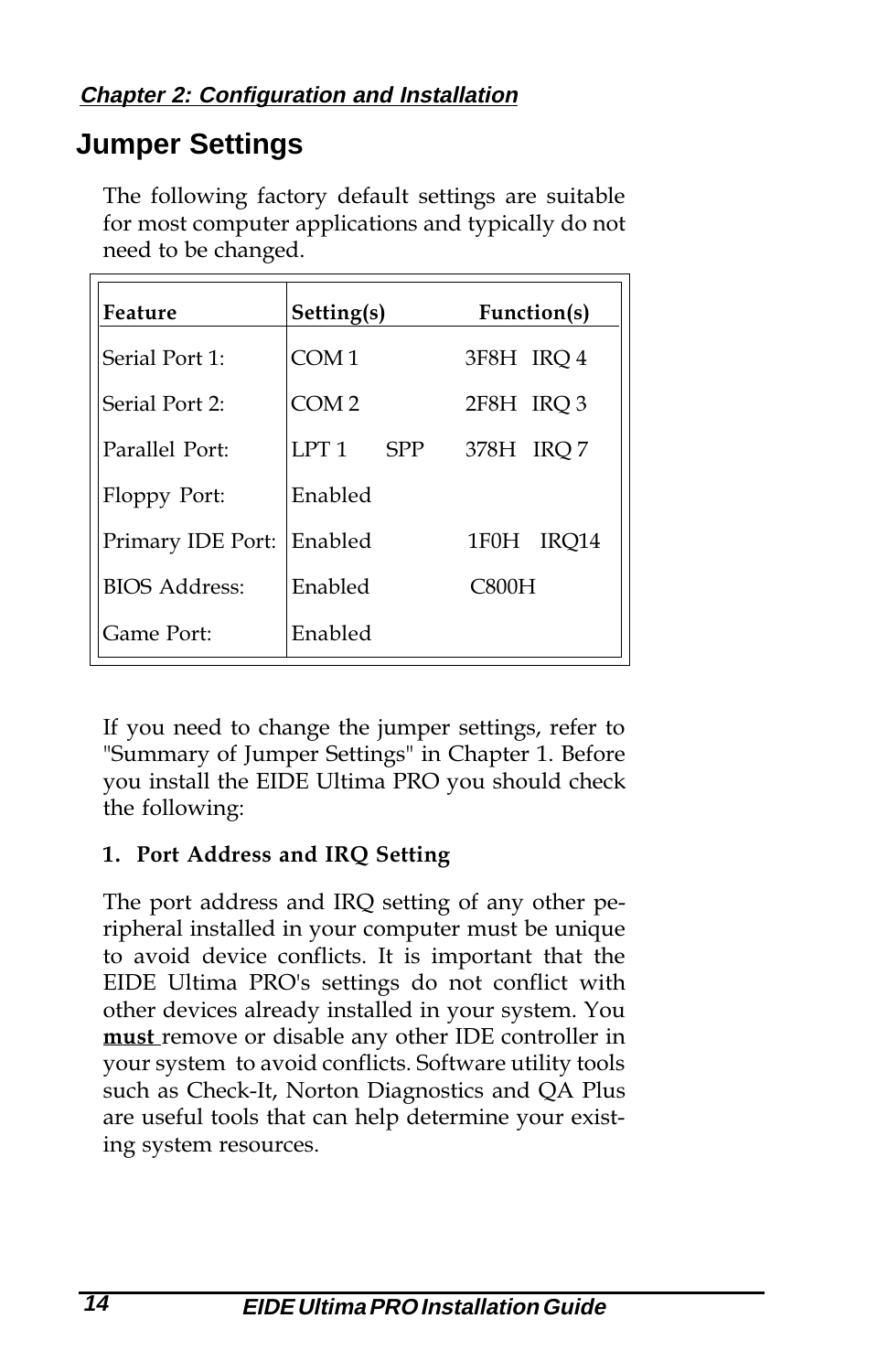#### <span id="page-16-0"></span>2. Jumper Settings

In most cases the default factory settings are suitable for most computer applications and typically do not need to be changed. Refer to "Summary of Jumper Settings" in Chapter 1 for the correct port and jumper configuration.

#### TurboBoost TM BIOS Address Setting

The EIDE Ultima PRO BIOS factory default address setting is *Enabled* and set to address C800H. The EIDE Ultima PRO BIOS supports LBA (logical block addressing) for IDE drives greater than 528MB. TurboBoost will automatically recognize, reconfigure and enhance the performance of existing disk drives, without complicated setup procedures and mistakes associated with drive parameters setup and configuration.



If you encounter a conflict with other devices in your computer, either change the address of the other device or select another BIOS address setting for your EIDE Ultima PRO.

#### IDE Disk Drive Controller (J6)

The factory default setting is Enabled and set to Primary (1F0H, IRQ 14) IDE port address. It is recommended that you use the EIDE Ultima PRO as your primary EIDE controller and remove or disable any other EIDE drive controller in your System. The Primary IDE port supports up to two EIDE/ IDE master/slave drive configurations. If you would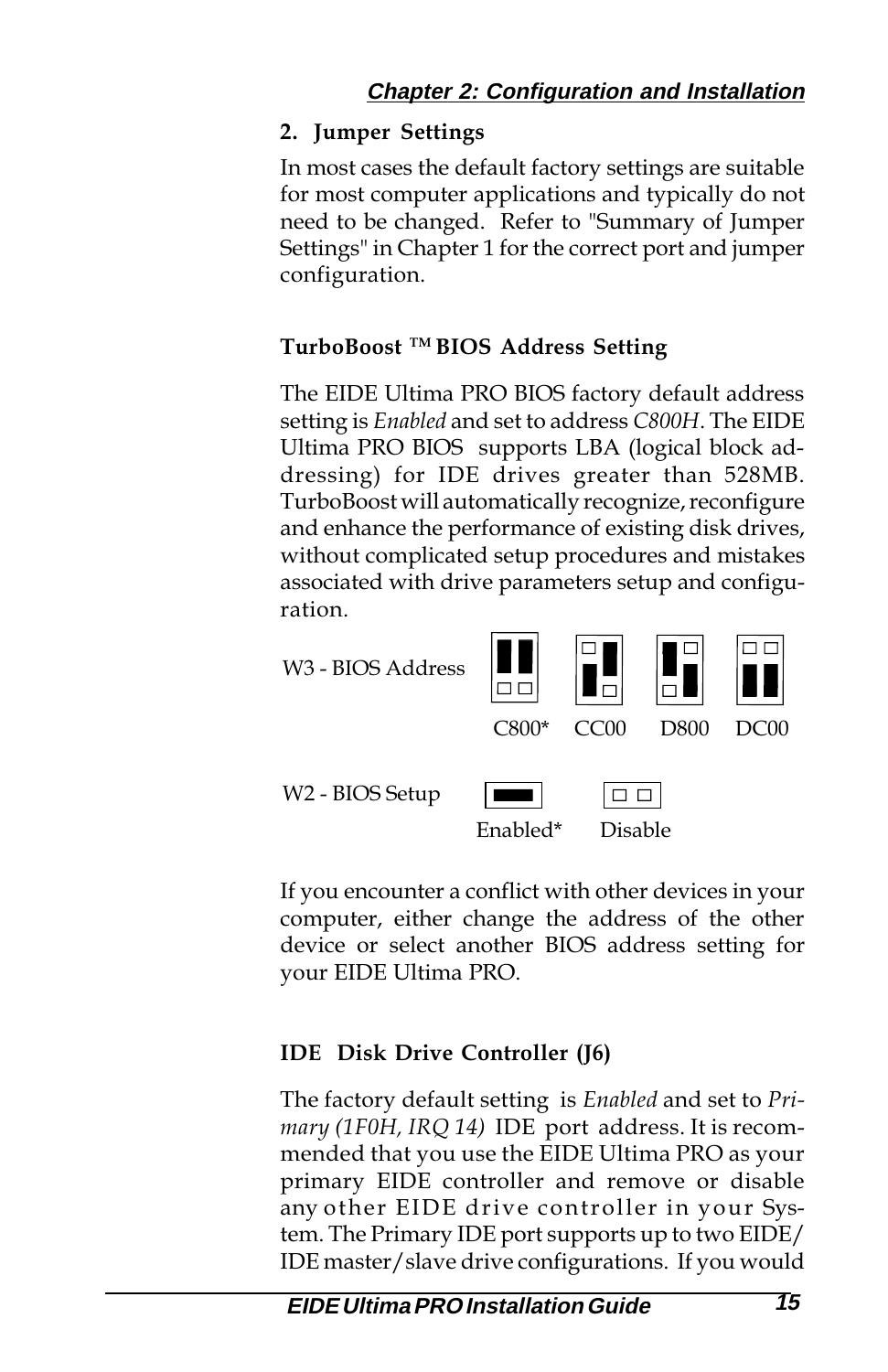like to use the EIDE Ultima PRO as your secondary IDE controller change the W20 jumper setting to 170H address.



#### Floppy Drive Controller (J5) W15

The factory default setting is Enabled. The EIDE Ultima PRO enhanced floppy disk drives supports 360K, 720K, 1.2MB, 1.44MB or 2.88\*MB drives. It includes support for high speed tape drives\* of up to 1Mbit/ sec. You must remove or disable any other floppy controller function in your system.

W15 Floppy Enable/ Disable





\*Requires third party software driver or system board BIOS support.

#### Serial Port 1 (J2)

The factory default settings for Serial Port 1 (COM1) are address 3F8H and IRQ 4. It is a standard DB-9 (9 pin) connector mounted on the board. Address and IRQ settings can be changed to avoid device conflicts. The possible configuration settings are:

Jumpers on W10 and W8 Must be removed and used on W5 an W4 respectively for high IRQ settings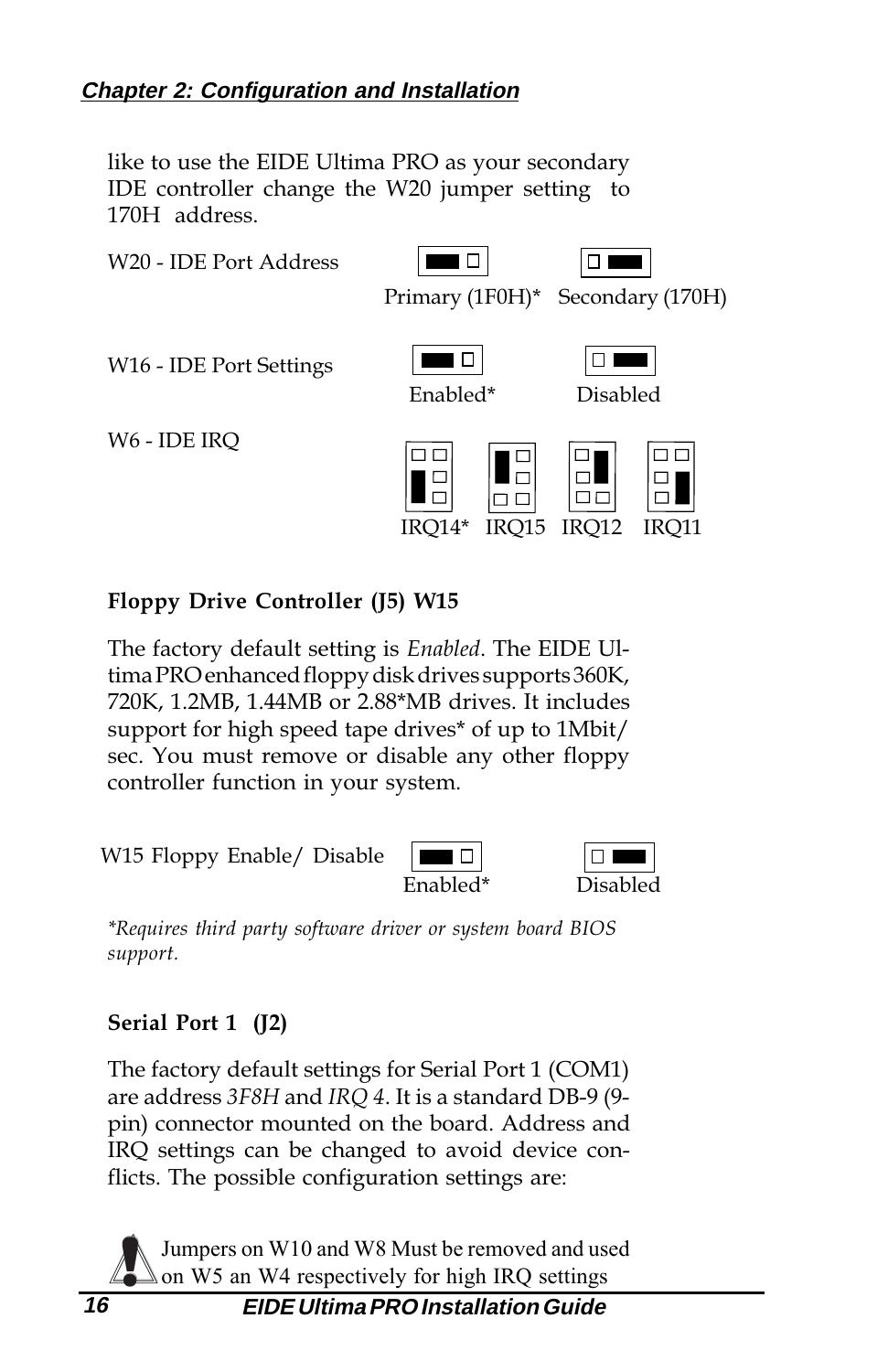

#### Serial Port 2 (13)

In order to use the second serial port on the EIDE Ultima PRO, you must install the extra bracket included with your board. It includes a standard DB-9 cable. The factory default settings are COM2 with address 2F8H and IRQ3. Address and IRQ settings can be changed to avoid device conflicts. The possible configuration settings are:



**EIDE Ultima PRO Installation Guide**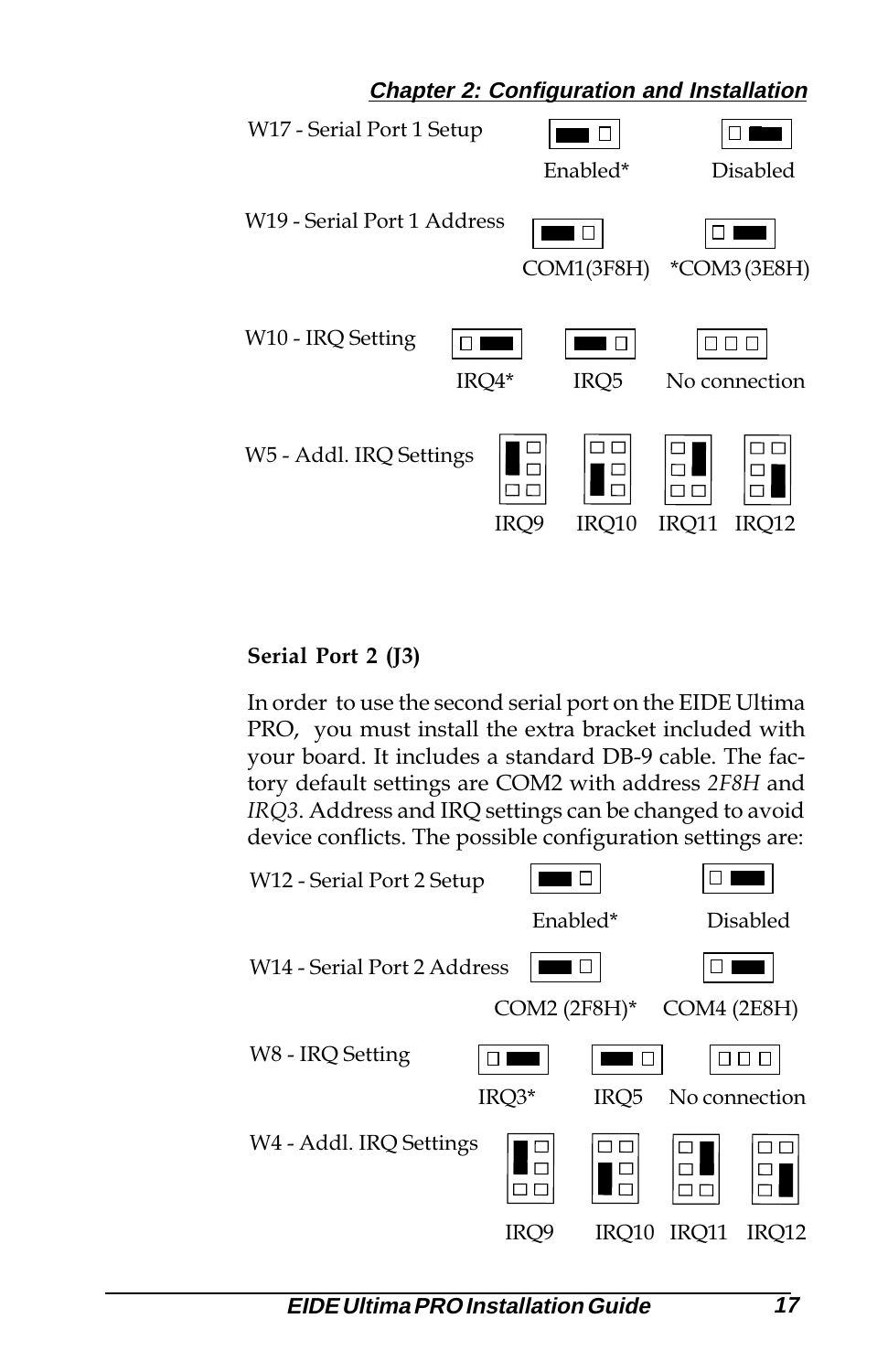WARNING: Use only the cables supplied by DTC to ensure compatibility with your DTC controller.

#### Parallel Port (J1)

The parallel port is a standard DB-25 (25-pin) mounted on the board. The factory default settings for the physical parallel (printer) port are 378 and IRQ 7.



#### Parallel Port Mode (ECP/EPP/Bi-directional)

Jumpers W11 and W18 select the parallel port mode. The default is standard bi-directional printer mode. It is recommended that the other two modes not be selected unless you have attached a hardware device to the port that requires one of the other modes.

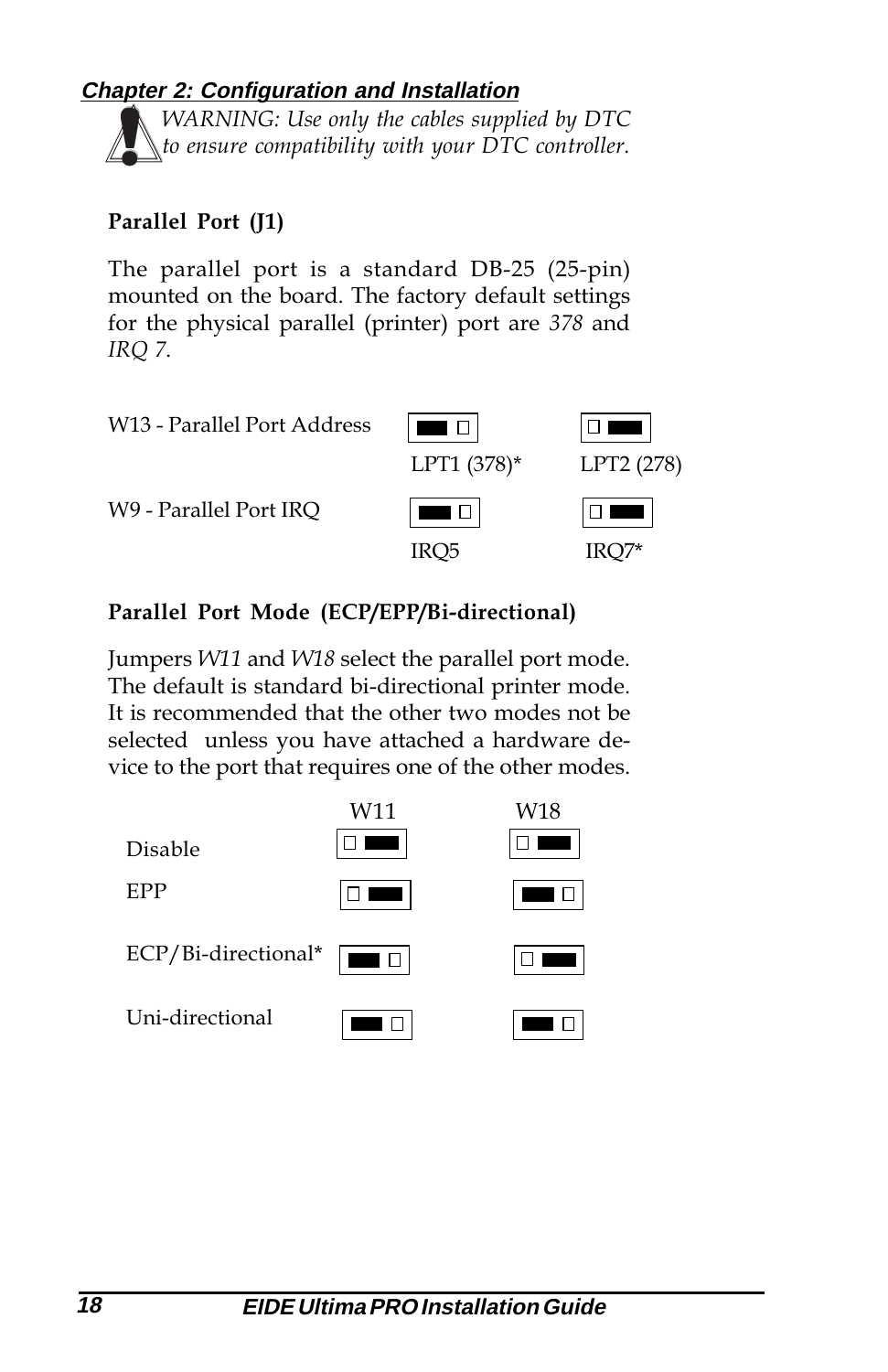#### DMA Channel

Selection of a DMA Channel is required when using Extended Capabilities Mode (ECP). In most cases channel 3 is selected since most sound cards use Channel 1.

W1 - DMA Channel





Channel 1 Channel 3

#### Game Port

If you have a sound cardwith a game port installed in your system you should disable this feature.

W7 - Game Port

| а |  |
|---|--|



Disabled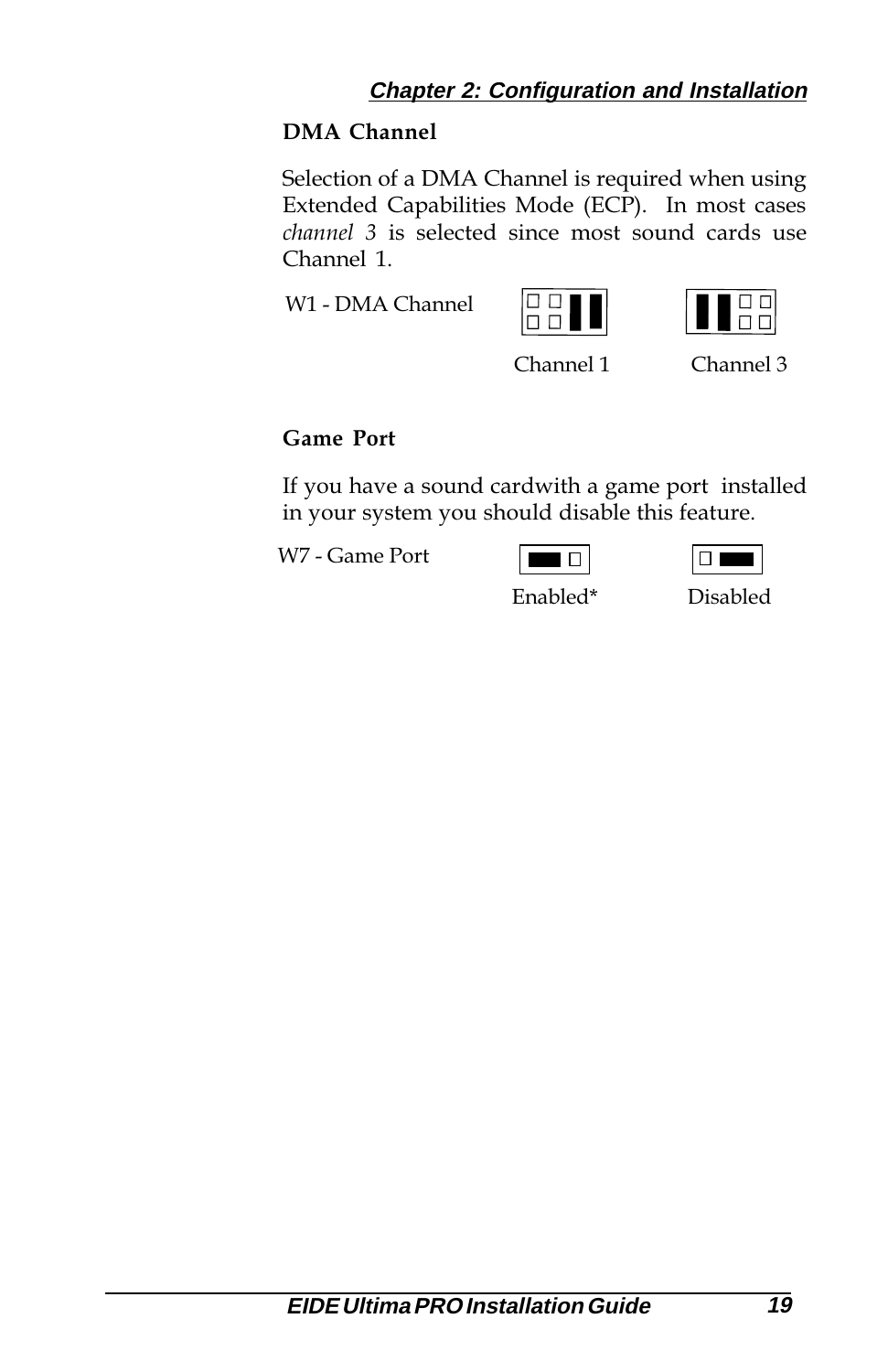## <span id="page-21-0"></span>**Hardware Installation**

Before installing your EIDE Ultima PRO card, make sure you have checked for possible conflicts with other devices in your computer (refer to Chapter 1: Configuring the EIDE Ultima PRO). If you have an existing IDE controller card in your computer, it is recommended that you remove it or disable it before installing your EIDE Ultima PRO card. You have the option of disabling either the Primary or Secondary IDE channels on your EIDE Ultima PRO.

## **Installing the EIDE Ultima PRO**

IMPORTANT: Before handling the EIDE Ultima PRO, be properly grounded by touching the power supply housing or using a wrist strap.

- 1. Turn off the power to your computer and remove the computer cover.
- 2. Set the jumpers on your EIDE Ultima PRO card.
- 3. Select an available 16-bit ISA slot for your EIDE Ultima PRO card.

Most computers accommodate both ISA and PCI slots. The ISA slots are usually the longer slots (see the example). Please refer to your computer's reference guide for more information.



- 4. Remove the rear slot cover bracket if it is present and save the screw. Figure 2.1
- 5. Remove the EIDE Ultima PRO from its antistatic packaging.
- 6. Carefully hold the EIDE Ultima PRO by the top edges and lower it into the ISA expansion slot. Ensure that EIDE Ultima PRO seats firmly into the slot.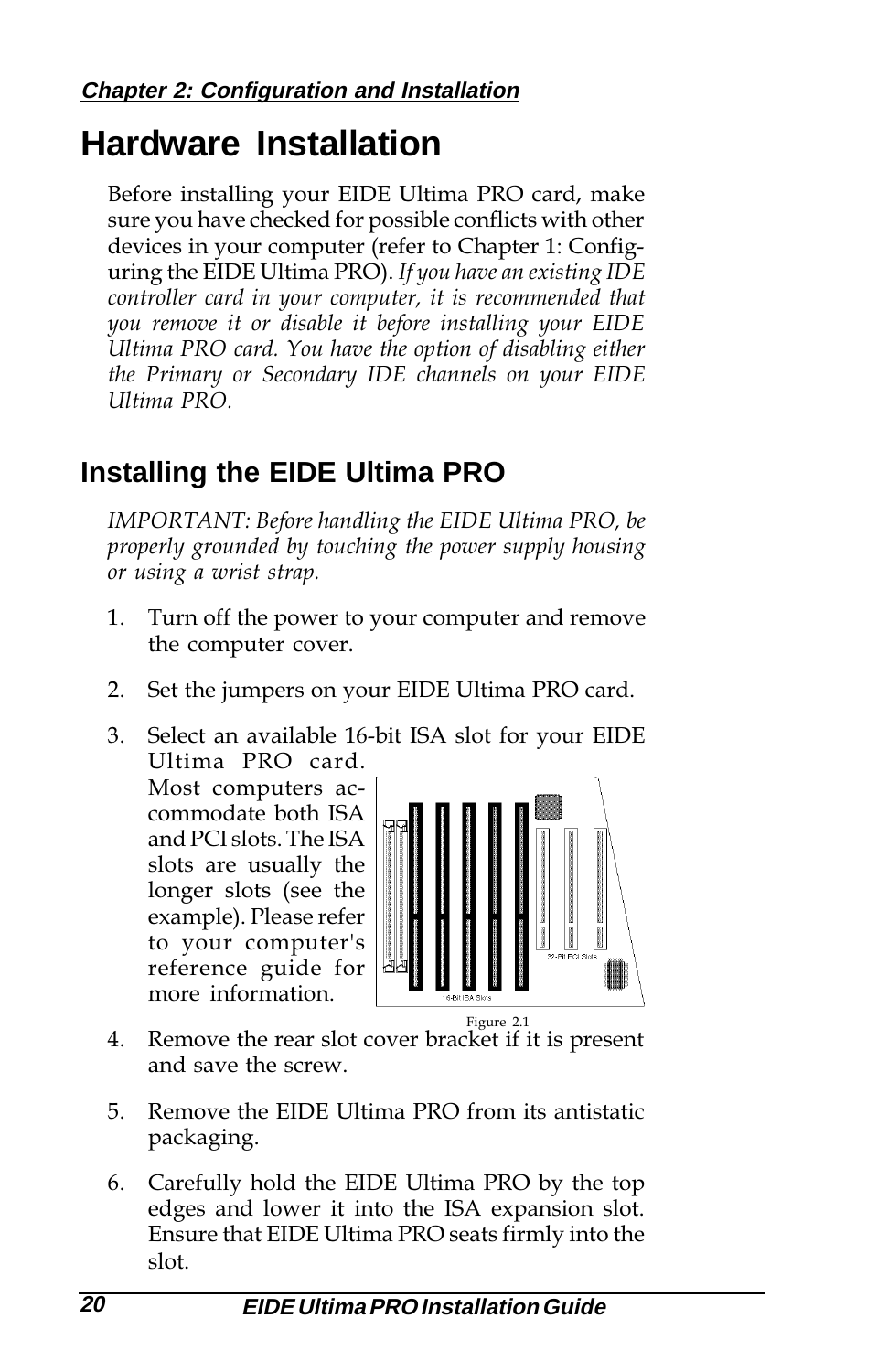7. Install the Serial Port 2 and Game Port bracket in an adjacent blank bracket location.

Connect the Serial Port 2 connector ribbon cable to J3. Connect the Game Port connector ribbon cable to J4. NOTE: When connecting a ribbon cable connector, always align the colored (blue or red) side of the cable to Pin 1.

8. Connect the 34-pin floppy drive cable to J5. Connect the other end of the cable to the floppy drive(s). The twisted end of the cable is for drive A: and the middle connector is for drive B:. If drive B: is installed, remove the terminating resistors from it.

NOTE: If you have another IDE controller you must disable or remove it to guarantee operation. If you have a two drive configuration, the middle connector attaches to the second drive.



Figure 2.2 Connecting Cables

- 9. Connect the IDE drive(s). Attach one end of a 40 pin IDE ribbon cable connector to J6. Connect the other end of the cable to the IDE/ATA drive(s). Note that J6 Pin 1 is oriented towards the bottom of the EIDE Ultima PRO (refer to Figure 2.2).
- 10. Attach the hard drive activity LED connector to J7.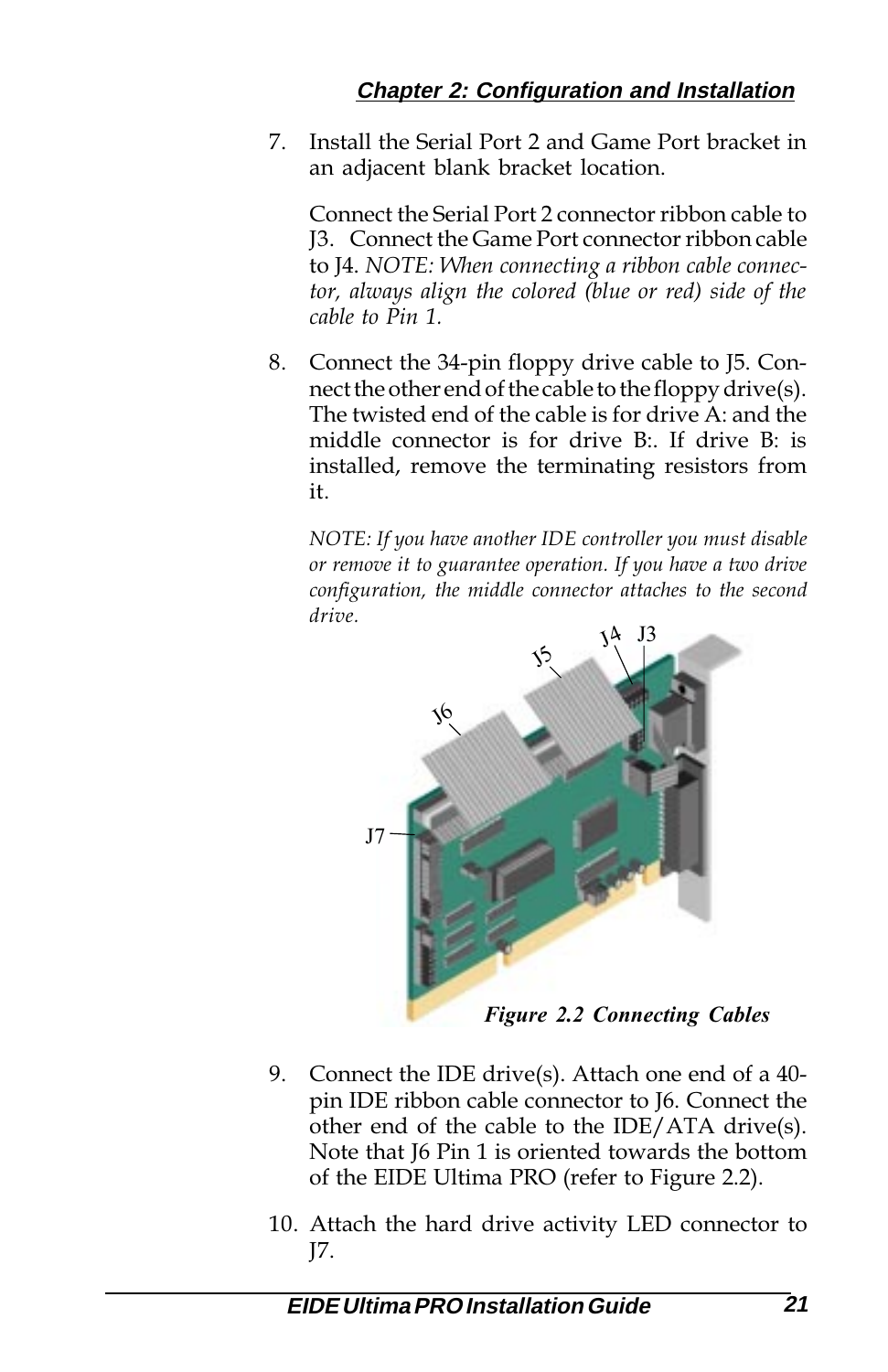- 11. Secure the EIDE Ultima PRO and the extra port bracket (if installed) in place by fastening its metal brackets to the computer frame.
- 12. Replace the computer cover and screws. Connect all the external ports and power cord to the computer.

The EIDE Ultima PRO hardware installation is complete. Check for the disk drive type installed by running the system CMOS Setup program. Verify your I/O ports and address settings. Reboot your system.

## <span id="page-23-0"></span>**Hard Drive Installation**

WARNING: Backup your data! We strongly recommend you backup all your data before attempting to upgrade or install your hard drive. Large capacity drives previously partitioned need to be repartitioned and reformatted after installing the EIDE Ultima PRO and selecting an EDPT drive type.

#### **Check for Compatibility**

#### A. BIOS

The EIDE Ultima PRO is compatible with the AMI, Award and Phoenix BIOS with LBA capability and incompatible with M.R. BIOS.

If your hard drive was formatted with M.R. BIOS LBA, you will need to repartition and reformat your drive(s) under DOS. We recommend you backup all the data on your existing drive under M.R. BIOS before proceeding with the LBA installation.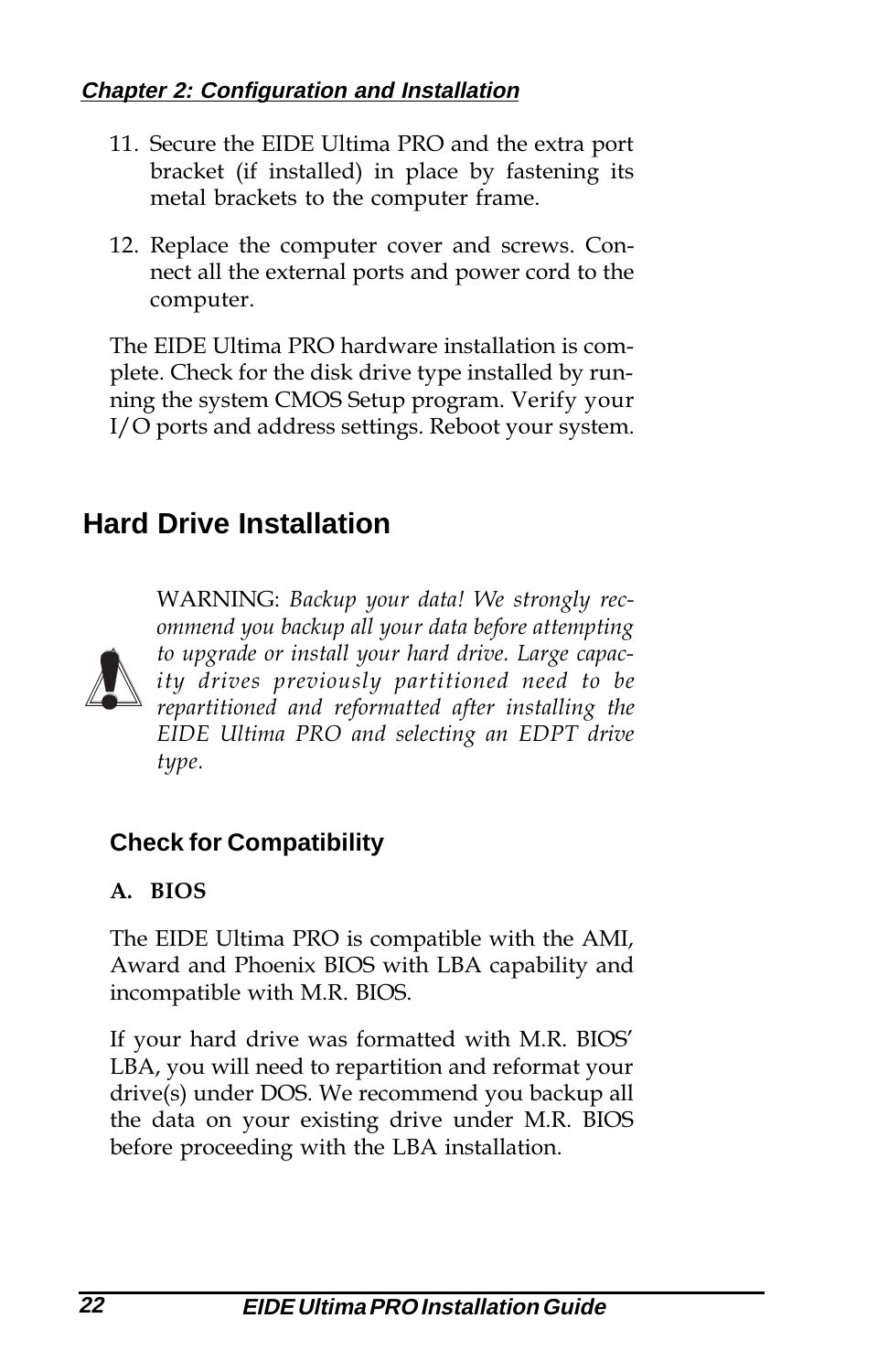#### B. Disk Translation Software

Disk translation software such as On Track, EZ Drive, and MaxBlast extends the 1024 partition limit under DOS, which conflicts with the EIDE Ultima PRO's BIOS LBA capability. We recommend you backup your data, remove the disk translation software from your drive's master boot record, and proceed with repartitioning and reformatting your hard disk under DOS.

#### <span id="page-24-0"></span>**Installing or Upgrading a Hard Drive**

The following information will assist you in your hard drive installation:

If you will install or upgrade to a bigger drive ( greater than 528MB), please be aware that some drives greater than 528MB include a 32-bit access driver embedded in its master boot record. Note: This 32-bit access driver or what is commonly referred to as disk translation software, such as On Track Disk Manager, EZ drive or MaxBlast, are shipped by the disk manufacturer with your hard disk drive to partition and format your large capacity drives.

This embedded driver also supports a secondary port that will conflict with the EIDE Ultima PRO. If your drive was formatted and partitioned with the above mentioned disk translation software you may need to do one of the following:

1. Disable the BIOS on the EIDE Ultima PRO and keep the current CMOS setting.

#### OR

2. Remove the disk translation software from the master boot record with DOS FDISK/MBR. After removing the embedded driver or the disk translation software, you must change your CMOS setup prior to loading the device drivers to avoid any BIOS address and options conflicts. The following instructions will help you achieve a successful install: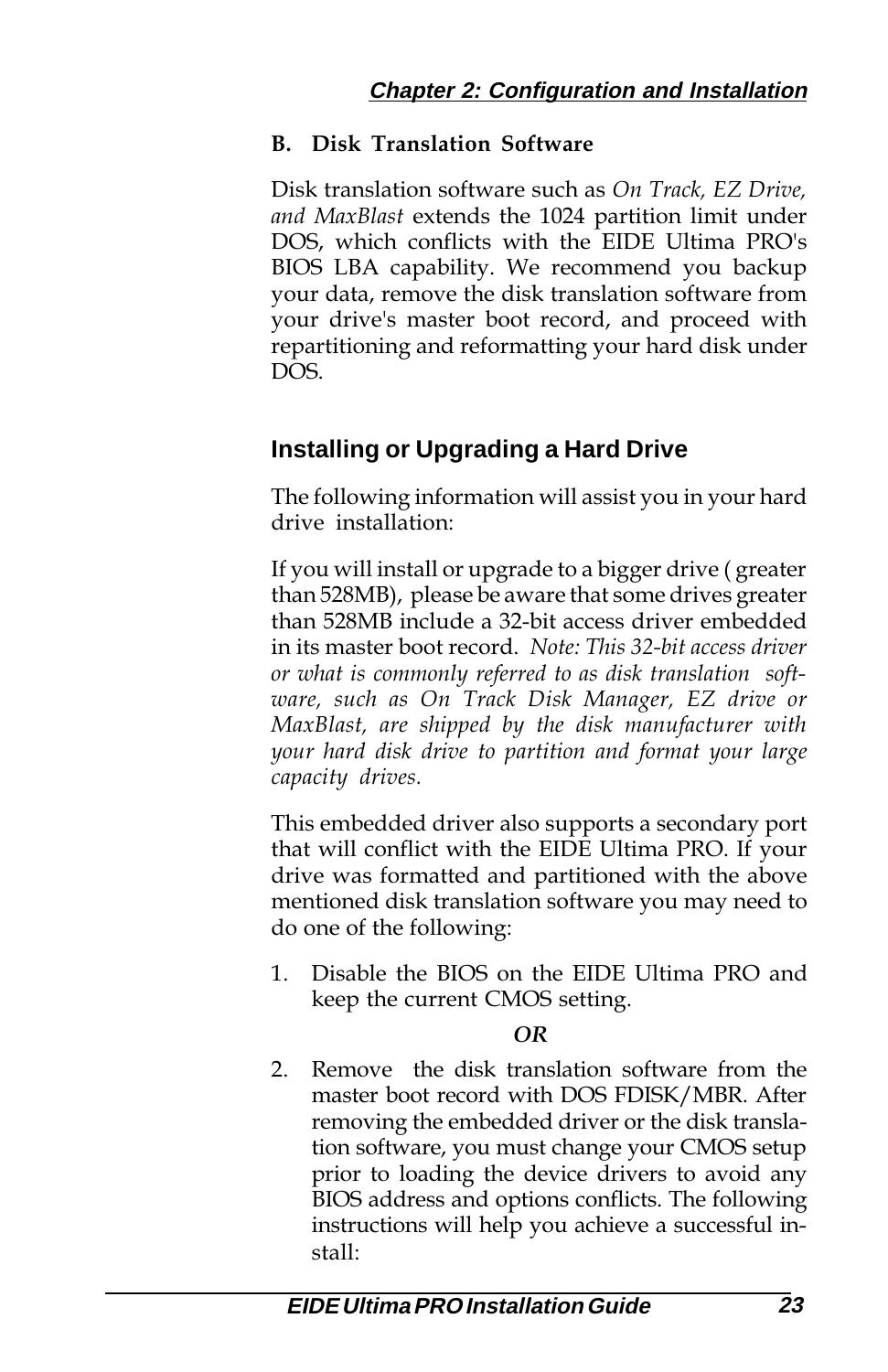#### Set CMOS Setup features to:

| Set drive C:                | Type 1                |
|-----------------------------|-----------------------|
| Set drive D:                | Type 1 (if installed) |
| LBA/Large Mode: Disable     |                       |
| <b>Block Mode:</b>          | <b>Disable</b>        |
| 32-bit disk access: Disable |                       |

NOTE:

- 1. LBA mode in the system CMOS setup can be disabled. Set drive "C" or "D" to either Auto-Detect, User Defined or Not Installed.
- 2. The CMOS type settings are for the IDE drive attached to the Primary port only. Do not modify the system CMOS type setting for disk drives attached to the Secondary port. The TurboBoost BIOS will handle the slave drive attached to the Primary port and the two drives attached to the Secondary port automatically.

Repartition your disk with FDISK and FORMAT with DOS. If this does not clean up the disk drive, use the dtcdelpt.exe file (available from the DTC BBS or website) or contact the disk drive manufacturer to obtain the mid-level or low-level format utility to clean up the drive. Setup the CMOS for drives C and D ( if installed) to "Type  $1$ ." Repartition with FDISK and FORMAT with DOS.

#### NOTE:

If you do not see the DTC EDPT BIOS message appear during boot up, change the BIOS address from C800H to CC00H.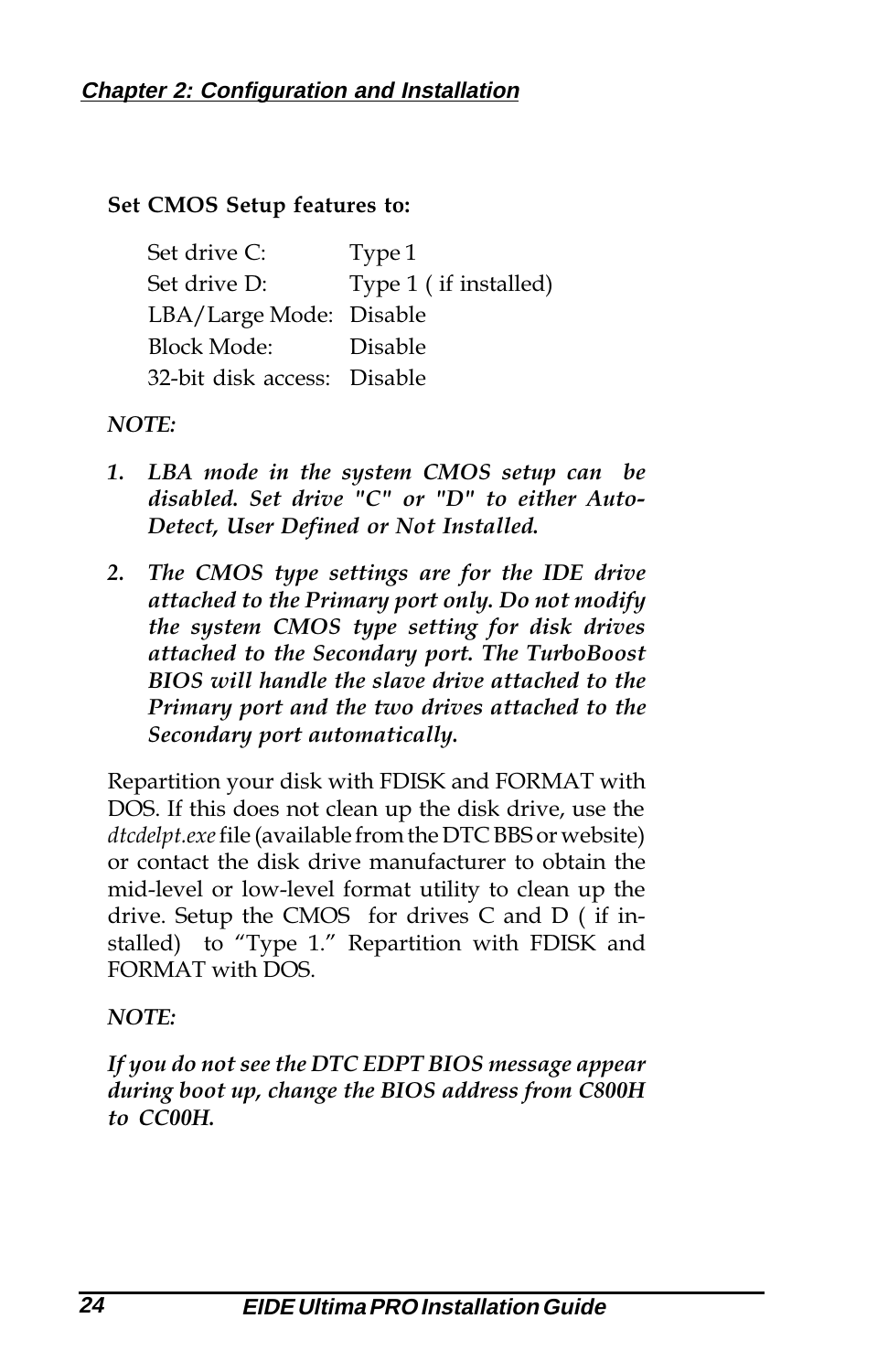## <span id="page-26-0"></span>3 **Software and Driver Installation**

Please read this chapter carefully to ensure installation of driver(s) and BIOS to achieve maximum performance for your IDE drive. The EIDE Ultima PRO includes software utility and drivers to use with popular operating systems including DOS, Windows, Windows 3.x, 3.xx, Windows 95, IBM OS/2, UNIX and NOVELL. The software drivers are located on the floppy disk that comes with each card.

The following table shows you which DTC software driver is appropriate for each situation.

| DOSEIDE.SYS        | <b>DOS Device Driver</b>                |
|--------------------|-----------------------------------------|
| <b>WINEIDE SYS</b> | Windows 3.1x Device Driver              |
| DTCEIDE.MPD        | Windows 95 Miniport Driver              |
| DTCEIDE.INF        | Windows 95 INF File                     |
| DTCIDE ADD         | IBM OS/2 v2.x Device Driver             |
| ATAPLSYS           | Windows NT 3.5x ATAPI Device Driver     |
| DTCIDE3.DSK        | Novell 386 v3.1x Device Driver          |
| DTCIDE4 DSK        | Novell 486 v1 x Device Driver           |
| DTCIDE4.DDI        | Novell 486 Information File             |
| DTCSPEED.EXE       | DTC Speed Testing Program               |
| SCSI1HLP.DTC       | SCSI1HLP.VXD File for Windows 95        |
| <b>FZIDE.EXE</b>   | IDE Install Utility for DOS/Windows 3.x |

Before you install the software, be sure to make a copy of the disk. Use the copy for the installation and keep the original in a safe place.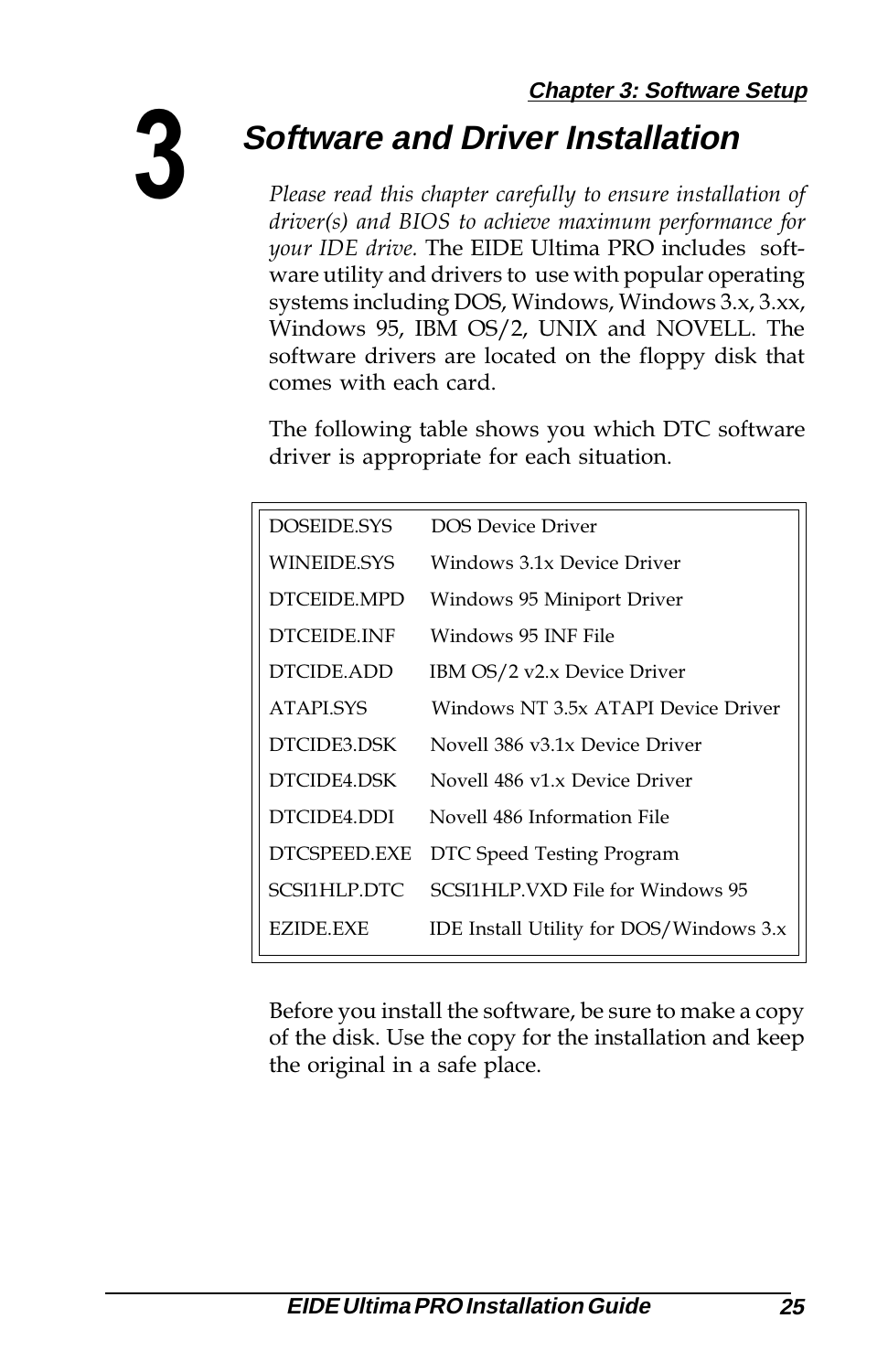#### <span id="page-27-0"></span>**TurboBoost**ä **- Smart BIOS**

Your EIDE Ultima PRO TurboBoost BIOS automatically configures your drives and the EIDE Ultima PRO controller card to support 32-bit mode and enable multi-sector transfers for maximum performance. The TurboBoost feature mode is enabled during system bootup. TurboBoost reads, enables and translates the system board BIOS if properly configured.

For drives greater than 528MB in DOS, Windows and Windows 95, the LBA drive translation must be enabled in order for the DOS partition FDISK utility to access the full capacity of the drive. Enable the TurboBoost feature and the following screen appears:



#### **EZIDE Installation Utility**

Do not use this utility for Windows 95 installation. This utility requires that the IDE drive be partitioned and formatted with DOS FORMAT and FDISK.

The EZIDE utility automatically installs the DOS and Windows 3.x device drivers only. This utility will copy all the necessary files and update your CONFIG.SYS and SYSTEM.INI files.

To install EZIDE, insert the DTC Enhanced Driver diskette in your floppy drive and type:

A:\EZIDE <Enter>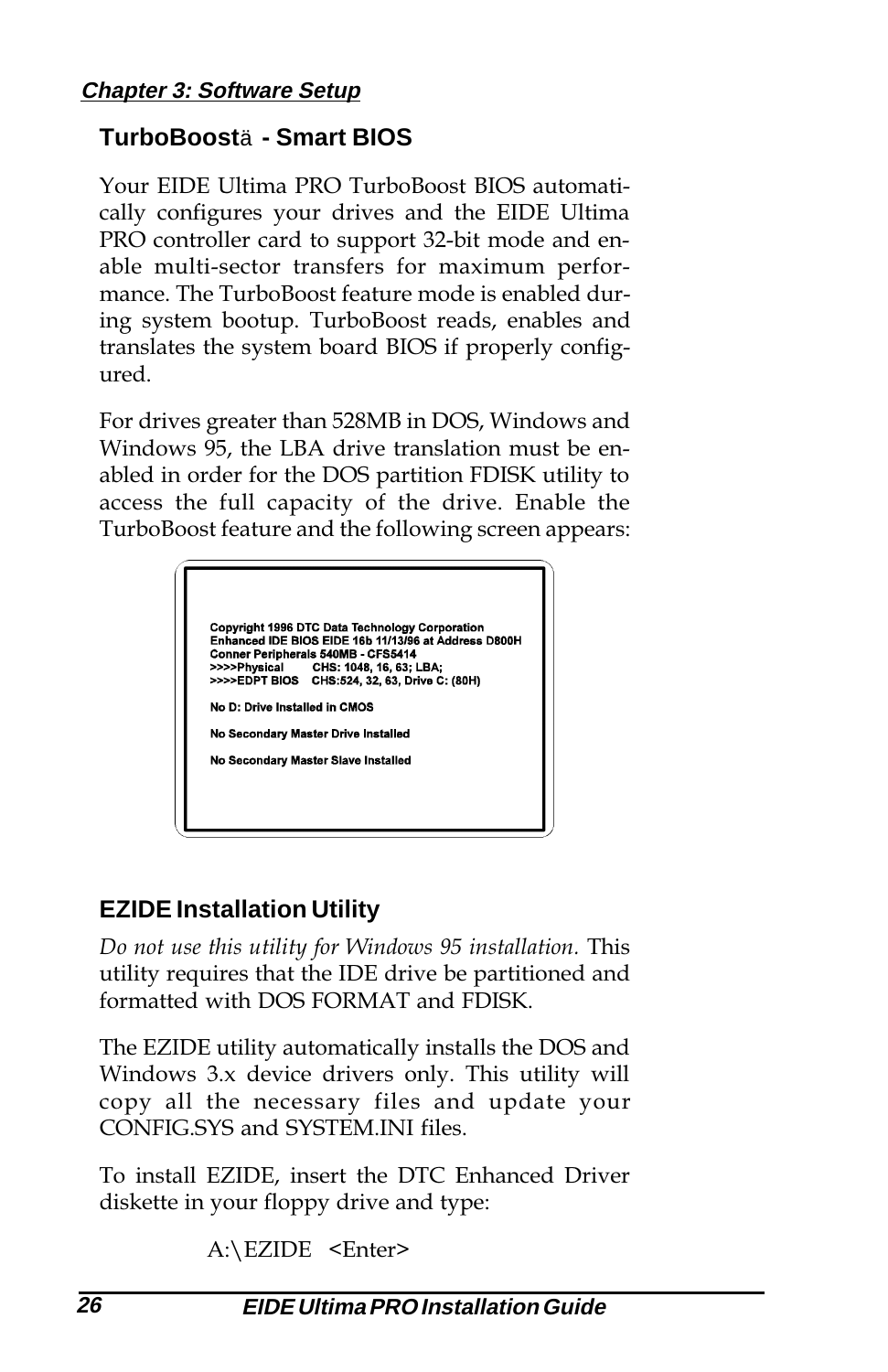#### **Chapter 3: Software Setup**

Follow the instructions on the screen. The instructions will guide you through the installation.

#### <span id="page-28-0"></span>**Installing Enhanced Device Drivers**

#### DOS Installation - New IDE Drive

- 1. Insert the MS-DOS disk in your floppy drive.
- 2. Reboot the system.
- 3. Partition the IDE drive with DOS FDISK and then perform DOS FORMAT.
- 4. Install DOS.

Follow the DOS Operating System manual for more details. Refer to Appendix A for troubleshooting assistance.

#### DOS Installation - Existing IDE Drive

If you are attaching an existing IDE hard disk drive previously partitioned and formatted check for the following:

- ❏ Drive capacities with less than 528MB do not require any further action.
- ❏ Large capacity drives greater than 528MB partitioned and formatted with software translation package such as OnTrack, MaxBlast or EZ Drive will require further action. Refer to Chapter 2 and Appendix A for more details.



WARNING: MAKE A BACKUP COPY NOW!. ALL DATA WILL BE ERASED!

❏ Drives greater than 528MB partitioned and formatted on a system that supported LBA mode do not require DOS Format or partition. Refer to Appendix A for more details.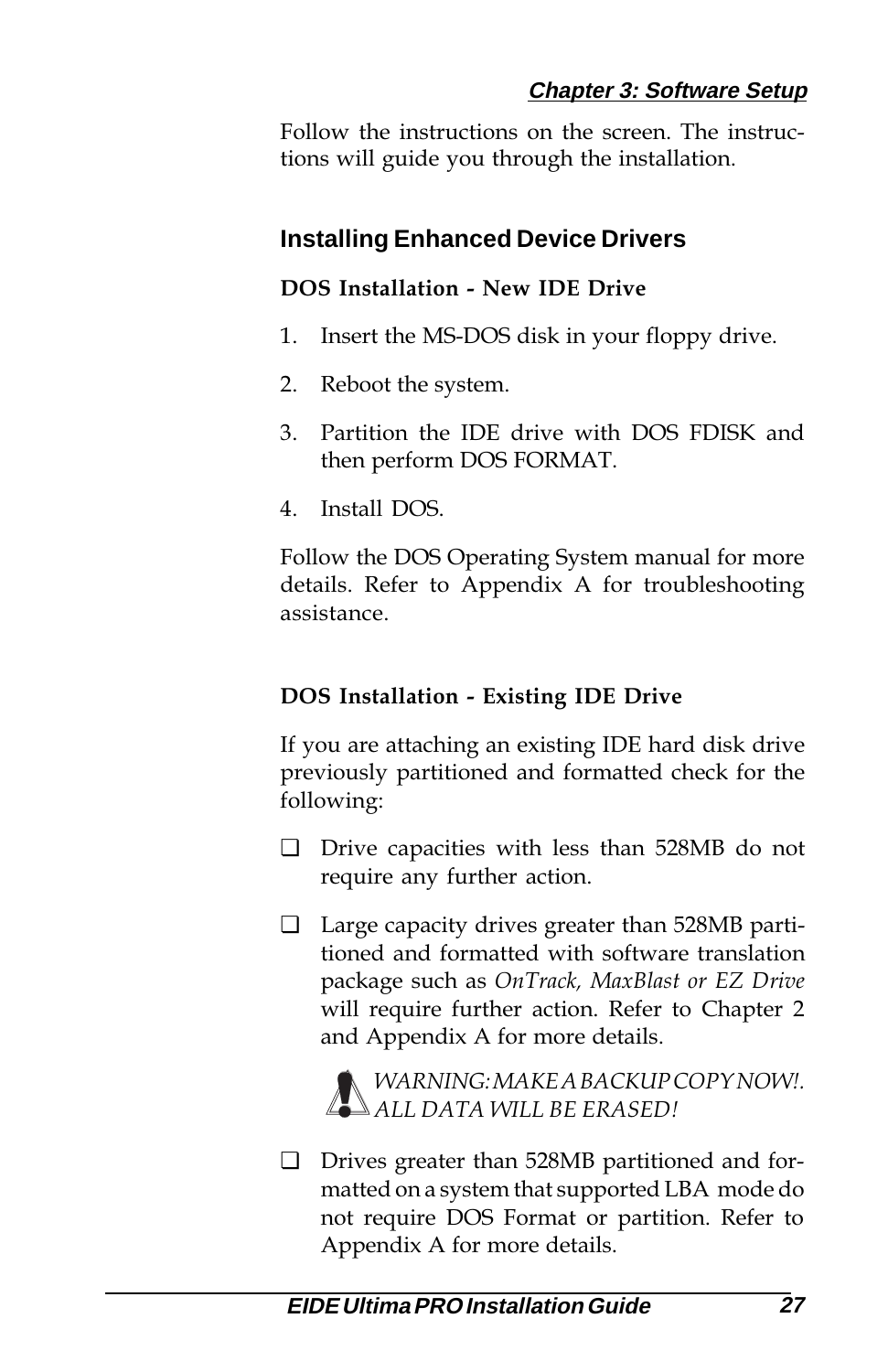#### <span id="page-29-0"></span>**Chapter 3: Software Setup**

#### **Windows 3.1x/Windows for Work Groups 3.11**

All 32-bit DTC IDE controllers support 32-Bit Disk Access and 32-Bit file access under Windows 3.11. The DTC Windows driver, WINEIDE.386, is a Virtual Mode Driver (VxD) that can be used in place of WDCTRL.

NOTE: It is recommended to first verify that your system and hard drive is compatible with the 32-bit disk access functions under Windows using the built-in WDCTRL driver. If you have been successful using the WDCTRL driver, proceed with the installation of the DTC Windows driver - WINEIDE.386.

The WINEIDE.386 driver provides the same functions and includes 32-bit PIO transfers to the EIDE Ultima PRO card, supports multi-sector transfers, and programs the EIDE Ultima PRO card and each IDE device for optimal performance.

To install the driver automatically, run A:\EZIDE from the driver diskette. To install manually, follow the steps below:

- 1. Copy the WINEIDE.386 file from the DTC Driver diskette into the C:\WINDOWS\SYSTEM directory.
- 2. Edit the file SYSTEM.INI located in the C:\WINDOWS directory.
- 3. Go to the [386Enh] section. If "32BitDiskAccess" is already enabled (=on), you must disable the WDCTRL driver by placing a semicolon (;) at the beginning of the line. Then add the WINEIDE.386 driver line as follows:

32BitDiskAccess=on device=\*int13 ;device=\*wdctrl device=wineide.386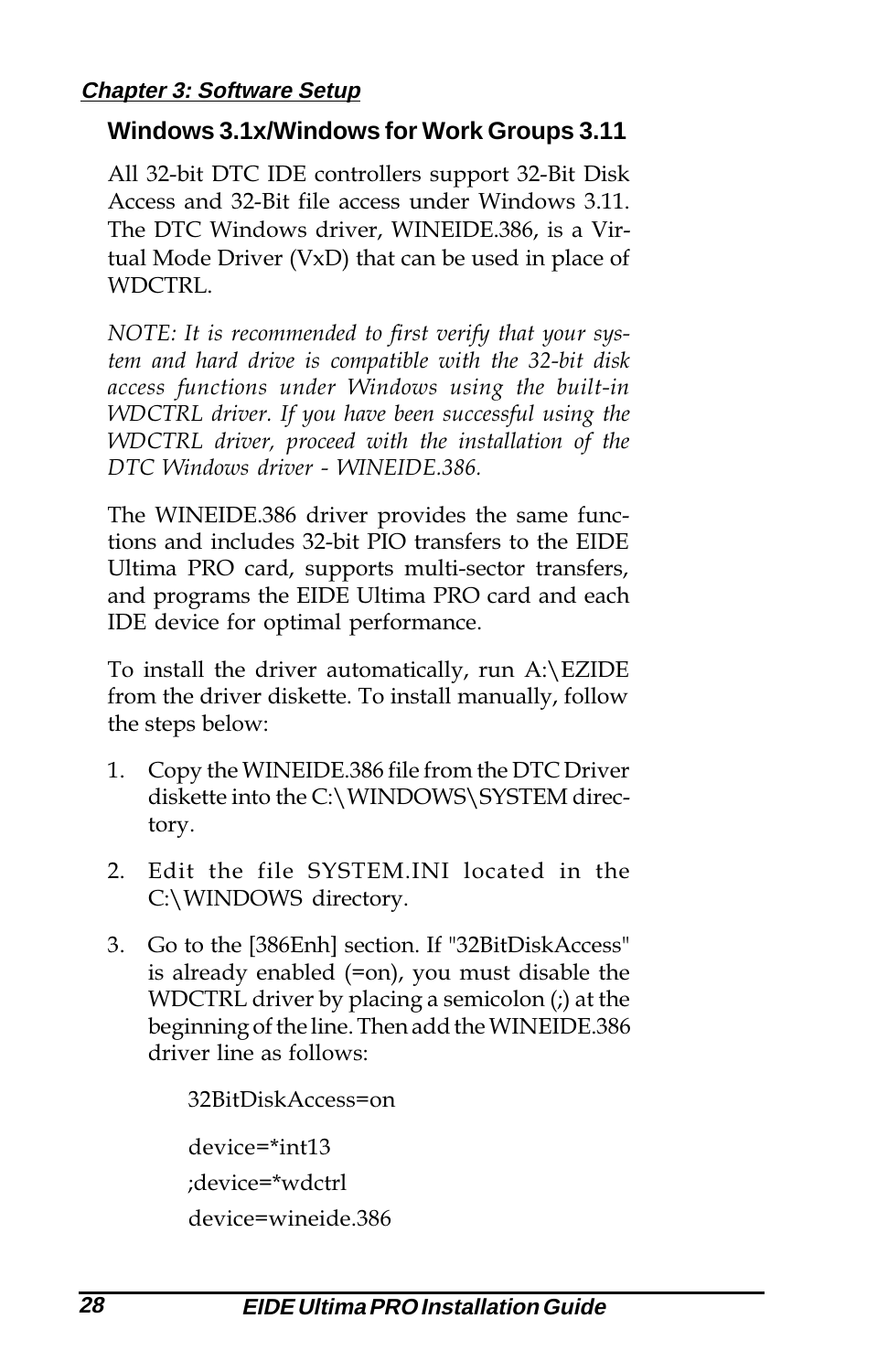4. If "32BitDiskAccess" is not enabled (=off), then add the following lines to the beginning of the [386Enh] section:

> 32BitDiskAccess=on device=\*int13 device=wineide.386

#### <span id="page-30-0"></span>**Windows 95**

In the Windows 95 environment, you can replace the built-in driver, STANDARD IDE/ESDI with the DTCEIDE MPD. To install the driver:

1. Copy the DTCEIDE.MPD Miniport driver and the DTCEIDE.INF driver information database file into a diskette or a directory on your hard drive. The installation program "EZIDE.EXE" will copy these file as well. If you have installed the Windows 3.1x driver "WINEIDE.386" through "EZIDE," you must uninstall the driver.

The "WINEIDE.386" driver can be removed by deleting the statement in SYSTEM.INI or by running the "Unload DTC 32 Bits EIDE Driver" option in "EZIDE." Note that the "Unload..." will not delete the directory "C:\DTCSCSI" and the files in it.

To copy the files manually, run the following commands in the boot drive:

md \DTCEIDE copy DTCEIDE.MPD c:\DTCEIDE copy DTCEIDE.INF c:\DTCEIDE copy SCSI1HLP.DTC c:\DTCEIDE

NOTE: Save a copy of the SCSI1HLP.VXD file in the driver's directory of the system. If Windows 95 is installed in the  $C:\W$ indows\system directory, then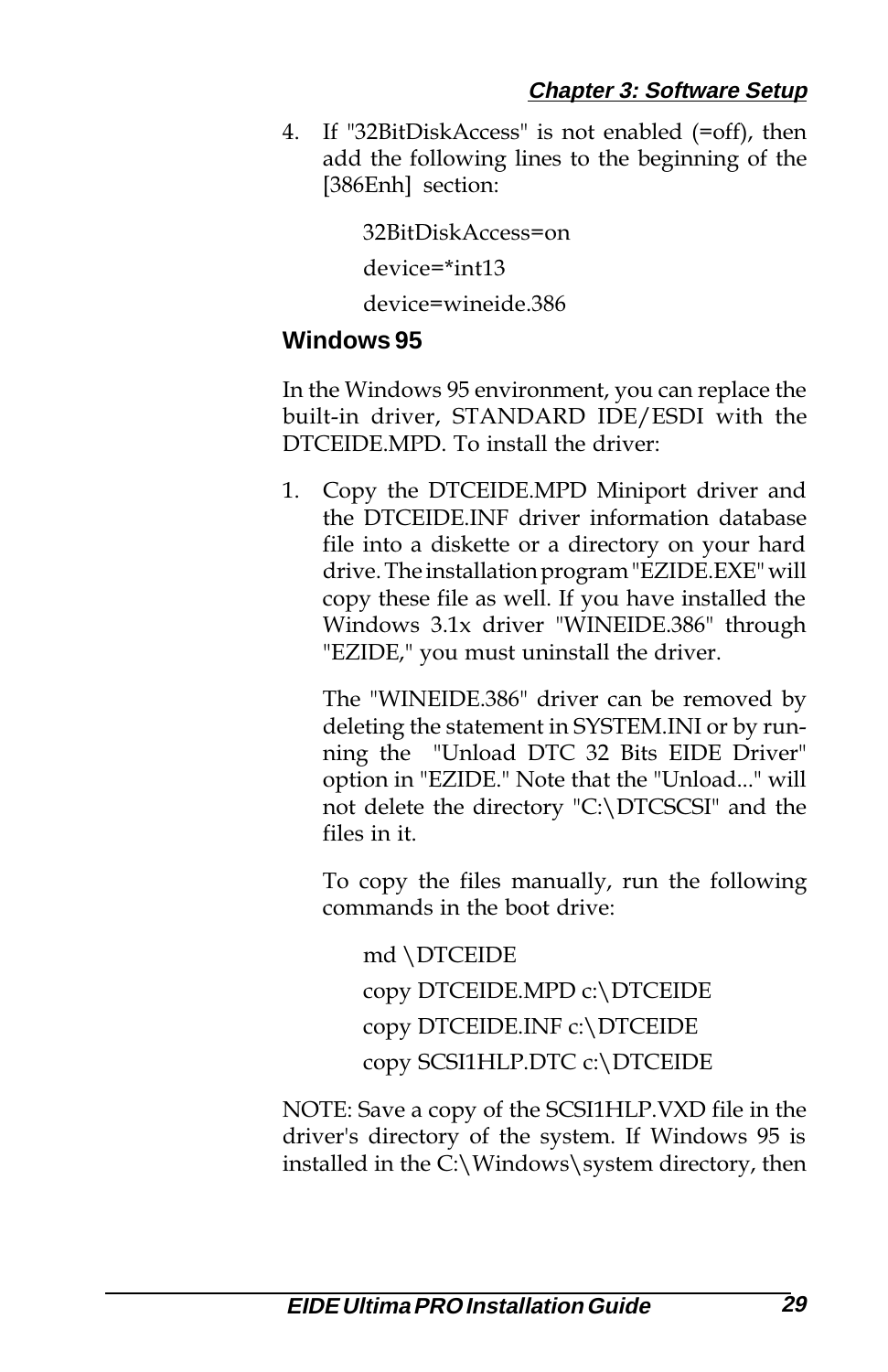#### **Chapter 3: Software Setup**

 the drivers are in C:\Windows\System\Iosubsys directory. Replace SCSI1HLP.VXD by SCSI1HLP.DTC as follows:

cd C:\WINDOWS\SYSTEM\IOSUBSYS ren SCSI1HLP.VXD SCSI1HLP.ORG copy C:\DTCEIDE\SCSI1HLP.DTC SCSI1HLP.VXD

- 2. Remove any built-in Windows 95 driver that is installed in your system. It is essential that any built-in Hard Disk Controller driver is removed in the Device Manager prior to the installation of the DTC Windows 95 driver(s).
	- a. From the Control Panel, click on the System icon.
	- b. Click on the Device Manager tab.
	- c. Make sure that the View Devices by Type button is selected.
	- d. Double-click on Hard Disk Controller to display all hard drive controller drivers currently loaded. If the list does NOT contain hard disk controllers, continue with the following step.
	- e. Depending on the status of the second port, 1 or 2 built-in driver(s) called Standard IDE/ ESDI Hard Disk could be loaded. In other words, if the second port of the DTC card is enabled, then 2 built-in drivers named Standard IDE/ESDI Hard Disk might be loaded.
	- f. Highlight the built-in driver, then click on Remove. Click on OK. Repeat this step with the other built-in driver, if loaded.
	- g. Windows 95 will now prompt you to reboot. Click on No to reboot.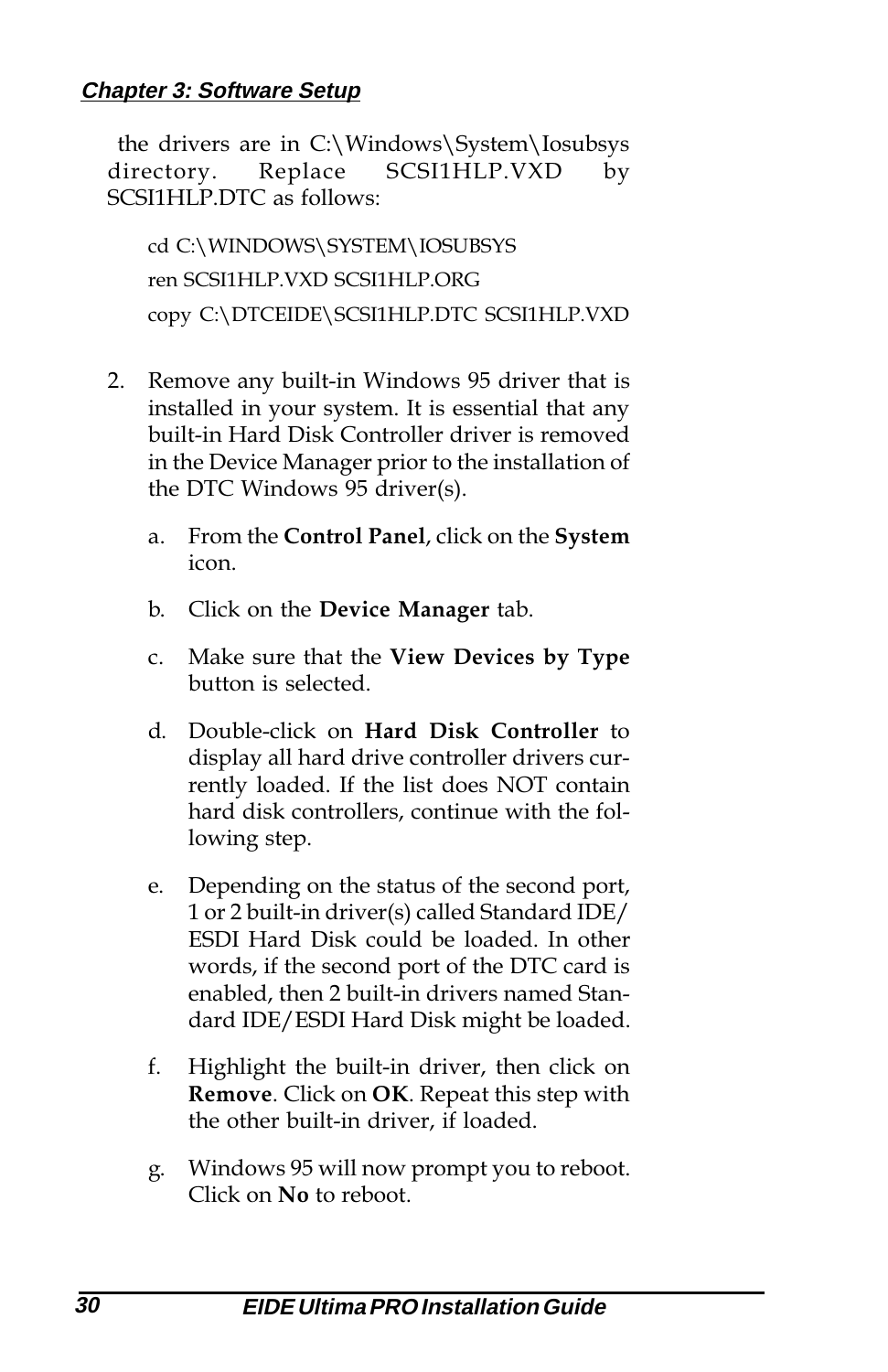- 3. Install the DTC Windows 95 Driver(s)
	- a. From the Control Panel, click on the Add New Hardware icon. Click on Next.
	- b. Windows 95 will now prompt you whether you want the Wizard to search for new hardware. Select No, then click Next.
	- c. The Hardware Types window will now be displayed. Select Hard Disk Controller and then click Next.
	- d. The next window displays a list of Hard disk controllers. Click on the Have Disk button.
	- e. The Install From Disk window will now appear. Enter the location of the DTC driver - DTCEIDE.MPD - as described in Step 2 above, then click OK.
	- f. The next window displays the description of the DTC driver - DTCEIDE.MPD. Click on Next to continue.
	- g. If a window indicating a possible conflict exists, make note of this conflict and continue with the installation of the drivers. See the Troubleshooting appendix for help on troubleshooting this conflict.
	- h. If a window indicates that a file could not be found or copied, make sure that the source path is correct and click the OK button.
	- i. Click on Finish to complete the installation.
	- j. Windows 95 will prompt you to Restart System after changes have been made. Click on No.
	- k. From the Control Panel, double-Click on System.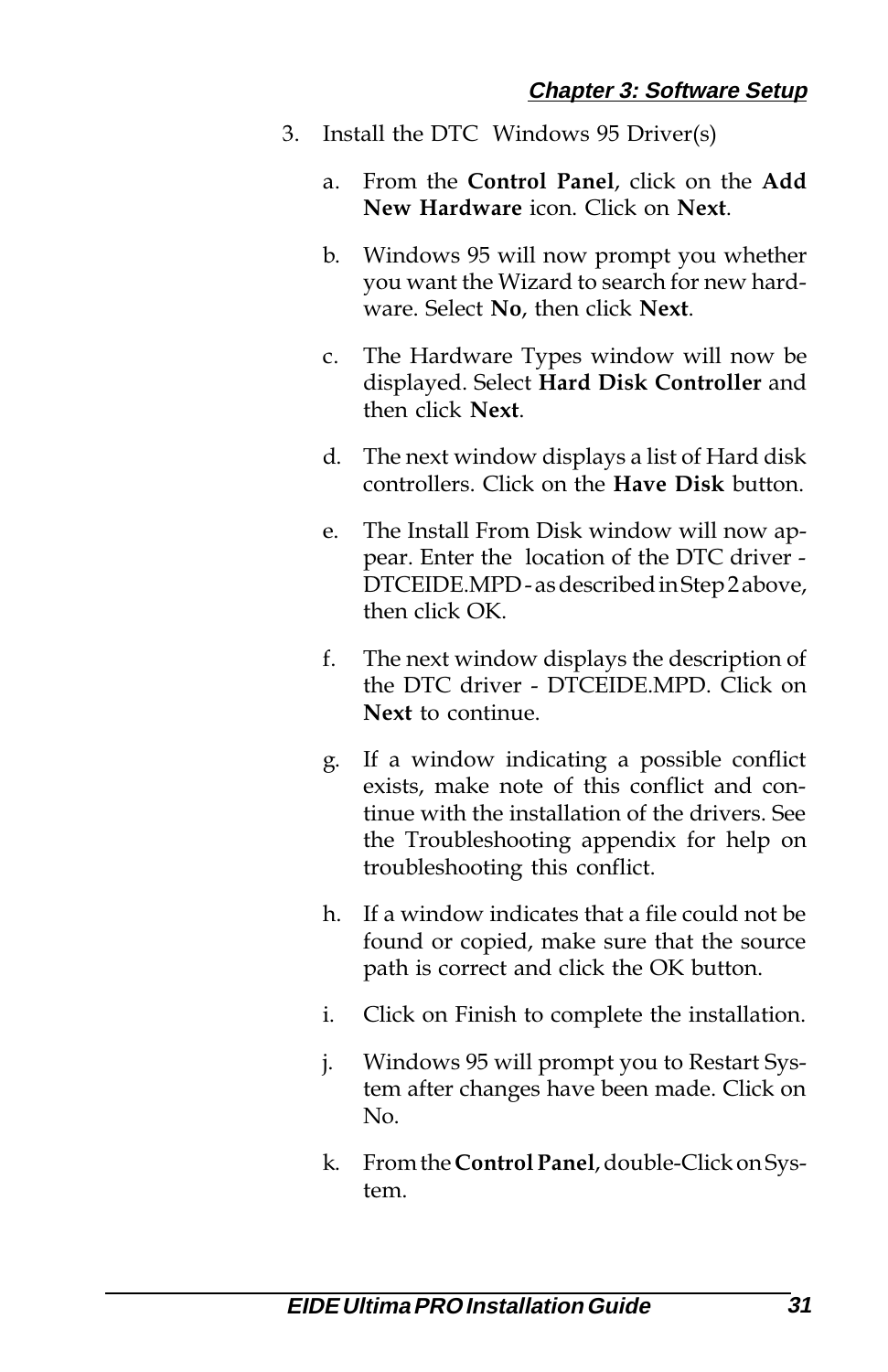#### **Chapter 3: Software Setup**

- l. Click on Device Manager, then Click on Hard Disk Controllers.
- m. Click on DTC Enhanced IDE Miniport Driver DTCEIDE.MPD.
- n. Click on Properties. If the box of "Original Configuration" is blank, click and change it to "V". Click on Resources. The message(s) shown on the screen are:

Checking the Basic Configuration....

Loading the First DTC Miniport Driver...BASIC CONFIGURATION 0 (must be selected for proper installation).

I/O Port Address = 01F0 and Interrupt Request  $= 14$ 

NOTE: Please make sure this is correct before continuing.

- o. Windows 95 will prompt you to Restart System after changes have been made. Click on No.
- p. Repeat process again if your are loading the driver for the Secondary Port. Follow #2 for loading the second driver. The message(s) shown on the screen are:

Loading the Second DTC Miniport Driver.....

Basic Configuration 1 (must be selected for proper installation)

I/O Port Address = 0170 and Interrupt Request  $= 15$ 

NOTE: Please make sure this is correct before continuing.

q. After completing and making the correct changes, click on OK. Click on Start, then click on Shutdown. Click on Restart Computer.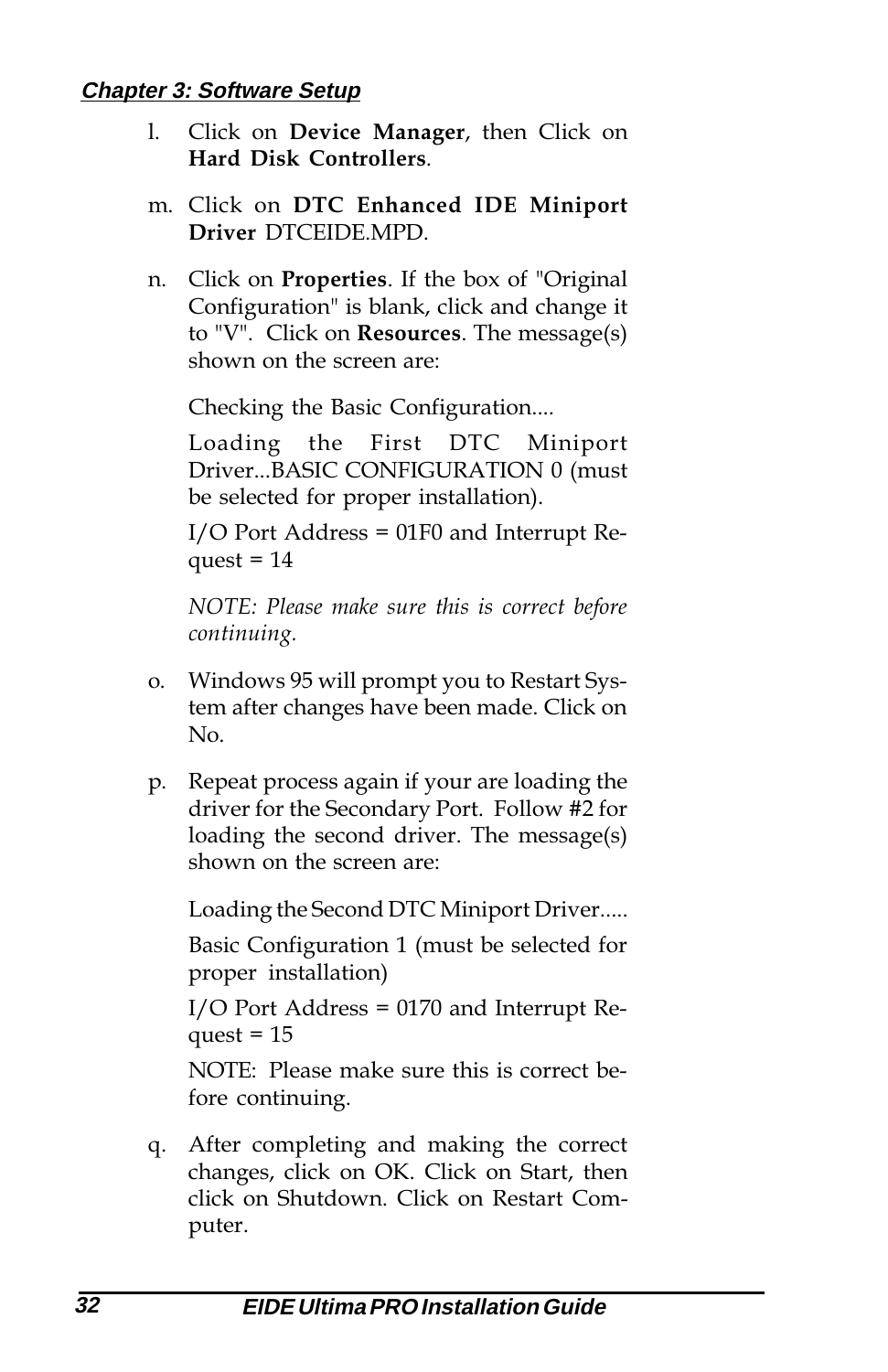#### <span id="page-34-0"></span>**IBM OS/2 V2.x & V3.x (Warp)**

If you have an EIDE BIOS (creates an Enhanced Drive Parameter Table) in your system, there are no OS/2 limitations on the partition size. Skip to the next section.

FOR IDE HARD DRIVES WITH > 1024 CYLINDERS There are two restrictions associated with OS/2 and drives with Cylinders counts > 1024.

- 1. The primary bootable OS/2 partition must be less than 504 MBytes. This applies to both FAT and HPFS file systems.
- 2. Any Additional OS/2 FAT partitions can NOT extend beyond the 504MB boundary.

#### **OS/2 Previously Installed**

- 1. Boot up your system.
- 2. Copy the DTCIDE.ADD file from the DTC Driver diskette to the /OS2 directory on the bootable hard disk.
- 3. Edit the CONFIG.SYS file in the root directory. Remark out the current driver as follows:

REM BASEDEV=IBM1S506.ADD

Add the DTC Enhanced IDE device driver statement.

> BASEDEV=DTCIDE.ADD [Software Switches]

4. Reboot your system.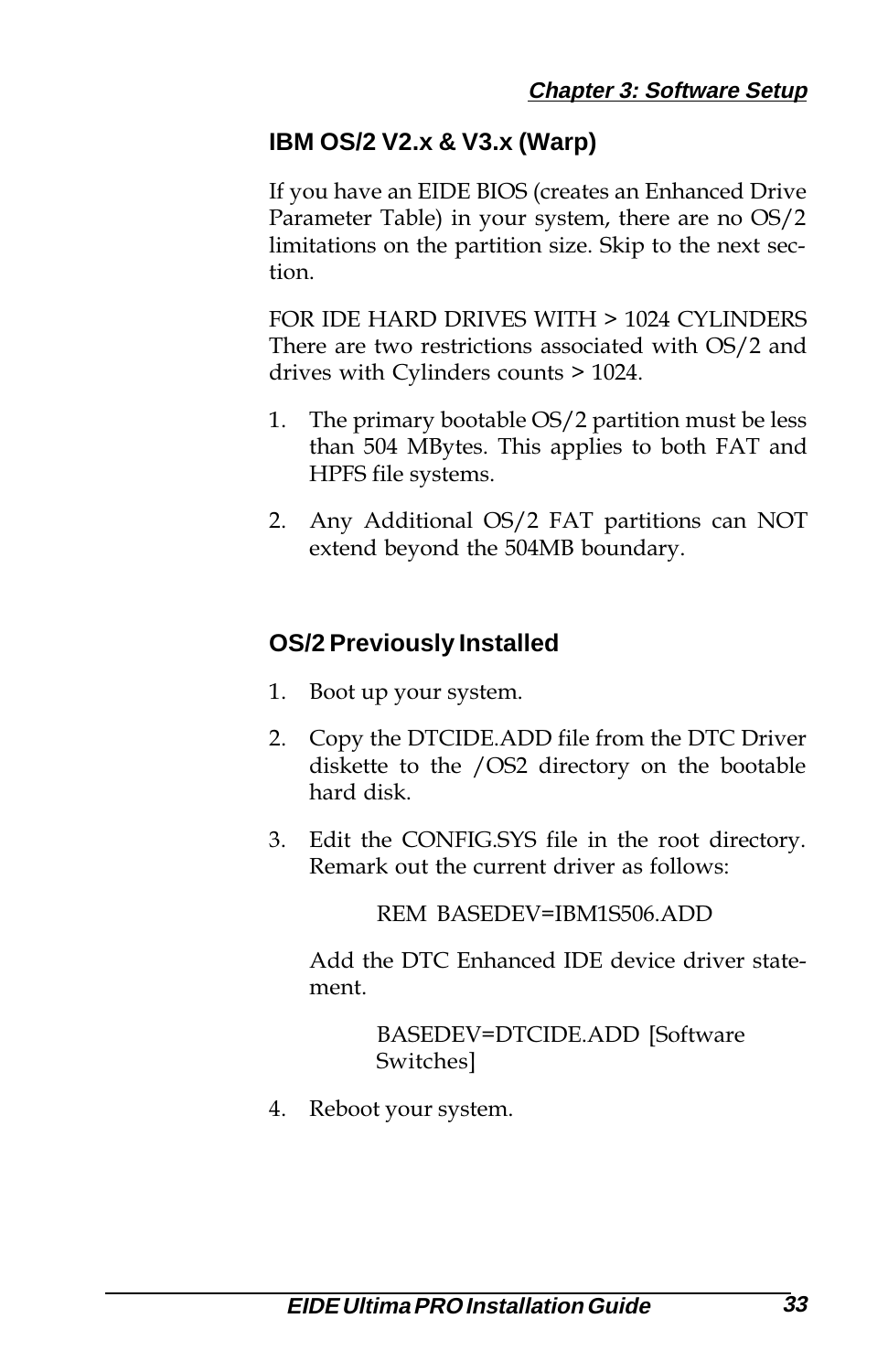#### <span id="page-35-0"></span>**New Installation**

- 1. Create a DTC Installation Diskette DTC D1 as follows:
	- a. Backup original OS/2 Diskette 1 to new diskette DTC D1.
	- b. Edit the CONFIG.SYS file on the DTC D1 diskette.

REM BASEDEV=IBM1S506.ADD BASEDEV=DTCIDE.ADD [Software Switches]

- 2. Delete the IBM1S506.ADD file from DTC D1.
- 3. Copy the DTCIDE.ADD file from the DTC Driver diskette to the DTC D1 diskette.
- 4. Install OS/2 according to the OS/2 installation guide. When Diskette 1 is prompted, insert the DTC D1 diskette.

<span id="page-35-1"></span>NOTE: Any software switches entered must be the same as the DOS software switches in a dual boot configuration. Please refer to the README.1ST file for a list of the software switches. Generally, the software switch "/V" is often used in OS/2.

#### **Netware 386 V3.1, V3.11 & V3.12**

- 1. Copy the file DTCIDE3.DSK from the DTC driver diskette to the directory where the Novell "server" is installed.
- 2. At the NetWare console prompt (:) type: LOAD DTCIDE3 [Software Switches]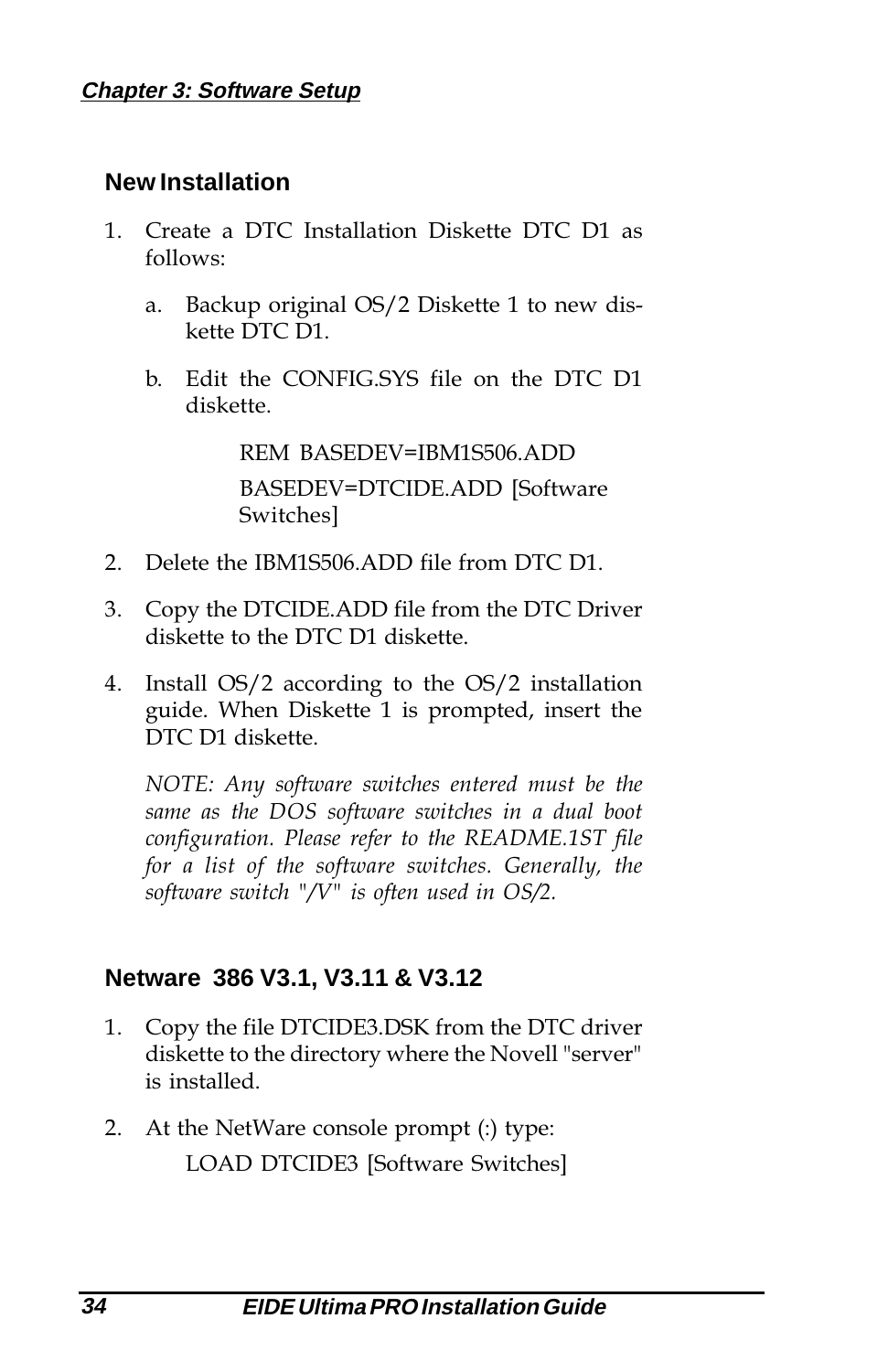NOTES:

- 1. For a Dual Port configuration, load the DTCIDE3 driver twice. Once for each port, or add a "/2" Software Switch to the load line.
- 2. Any software switches entered must be the same as the DOS software switches.

#### <span id="page-36-0"></span>**Netware 486 V4.x**

- 1. Copy the files DTCIDE4.DSK and DTCIDE4.DDI from the DTC driver diskette to the directory where the Novell "server" is installed.
- 2. At the NetWare console prompt (:) type: LOAD DTCIDE4 [Software Switches]

NOTES:

- 1. For a Dual Port configuration, load the DTCIDE4 driver twice, once for each port.
- 2. Any software switches entered must be the same as the DOS Software switches.

### **Windows NT - ATAPI.SYS**

If installing WINNT without a CD-ROM drive hooked up, WINNT will automatically load the built-in ATDISK.SYS driver instead of the built-in ATAPI.SYS driver. After installation is completed, you have the option to replace the built-in ATDISK.SYS driver with DTC's ATAPI.SYS driver. Refer to the Notes section below for DTC's ATAPI.SYS features.

If installing WINNT with a CD-ROM drive, WINNT will automatically load the built-in ATAPI.SYS driver and NOT the built-in ATDISK.SYS driver. Note that only one driver can be enabled.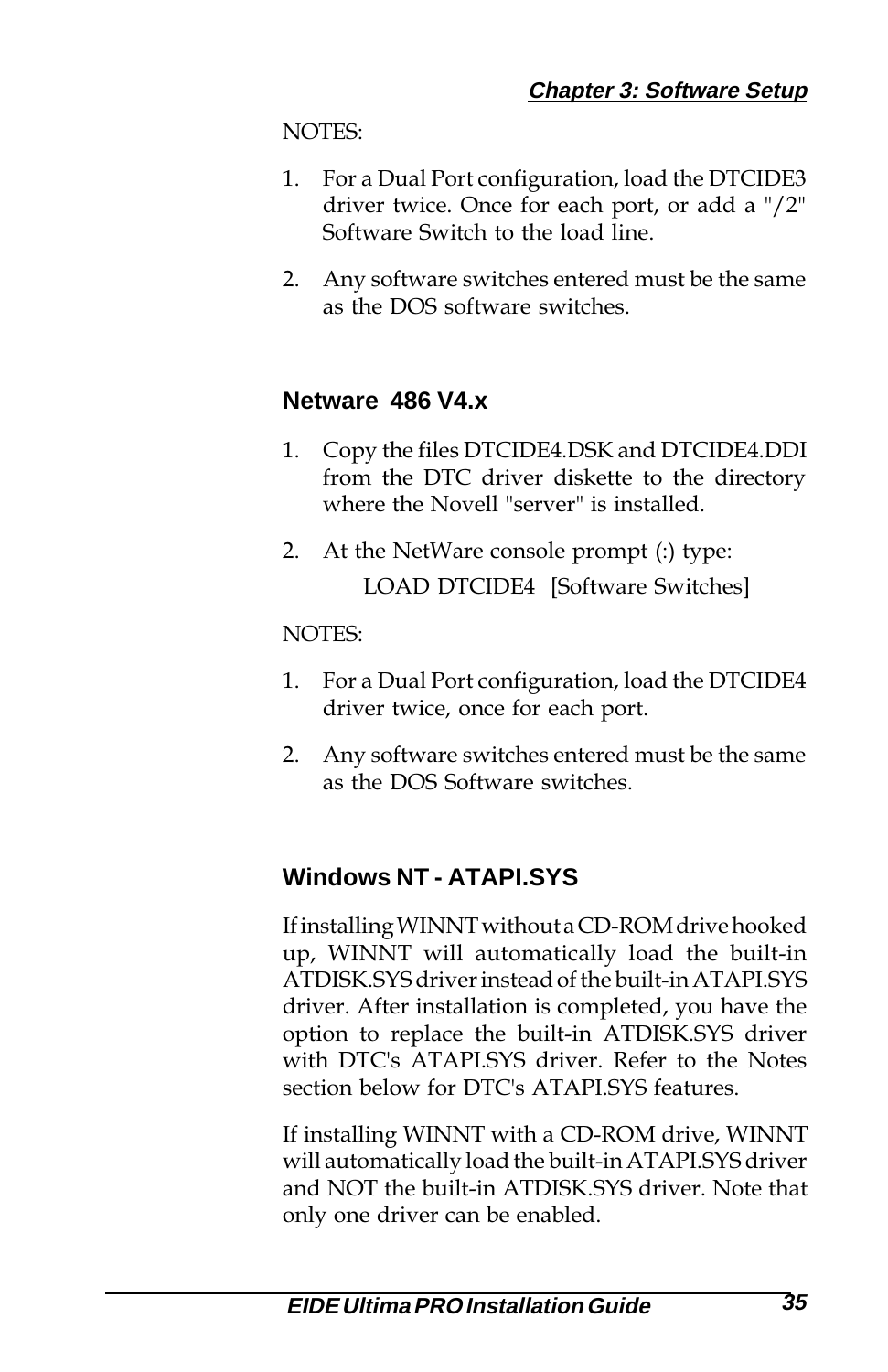#### **Chapter 3: Software Setup**

- 1. Follow the instructions provided for WINNT installation using the built-in drivers.
- 2. If installing with a CD-ROM, it is necessary that the CD-ROM drive be situated as a slave on the primary port since the built-in ATAPI.SYS will not recognize the second port.
- 3. Once installation is complete, save a copy of the built-in ATAPI.SYS driver and copy DTC's ATAPI.SYS driver to the directory below:
	- a. Go to the Command Prompt. In the WINNT35\SYSTEM32\DRIVERS directory, rename the built-in ATAPI.SYS driver to ATAPI.ORG.

C:\WINNT35\SYSTEM32\DRIVERS> REN ATAPI.SYS ATAPI.ORG

b. Copy DTC's ATAPI.SYS driver (downloaded from the BBS or included with the card) to the same directory.

C:\>COPYA:\ATAPI.SYS C:\WINNT35\SYSTEM32\DRIVERS

- 4. If WINNT was installed without a CD-ROM drive, replace the built-in ATDISK.SYS driver with DTC's ATAPI.SYS.
	- a. From the Control Panel, choose the Devices icon.
	- b. Highlight ATDISK.
	- c. Choose the Startup button, then choose Disable.
	- d. Highlight ATAPI.
	- e. Choose the Startup button, then choose Boot.
- 5. Reboot your system.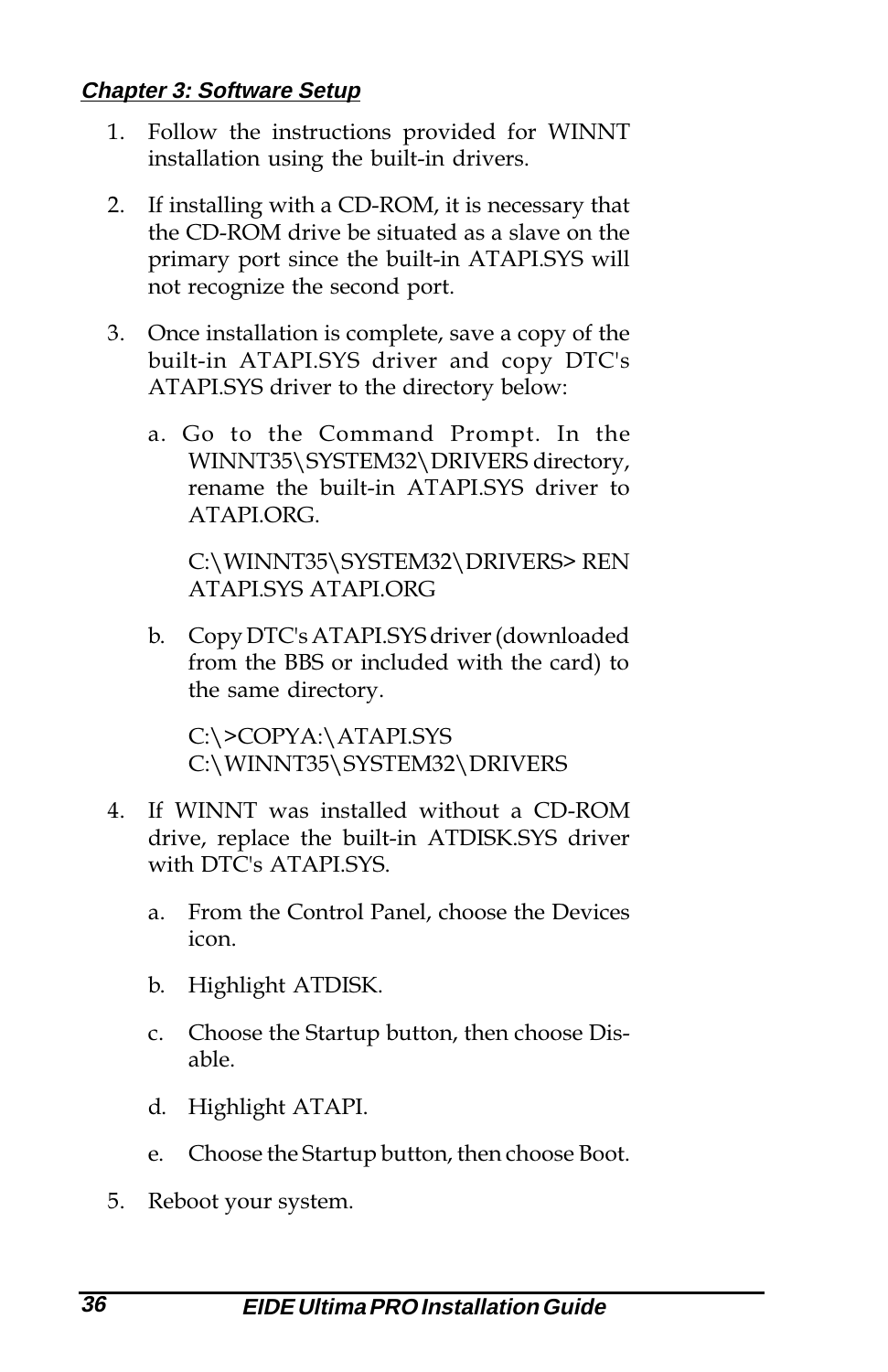6. For cards with DUAL PORTS: At this point, the CD-ROM (if any) can be reconfigured to the second port if you so desire.

NOTES:

ATDISK.SYS

- WINNT built-in driver that is automatically loaded by the operating system if NO ATAPI device is present.

ATAPI.SYS

- WINNT built-in driver that is automatically loaded by the operating system if an ATAPI device is present.

- WINNT's ATAPI device driver support.

DTC's ATAPI.SYS

- modified version of the built-in ATAPI.SYS driver that replaces either of the above drivers with or without an ATAPI device.

- also supports PIO transfers, LBA, 32 bit data, multisector and secondary port.

If the CD-ROM drive fails to respond properly, please contact the CD-ROM drive manufacturer and verify that the CDROM is ATAPI 1.2 compliant.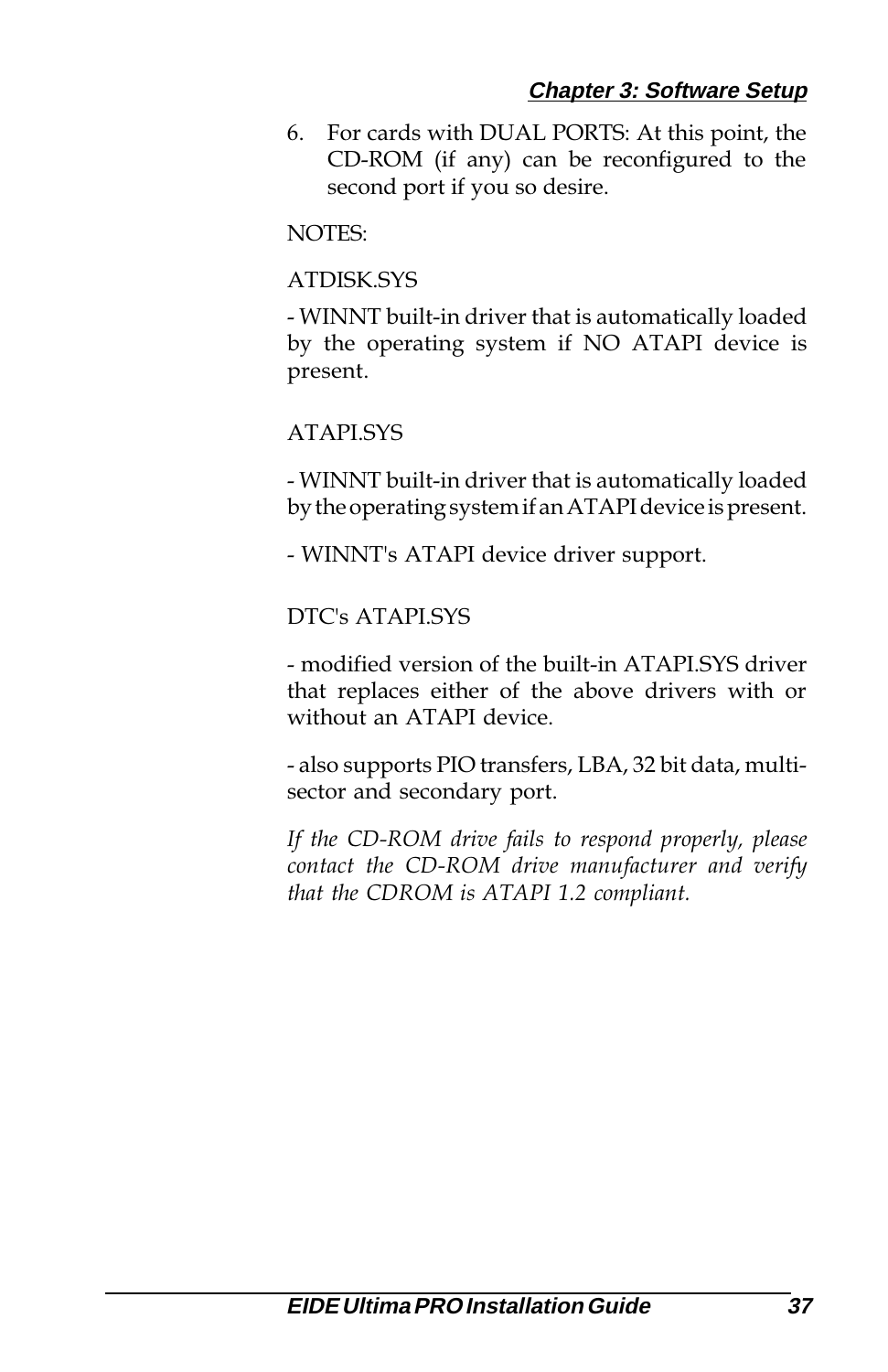**Chapter 3: Software Setup**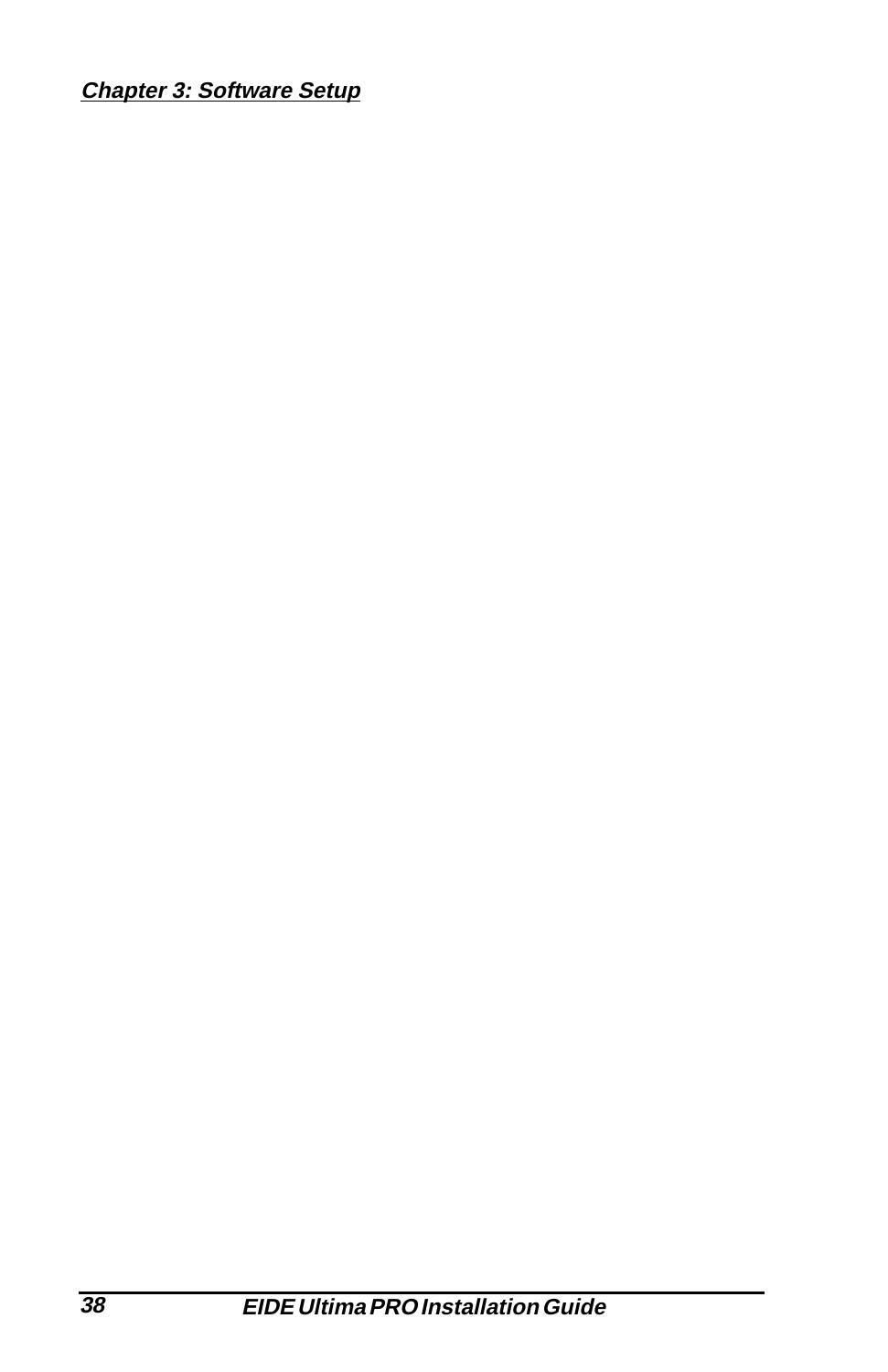# <span id="page-40-0"></span>A **Troubleshooting**

This appendix provides information on issues you may encounter during installation and configuration of your EIDE Ultima PRO. Additional information is included in a README.1ST file on the EIDE Ultima PRO utility disk and on DTC's website. The troubleshooting information is presented in both a task and problem and solution format.

For most of the drive installation process you will need a DOS bootable diskette.

#### To make a DOS bootable diskette:

A. Insert a blank diskette in drive A or B.

B. At the prompt type:

Format A: /S (/S to finish loading the system so you can boot from the Floppy diskette) C:>\path\COPY FDISK.EXE A: C:>\path\COPY FORMAT A:



#### **INSTALLING A NEW DRIVE**

This section outlines the commonly used hard disk drive subsystem configuration setup with the EIDE Ultima PRO.

Installing, adding or upgrading IDE hard disk drives with less than 528MB. IDE hard drives with capacities less than 528MB do not need LBA translation nor is it required to DOS format or partition such drives. If you are installing or adding one to your system please follow these simple steps:

- 1. Install the EIDE Ultima PRO by following the instructions outlined in this manual.
- 2. Run the CMOS setting and select the appropriate drive type.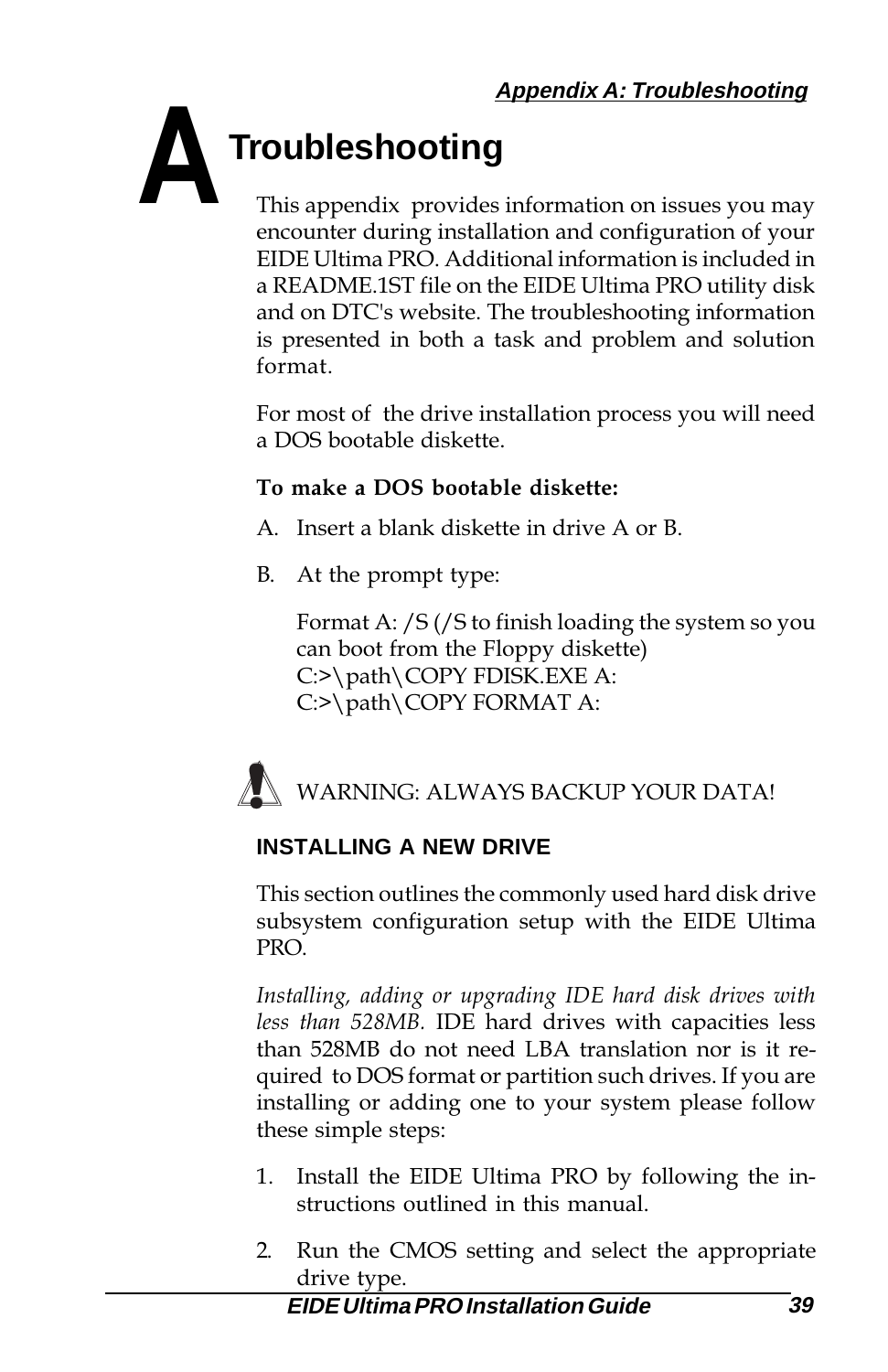#### **Appendix A: Troubleshooting**

3. Save, exit and reboot. The system should automatically recognize the new device(s) attached to the controller.

Installing, adding or upgrading (a single or dual drive configuration) new drives larger than 528MB capacity under DOS.

- 1. Install the EIDE Ultima PRO by following the instructions outlined in this manual.
- 2. Run the CMOS setting. Set drive C and D (if present) to "Type 1."
- 3. Insert the bootable DOS diskette in either Drive A or B.
- 4. Boot the system.
- 5. Run FDISK and FORMAT on the disk.
- 6. Install the operating system and other software application programs.

#### **Upgrading an Existing IDE Drive**

An existing one or two drive configuration with greater than 528MB formatted under DOS at 500MB because of the DOS operating system limitation.

- 1. Backup data from your hard drive.
- 2. Install the EIDE Ultima PRO following the instructions outlined in Chapter 2 of this manual.
- 3. Turn the system on and go to CMOS Setup.
- 4. Set CMOS Setup:

| Set drive C:        | Type 1                  |
|---------------------|-------------------------|
| Set drive D:        | Type 1 (if installed)   |
| LBA/Large Mode:     | Disable (if Applicable) |
| <b>Block Mode:</b>  | Disable (if Applicable) |
| 32-bit disk access: | Disable (if Applicable) |

- 5. Insert the bootable DOS diskette in Drive A or B.
- 6. Boot the system.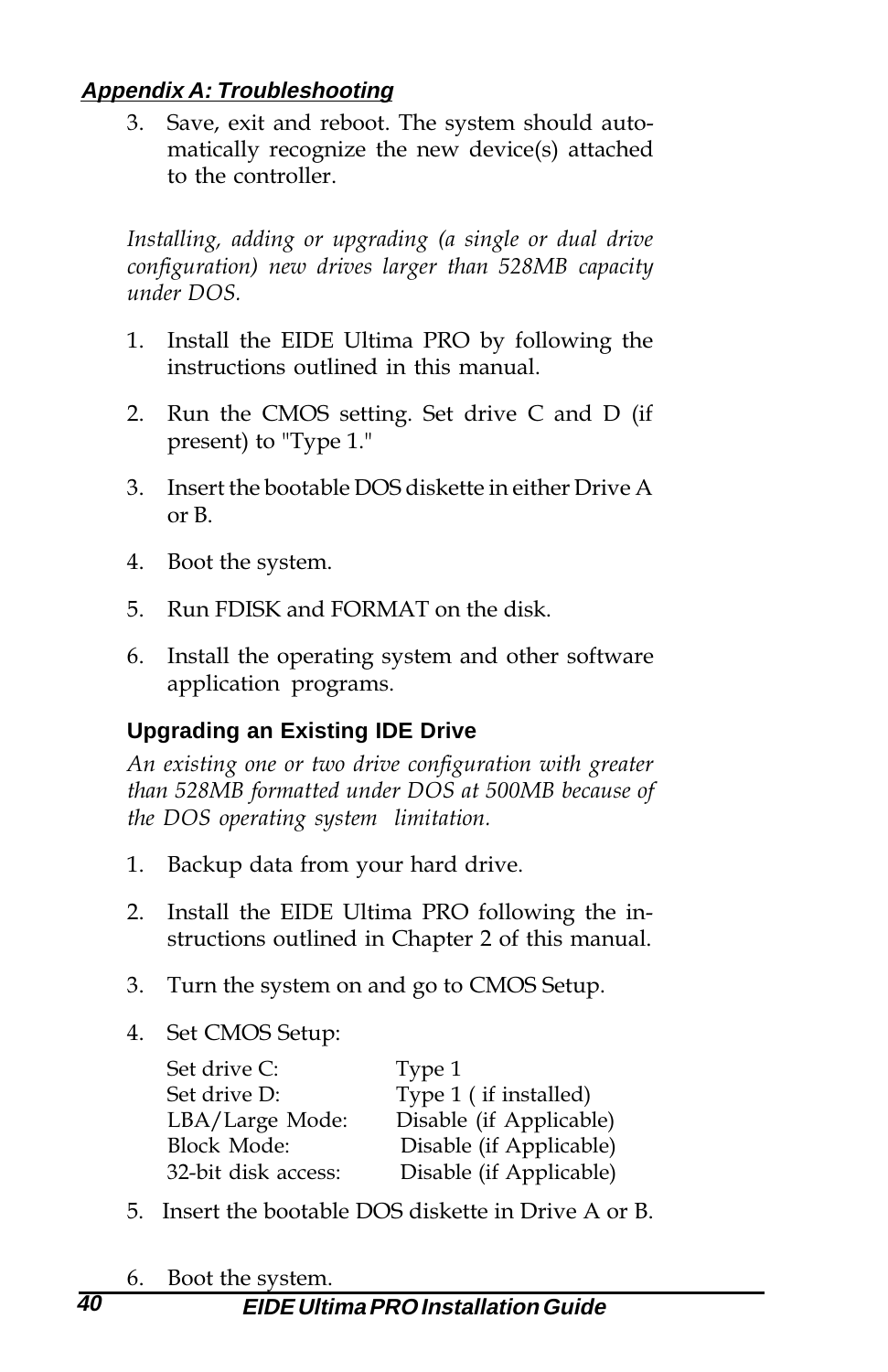

STOP! BACK UP YOUR DRIVE NOW! FDISK WILL DELETE ALL YOUR DATA!

7. At the DOS prompt type:

A:> FDISK (FDISK will delete the old partition and repartition your drive).

- 8. Run FDISK again to repartition your drive.
- 9. Press the ESC key twice to restart the system.
- 10. Type: FORMAT C: (or D): /S to format your drive.
- 11. Install your operating system. In DOS, verify the total capacity of your drive by typing CHKDSK. In Windows 95 check your drive configuration in system resources.

NOTE: You should have one contiguous drive space if you have formatted your drive correctly.

12. Restore your data to the hard disk from your backup device or install your operating system and other application programs.

Drives greater than 528MB previously partitioned and formatted with disk translation software such as ON-Track, EZ Drive or MaxBlast.

STOP! BACK UP YOUR DRIVE NOW! THE NEXT STEP WILL DELETE ALL YOUR DATA!

There are two options to choose from:

Option 1: Remove the disk translation software with DOS FDISK/MBR and repartition and format the drives with DOS.

1. Remove the disk translation software and clean up the master boot record with DOS by typing: A:>FDISK/MBR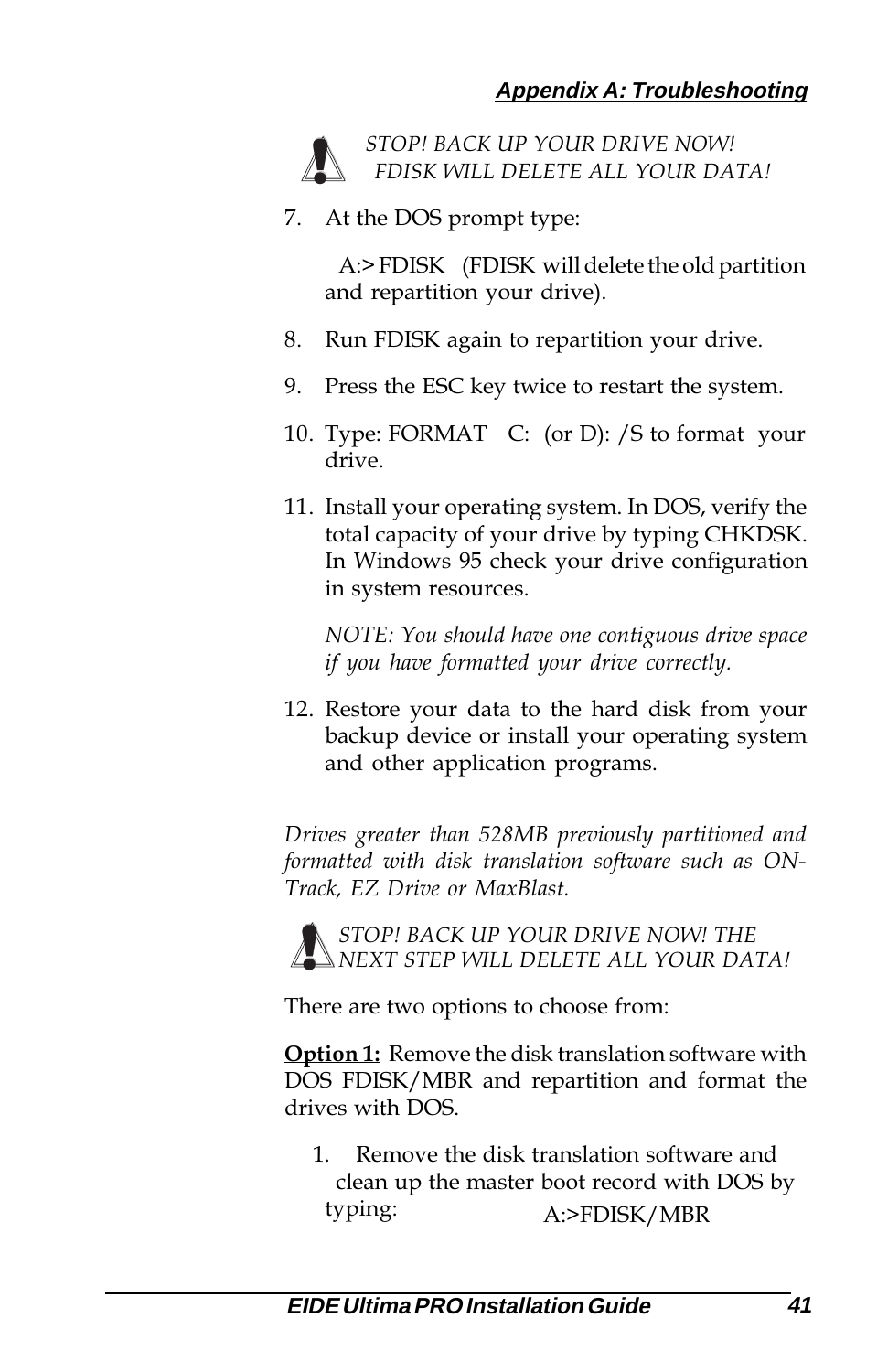#### **Appendix A: Troubleshooting**

NOTE: In most cases the former should clean up your master boot record. If this fails use **dtcdelpt.exe** utility. The instructions are on the next page after this section.

- 2. Install the EIDE Ultima PRO following the instructions outlined in Chapter 2 of this manual.
- 3. Turn the system on and go to the CMOS Setup.
- 4. Set CMOS Setup:

| Type 1                |
|-----------------------|
| Type 1 (if installed) |
| Disable               |
| Disable               |
| <b>Disable</b>        |
|                       |

- 5. Insert the bootable DOS diskette in Drive A or B.
- 6. Boot the system.
- 7. At the DOS prompt type: A:> FDISK (FDISK will delete the old partition and repartition your drive).
- 8. Run FDISK again to repartition your drive.
- 9. Press the ESC key twice to restart the system.
- 10. Type: FORMAT C (or D): /S to format your drive.
- 11. Install your operating system. In DOS, verify the total capacity of your drive by typing CHKDSK. In Windows 95 check your drive configuration in system resources.

NOTE: You should have one contiguous drive space if you have formatted your drive correctly.

12. Restore your data to the hard disk from your backup device.

**Option 2:** Disable the BIOS on the EIDE Ultima PRO and do not install the software. Keep the current CMOS settings.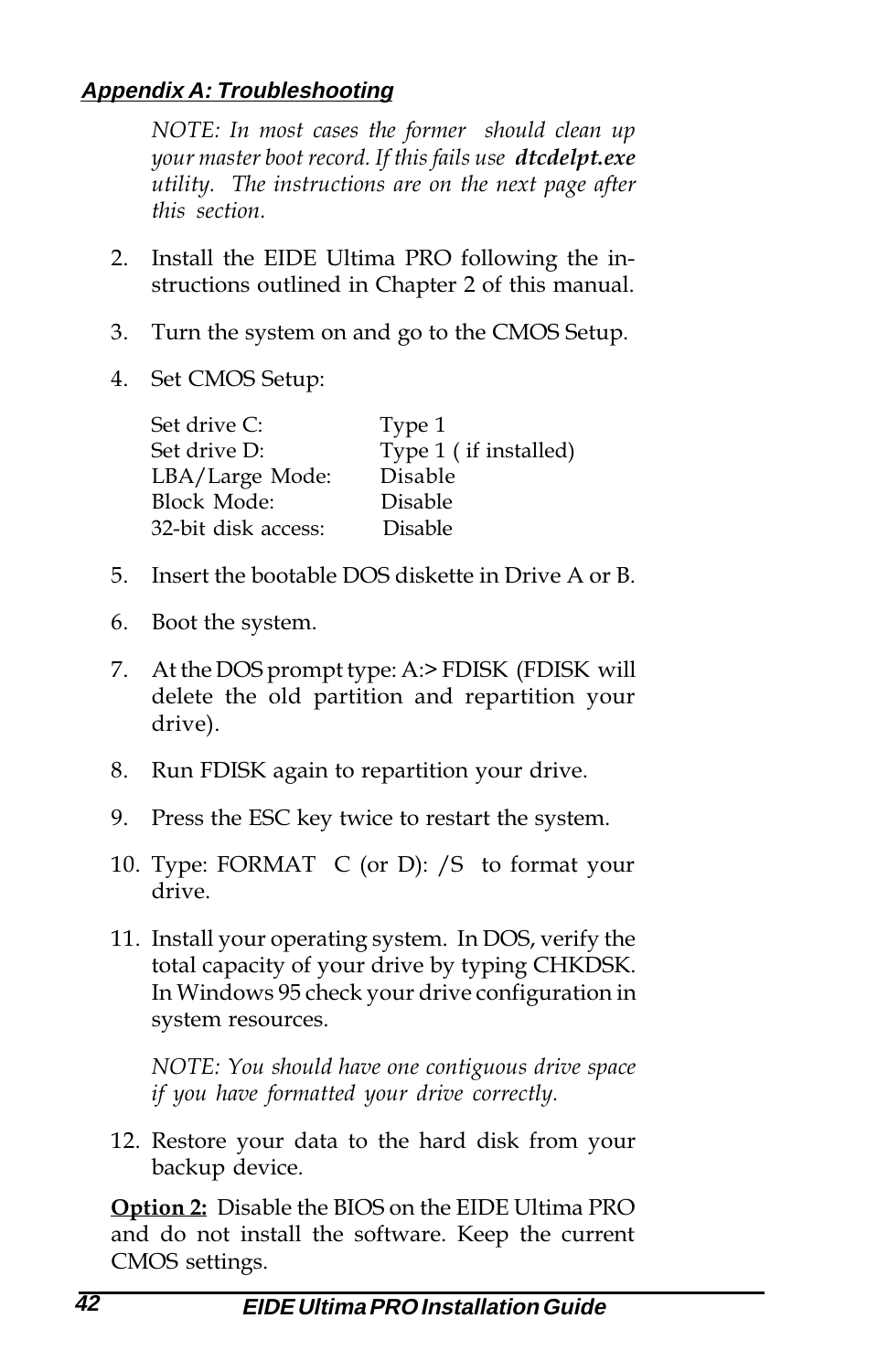#### DTCDELPT.EXE UTILITY

Removing any disk translation software such as ON Track, MaxBlast and EZ-Drive with DTC's partition utility software DTCDELPT.EXE.

WARNING: DTCDELPT.EXE utility software will completely erase data on your drive including the master boot record. BACKUP YOUR DATA NOW!

1. Choose a drive (A: or C: or D:) and create a directory for the DTCDELPT file by typing:

#### C:>MD DTCDEL

- 2. Download DTCDEL.EXE from either the DTC Website (www.datatechnology.com) or the BBS. The BBS setting is in the Technical Support section of this manual. NOTE: DTCDEL.EXE will not auto execute after the download.
- 3. Save the file in C:\DTCDEL or in the unique directory you have created.
- 4. Change to the directory containing the DTCDELPT software by typing:

CD \DTCDEL <Enter>

5. Run DTCDEL by typing:

DTCDEL <ENTER>

Read and follow the instructions on the screen carefully. It is a good idea to BACKUP YOUR DATA, just in case you accidentally invoke the delete process and did not want to.

6. Delete the DTCDELPT.EXE from your directory after repartitioning your drive by typing:

CD \DTCDEL <ENTER>

C:>DEL DTCDEL.EXE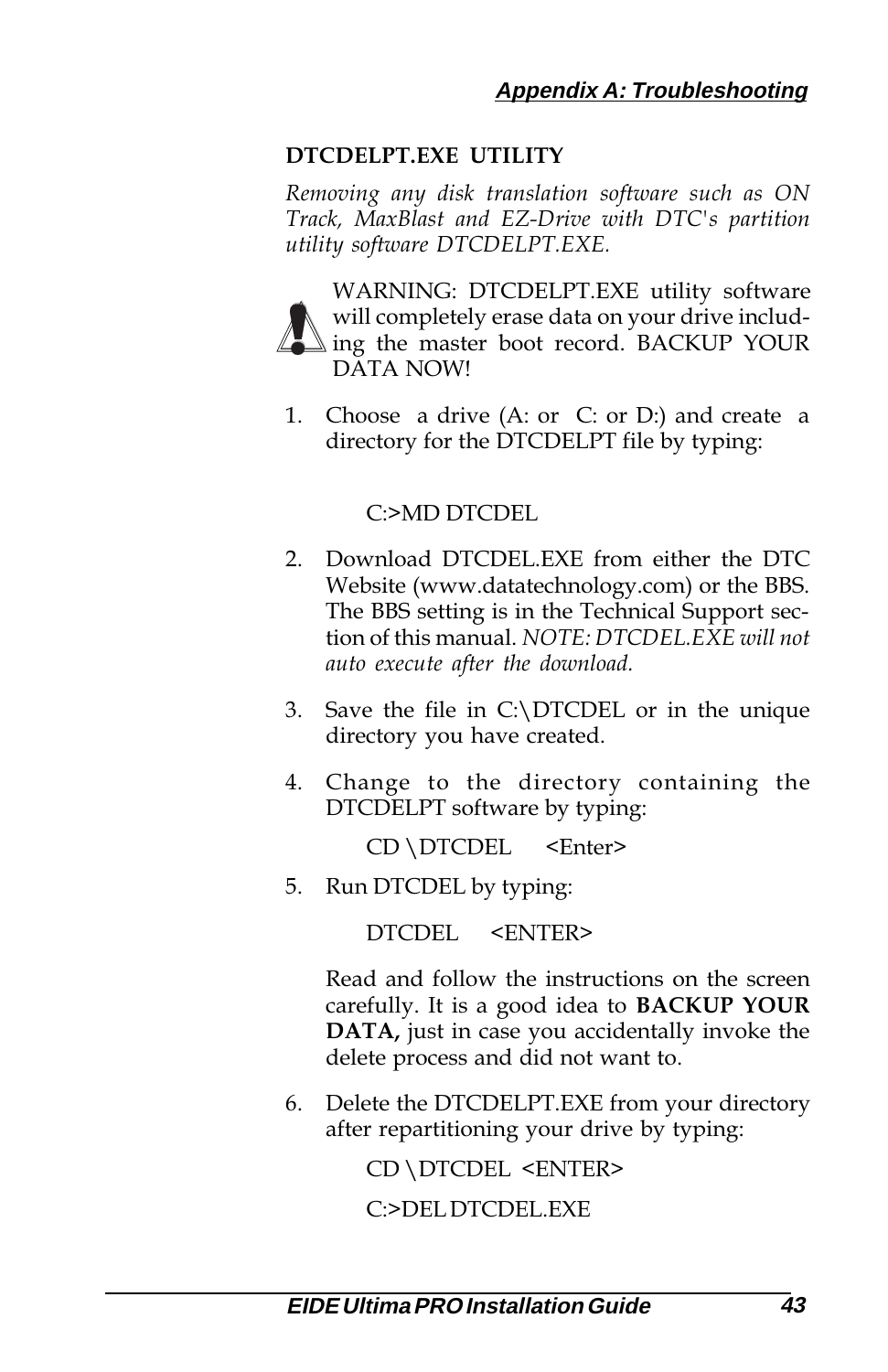#### **Windows 95**

1. Windows 95 embedded drivers support the EIDE Ultima PRO. Make sure the WINEIDE.386 is NOT installed in the SYSTEM.INI. If it loads please run EZIDE to unload it or edit the SYSTEM.INI as follows:

> rem device=wineide.386 rem wineideswitch= /v /2

2. Load the DTC MiniPort driver by following the directions in the README.1ST file, or use the built-in Standard IDE/ESDI drivers. Configuration settings for Device Manager/Properties/ Resources are:

> IRQ15 I/O Port Address 0170 or IRQ12 I/O Port Address 01E8\* or IRQ11 I/O Port Address\* (EIDE Ultima PRO setting)

\*If you are installing on the 3rd or 4th address, you must set the jumpers on the controller with the alternate IRQ settings 11 or 12. Install the CD-ROM to the EIDE Ultima PRO, then install the card. From the Control Panel click on the System icon, then click on Add New Hardware. Select Standard IDE/ESDI and choose the settings that match the EIDE Ultima PRO card.

NOTE: Please remove installed DOS/Windows drivers for proper operation.

#### **DOS**

If the system locks up after installing CD-ROM drivers, contcat the CD-ROM manufacturer and get an updated driver set, or use the CD-ROM driver only without the DTC software loaded. Some CD-ROM drivers will conflict with the DTC Software.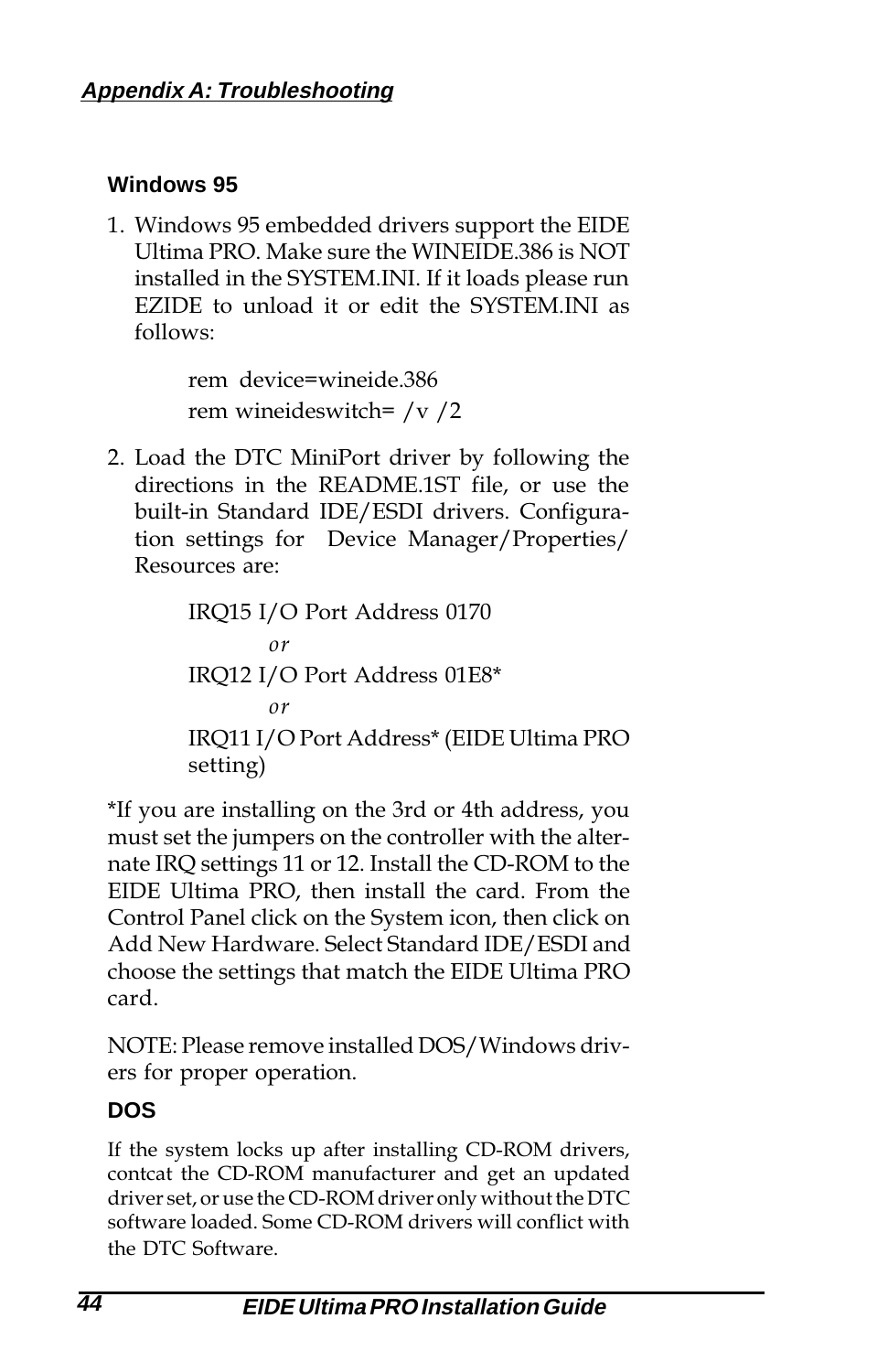#### **CD-ROM Setup**

A CD-ROM or tape drive attached to the primary IDE port must be configured as a slave device. If you are attaching a CD-ROM or tape drive to the Secondary IDE port, you must disable the BIOS on the EIDE Ultima PRO. Load all CD-ROM device drivers using the manufacturer's installation disk.

#### **IRQ Device Conflicts**

Some system boards have IRQ15 reserved. In this case the Secondary port will not be accessible since the Secondary port requires IRQ15. Please contact the system manufacturer or refer to the system board's documentation to verify availability of IRQ 15.

The Green PC (EPA Energy Star Power Saving) feature must be disabled or rerouted to another IRQ other than IRQ15. Most system boards use IRQ15 for their Green PC function. Please check your CMOS setting.

#### **Sound Cards (w/ Secondary IDE Port Enabled)**

The Sound Blaster sound card has a built-in secondary IDE port that will cause a conflict with the EIDE Ultima PRO with the same setting. Both cards occupy the same I/O port address and IRQ. You may have to use the Secondary port option on the EIDE Ultima PRO to run the IDE CD-ROM.

Please contact the sound card manufacturer to disable their IDE CD-ROM port either by jumper or software to resolve this issue. Once you attach the CD-ROM device to the EIDE Ultima PRO's secondary port, the Sound Blaster's port should automatically disable. Please check with your sound card manufacturer's documentation.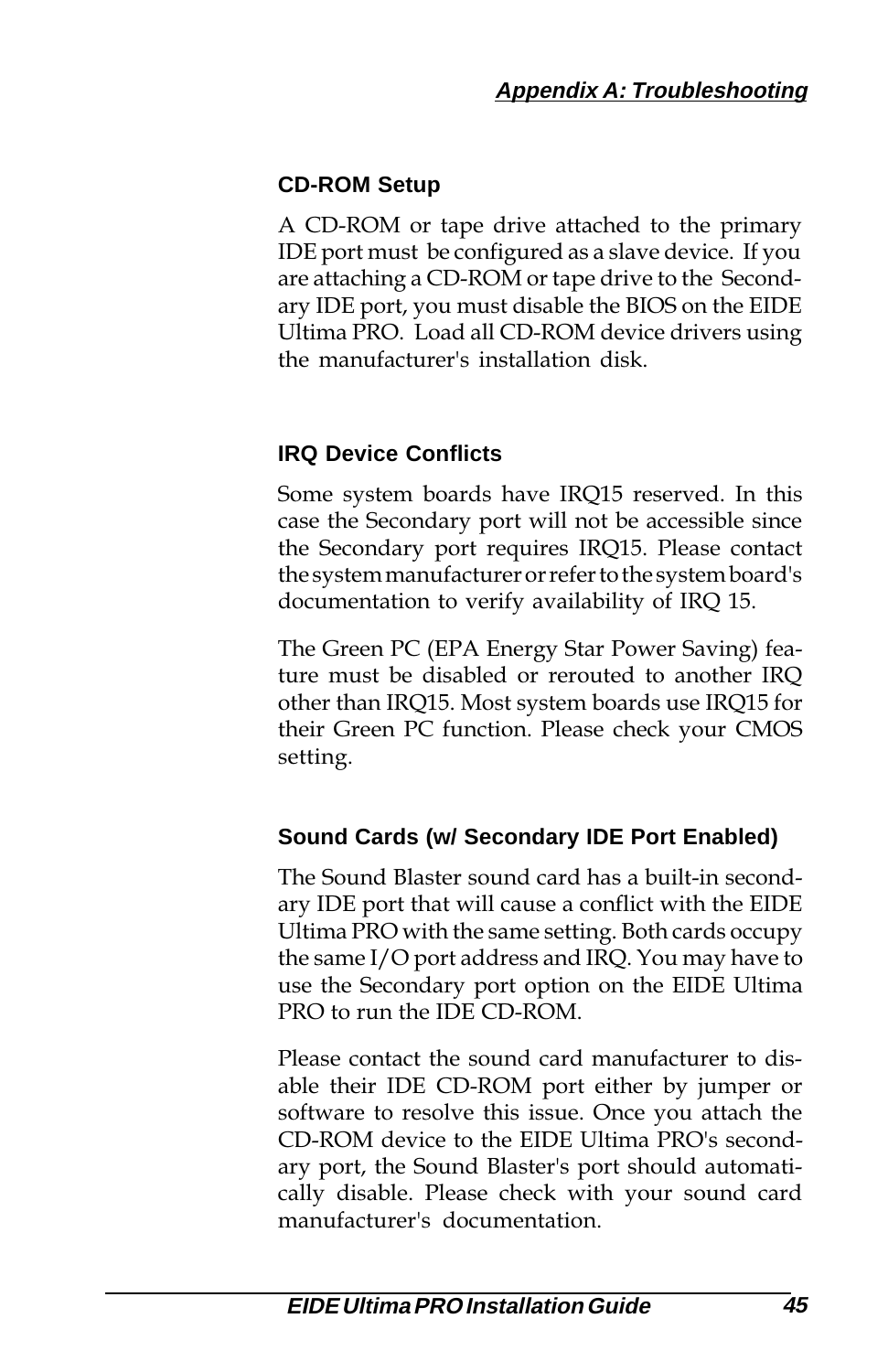#### **Network Adapter Cards**

Some network adapter cards default is IRQ15. If the EIDE UltimaPRO is set as a secondary port you will need to reconfigure your network adapter cards to another IRQ#.

#### **ISDN Adapters**

Some ISDN cards use IRQ15 as default. Please check for possible IRQ configuration conflicts.

#### **"Cannot find COMMAND.COM" when the DTC Enhanced IDE driver is loading. The DTC IDE card hangs or fails when accessing the hard drive.**

- 1. Verify that the CMOS settings are correct for the drives attached.
- 2. Check that the drive has been partitioned (FDISK) and DOS formatted.
- 3. If you are using a PCI/IDE card, verify that you have properly redirected the Primary Port interrupt to IRQ14 and the Secondary Port interrupt to IRQ15.
- 4. The information obtained from the drive about its operational capability may be incorrect. Use the software switches to put the drive in a standard operation mode.
	- Step 1: Determine if the drive transfer rate is the problem by setting drive to standard PIO Mode 0 /dx:p0.
	- Step 2: Determine if the Multi-Sector transfer is the problem by disabling Multi-Sector transfer /dx:m0.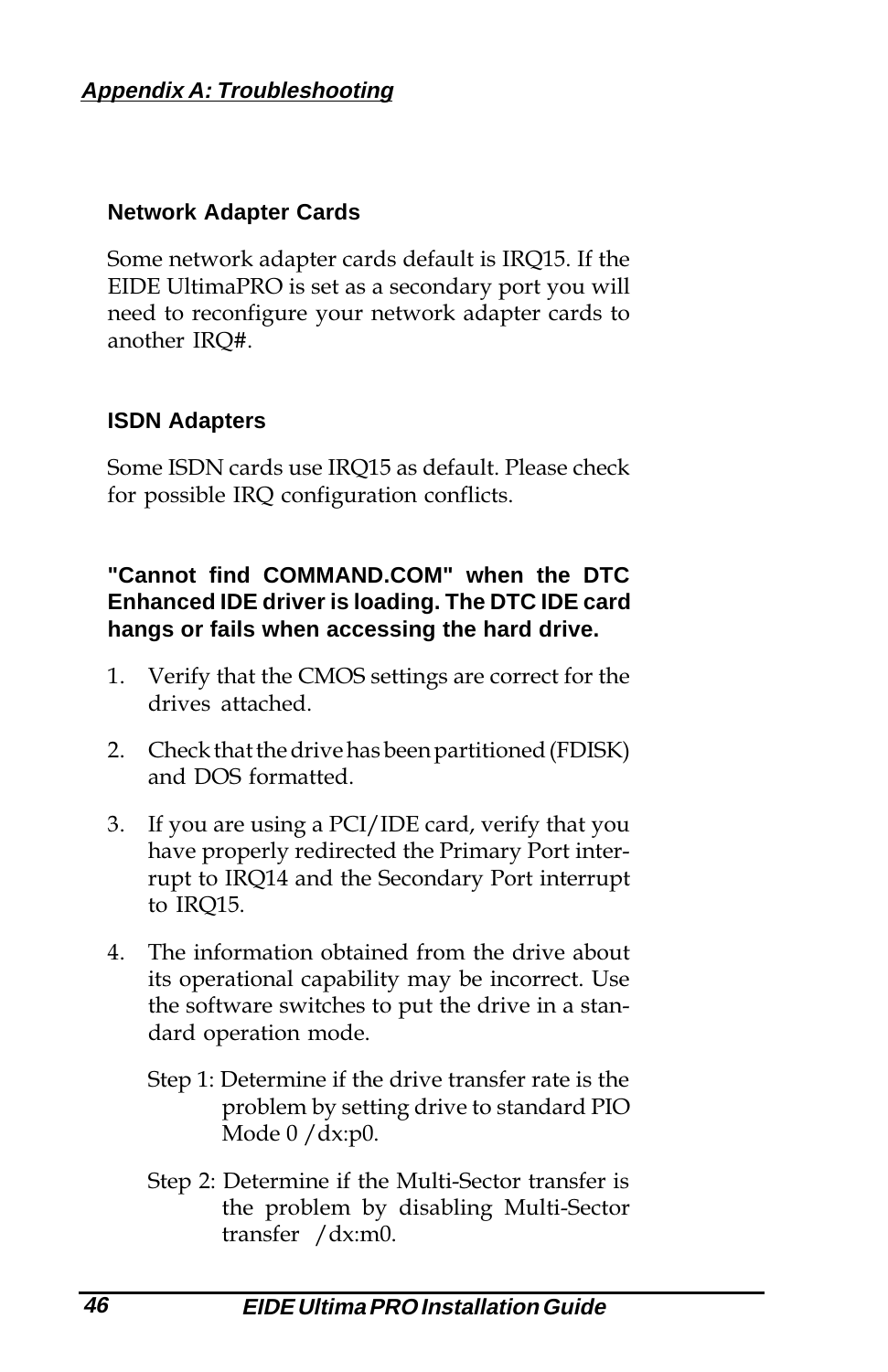- 5. All third party software packages that allow access to drives greater than 528 MBytes are not compatible with the DTC Enhanced IDE drivers.
- 6. If your system board has a built-in IDE port, make sure that you have disabled the built-in IDE port and its features. You can disable the port through the system CMOS Setup utility.

#### **"Unable to run Windows 95, Windows 3.1 or Windows for Workgroups 3.11 in the Enhanced Mode.**

NOTE: The DTC IDE card supports Windows for Workgroups 3.11 and Windows 3.1 in Enhanced Mode. Verify the following:

- 1. Verify that you have installed the latest DTC Windows driver, WINEIDE.386 in the SYSTEM.INI file correctly. See the DTC Windows driver installation instructions.
- 2. When running in the Enhanced Mode, ATAPI Devices must be attached to the Secondary Port.
- 3. If you get a message indicating a validation failure, write down the two numbers indicated and contact Microsoft or the drive's manufacturer. This failure indicates that the drive/system is not compatible with Windows Enhanced Mode. The most common failure is caused by setting the Cylinder # in the System CMOS to greater than 1024. Verify this by reducing the CMOS cylinder number to 1024 and then run Windows.
- 4. Verify that the Windows supplied VxD hard disk driver WDCTRL.386 functions without problems. If WDCTRL.386 does not work properly, neither will WINEIDE.386. This indicates that either the drive or the system has an incompatibility with Windows.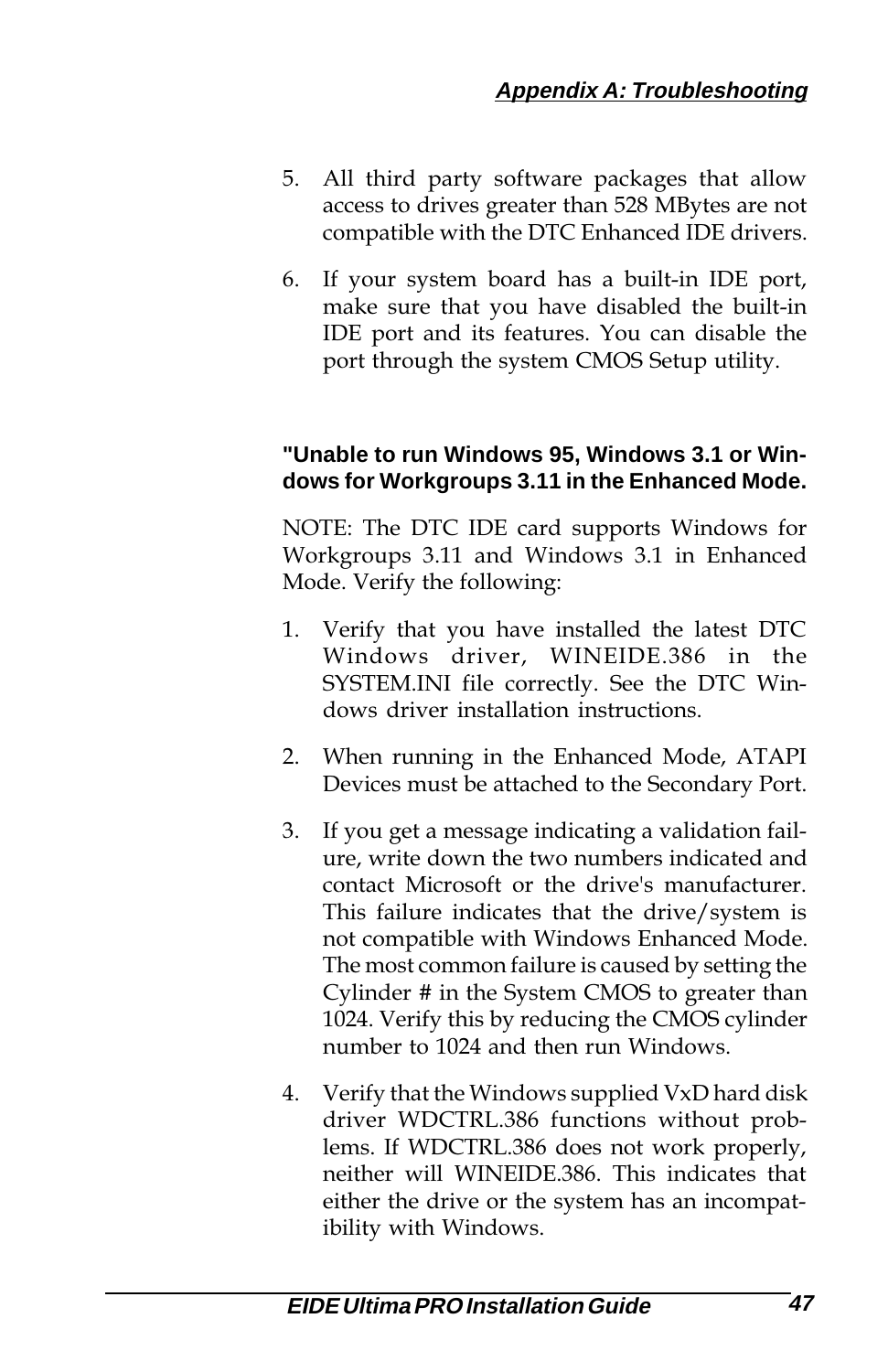**Receive an error when exiting Windows 95, Windows 3.1 or Windows for Workgroups 3.11 in Enhanced Mode.**

1. Verify that you have installed the latest DTC Windows driver, WINEIDE.386 in the SYSTEM.INI file correctly. See the DTC Windows driver installation instructions.

#### **Cannot access Secondary Port drives.**

- 1. Check that the /2 switch is included on the driver line.
- 2. If you are using a PCI/IDE card, verify that you have properly redirected the Secondary Port interrupt to IRQ15.
- 3. Check that the drives have been partitioned (FDISK) and DOS formatted.

#### **The data transfer rate appears slow.**

- 1. Use an IDE hard drive that supports multi-sector transfers and has a fast data transfer rate. New drives that support the ATA-2 specification produce the best results.
- 2. Some benchmark programs do not properly measure data transfer rates and therefore show no improvements. Use the DTCSPEED.EXE file included on this disk or Coretest, which is available on the DTC BBS.
- 3. Rerun the benchmark using a new CONFIG.SYS file with a minimum configuration and compare results.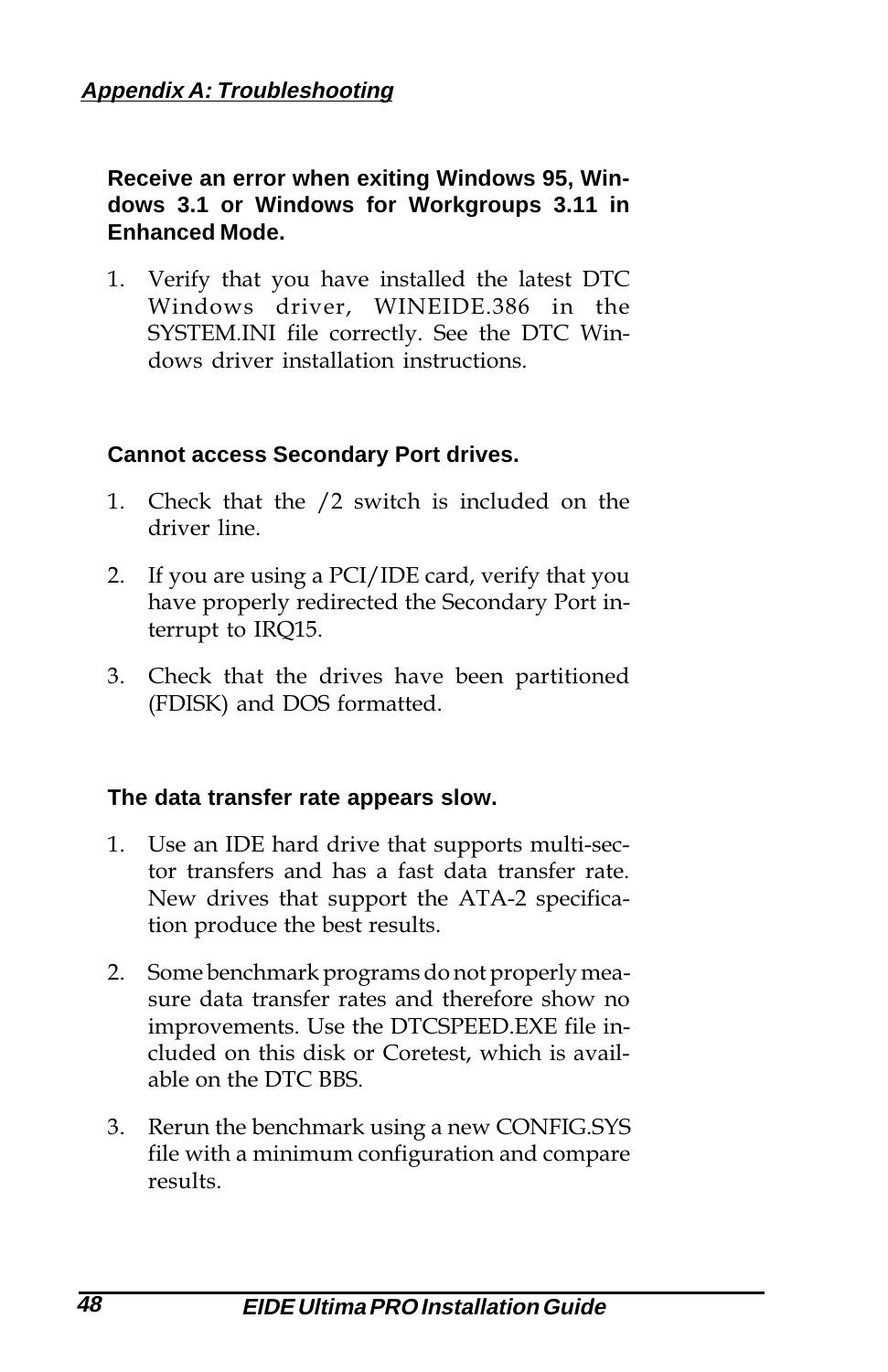#### **What are the differences between IDE, EIDE and FAST ATA hard disk drives?**

1. DTC has generated a White Paper "Explanation of Enhanced IDE and FAST ATA." This paper can be obtained by calling the DTC FaxBack at (408) 942-4005 and request document # 529.

#### **Can the DTC Enhanced IDE driver "DOSEIDE.SYS" be loaded into high memory?**

1. Yes, follow the instructions in your DOS manual for loading device drivers into high memory.

## **Contacting DTC for Support**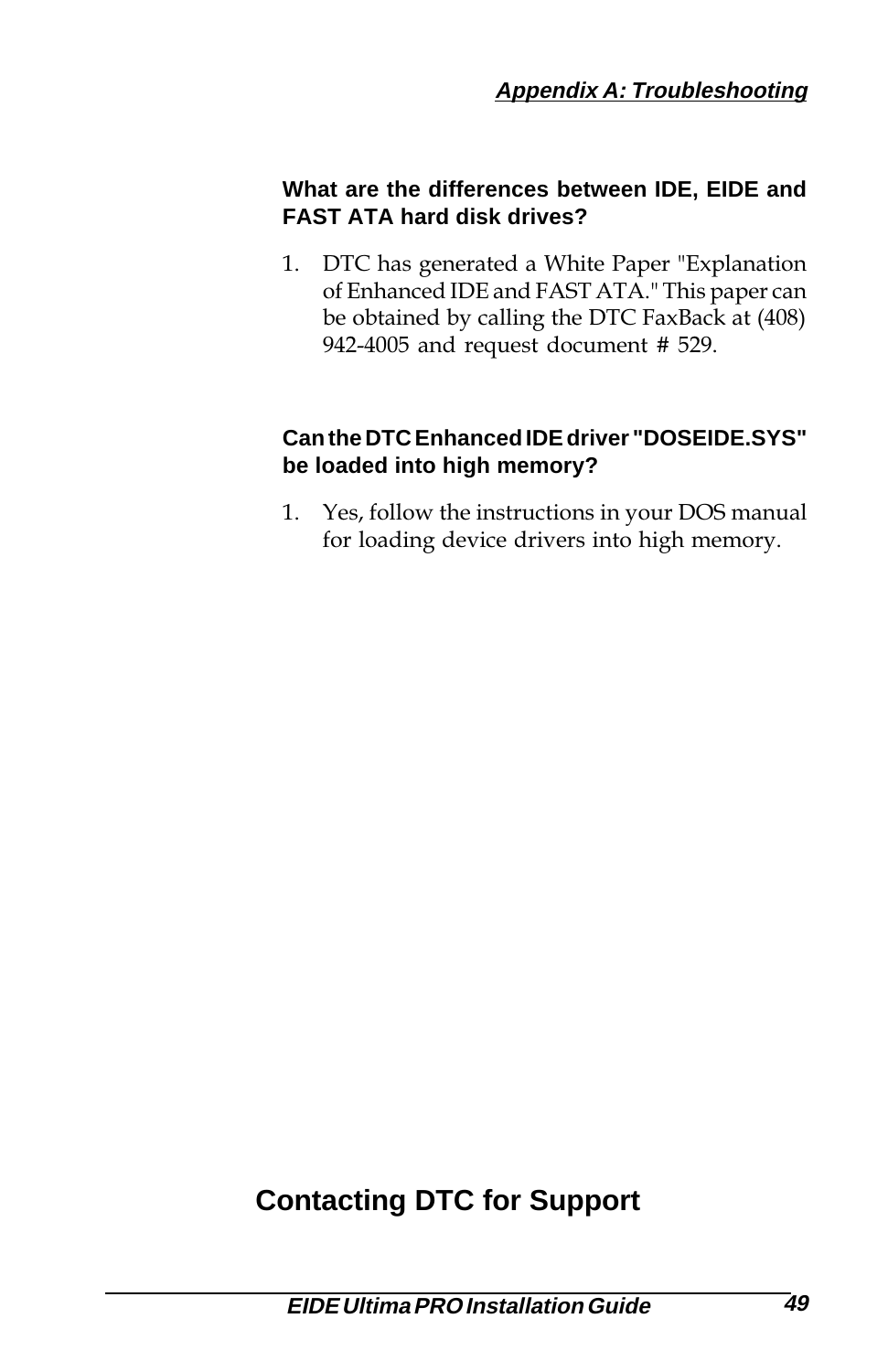#### **Appendix A: Troubleshooting**

If you cannot resolve your problem using the suggestions in this appendix, contact DTC Data Technology.

#### **Technical Support**

Monday through Friday - (408) 262-7700 8:00 A.M. to 5:00 P.S.T

#### **World Wide Web**

http://www.datatechnology.com For the latest driver updates and information about  $DTC$ 

#### **E-Mail**

support@datatechnology.com

Leave private mail for DTC Technical Support

#### **24-Hour Automated Fax Response System**

(408) 942-4005

Using a touchtone phone, access the FaxBack System to request Application Notes, Installation Guides and Technical Bulletins. Requested documents will be faxed directly to you.

#### **24-Hour Bulletin Board System (BBS)**

(408) 942-4010 Current driver updates are always posted on the DTC BBS. The modem settings are: Baud Rate - Up to 14.4Kbps, Parity - None, Data Bits - 8, Stop Bit - 1.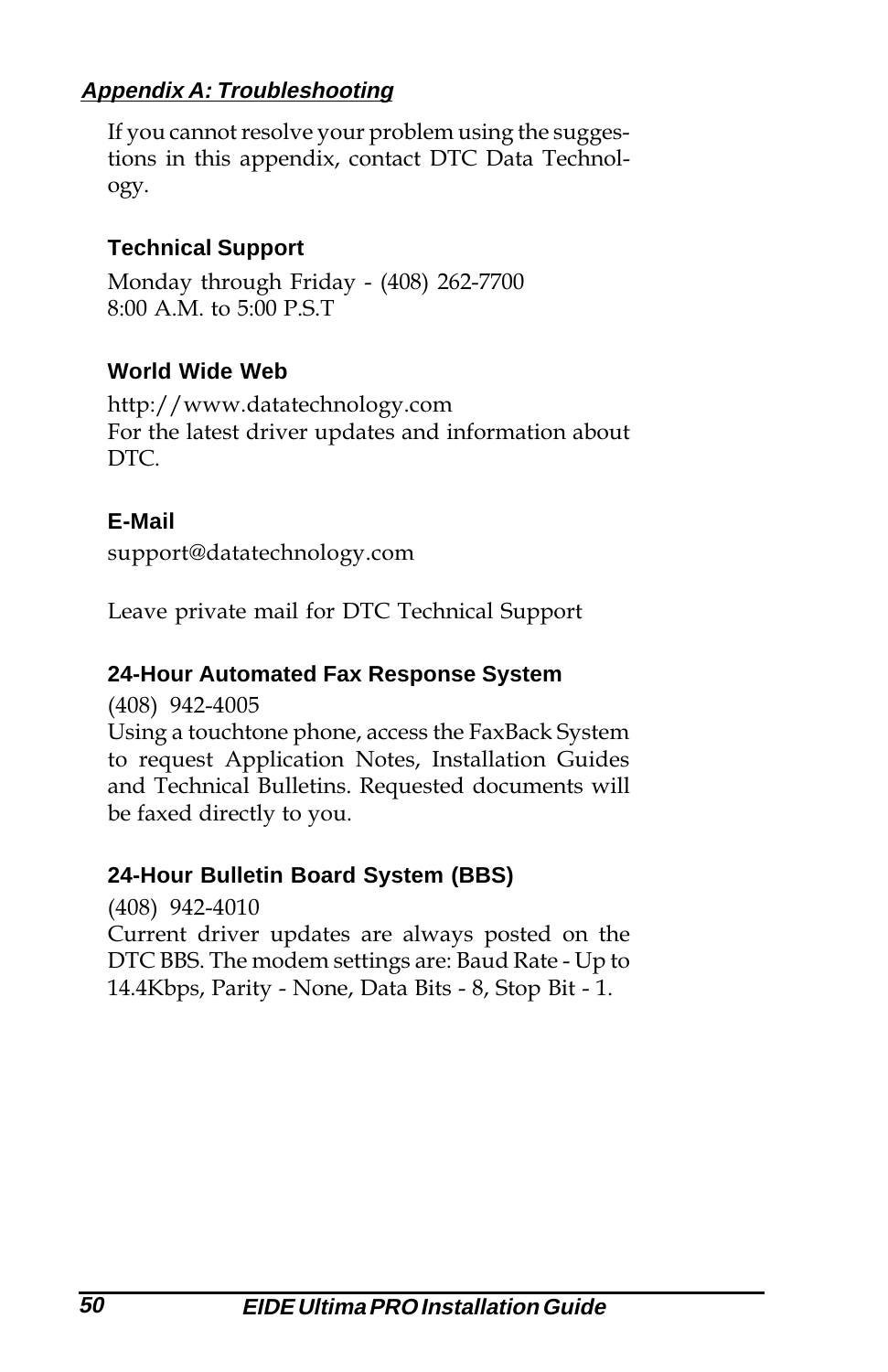## **Warranty** B

#### **Limited Hardware Warranty**

DTC Data Technology Corporation warrants the EIDE Ultima PRO against defects in materials and workmanship for a period of one (5) year from the date of original retail purchase. DTC Data Technology Corporation will repair or replace the defective product if returned, with a copy of the bill of sale, shipping prepaid, during the warranty period.

DTC Data Technology Corporation will not be liable for special, incidental, or consequential damages arising out of the use of this product and in no event shall the liability of DTC Data Technology exceed the actual amount paid by purchaser for this product.